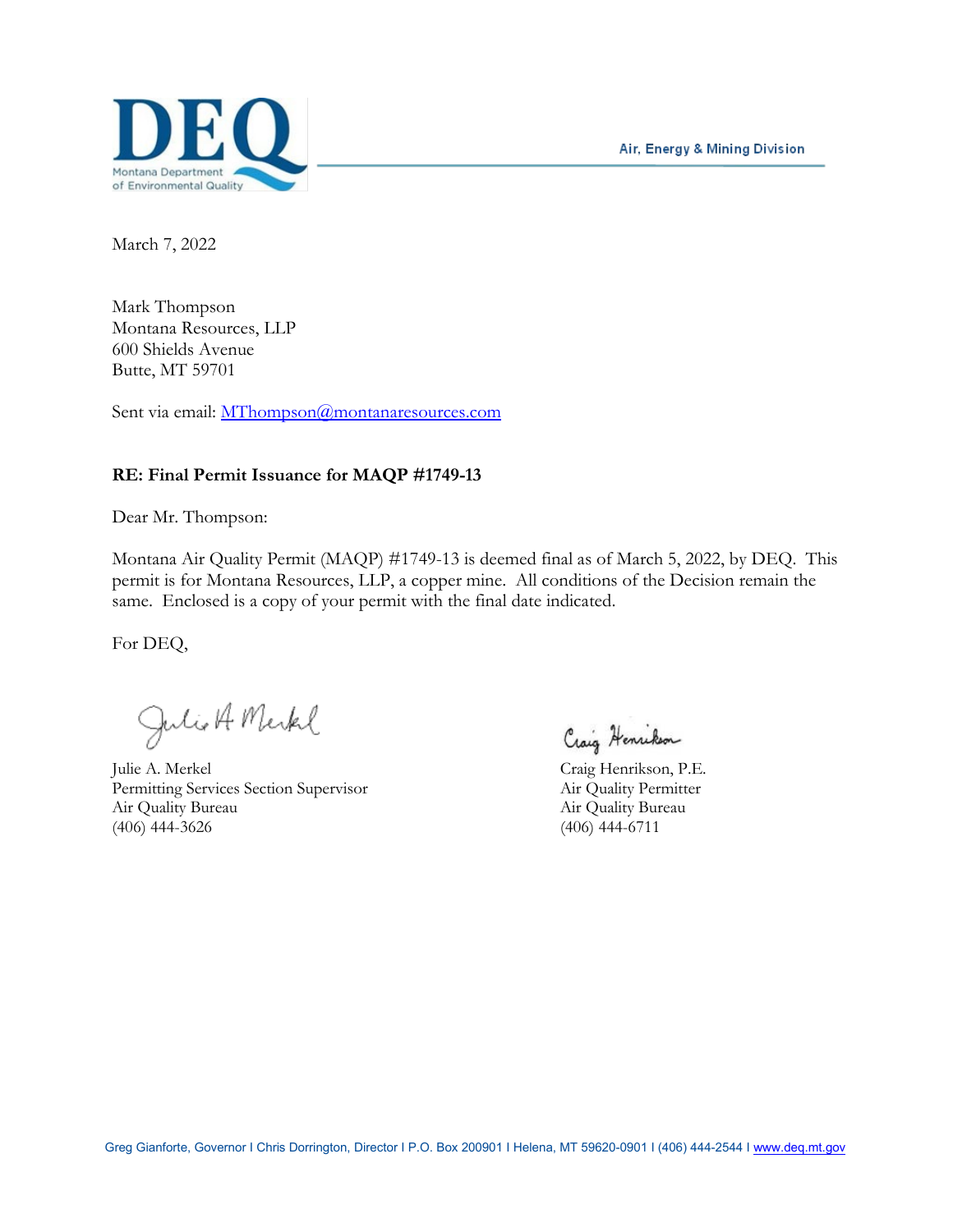## **Montana Department of Environmental Quality Air, Energy & Mining Division Air Quality Bureau**

R

A N

## Montana Air Quality Permit #1749-13

THE STAY

Montana Resources, LLP Continental Pit 600 Shields Avenue Butte, MT 59701

March 5, 2022

 $\frac{1}{n+1}$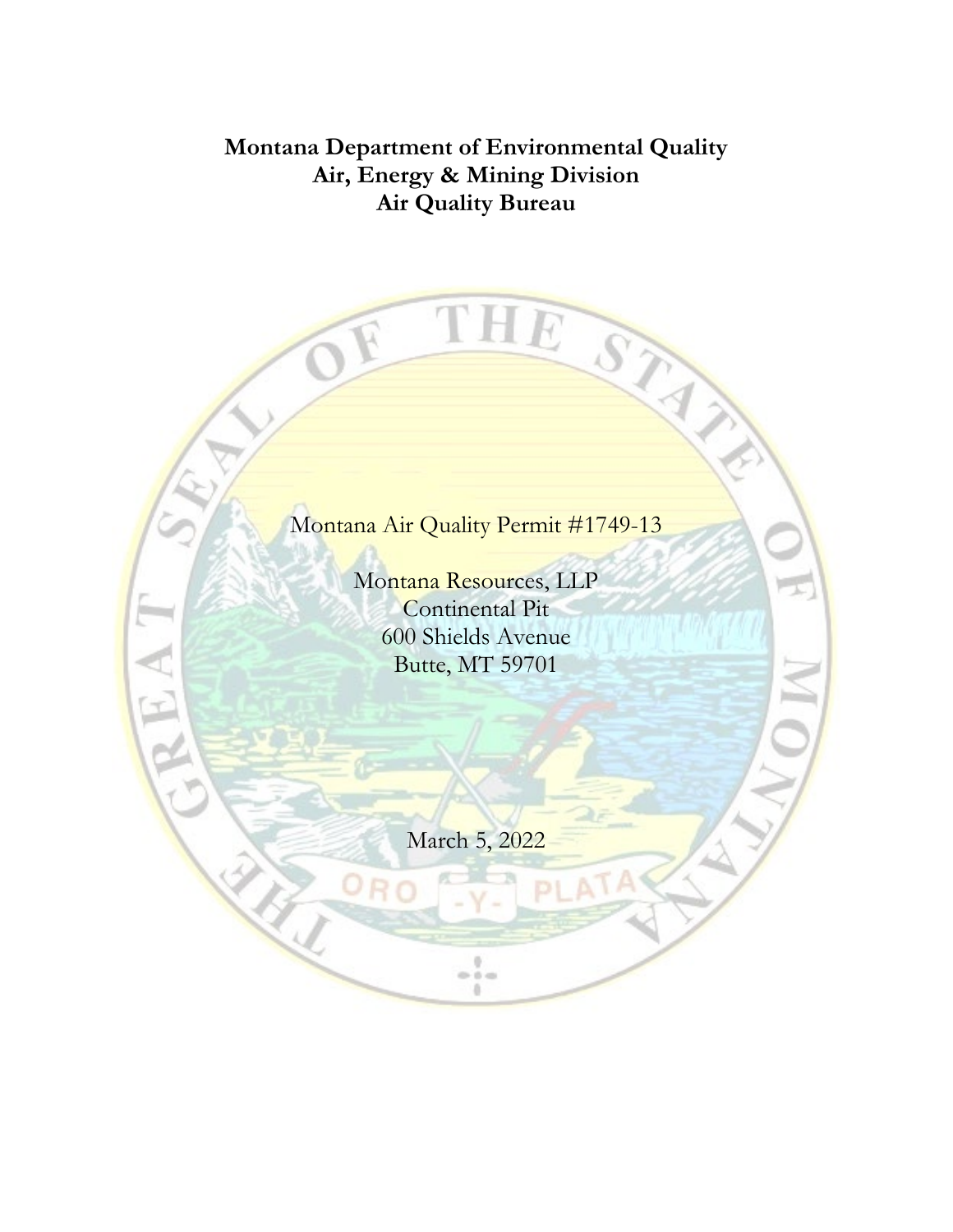#### Montana Air Quality Permit

| MAQP: #1749-13<br>Montana Resources, LLP              |
|-------------------------------------------------------|
| Application Received: 11/2/2021<br>600 Shields Avenue |
| Application Deemed Complete: 01/21/2022               |
| Preliminary Determination Issued: 02/01/2022          |
| Department Decision: 02/17/2022                       |
| Permit Final: 03/5/2022                               |
|                                                       |

An air quality permit, with conditions, is hereby granted to Montana Resources, LLP (Montana Resources) pursuant to Sections 75-2-204 and 211 of the Montana Code Annotated (MCA), as amended, and the Administrative Rules of Montana (ARM) 17.8.740, *et seq.*, as amended, for the following:

SECTION I: Permitted Facilities

A. Plant Location

An open pit copper and molybdenum mine, crushing facilities, milling operation and concentrator, located in Butte, Montana, Township 3 North, Range 7 West, Silver Bow County.

B. Current Permit Action

On November 2, 2021, the Department received an application from Montana Resources to modify Montana Air Quality Permit (MAQP) #1749-12 to allow additional diesel fuel usage during wintertime operation. An incompleteness letter was issued on November 30, 2021, and a response was received from Montana Resources on January 21, 2022. The requested change updates the particulate matter less than or equal to 10 microns (PM10) emission factor for diesel fuel combustion to account for newer haul trucks used at the mine. The newer haul truck fleet has resulted in a decrease of PM10 emissions as the current fleet is now made up of Tier 1, Tier 2 and Tier 4 engines. Revising the emission factor to reflect the more efficient engines, will allow Montana Resources to use additional diesel fuel during the winter period of November thru February. The change revises the allowable wintertime diesel consumption from 1,220,624 gallons to 2,010,176 gallons, and the daily maximum diesel usage during winter operation from 10,065.8 gallons to 16,613 gallons. The current MAQP limit for  $PM_{10}$  from diesel combustion is 4.32 tons per year (tpy). Revising the emission factor to reflect the newer engines will increase the allowable  $PM_{10}$  emissions from 4.32 to 4.57 tpy, an increase of 0.25 tpy. The 0.25 tpy PM10 increase must be off-set to maintain the Chemical Mass Balance (CMB) which is the basis for the permit conditions within the MAQP. If completely utilized, the additional volume of diesel fuel would provide for approximately 378 miles in excess of the current MAQP haul truck vehicle miles traveled limit (VMT) limit. To maintain the underlining mass limit of PM<sub>10</sub> from the CMB, the current VMT limit of 503,386 VMTs is reduced by 378 miles to 503,008 VMTs which is equivalent to a a decrease of  $0.25$  tpy  $PM_{10}$  emissions. This off-set ensures the proposed permit action does not increase emissions above the limit established for PM and  $PM_{10}$  from the CMB study. The Contingency Measures established in the State Implementation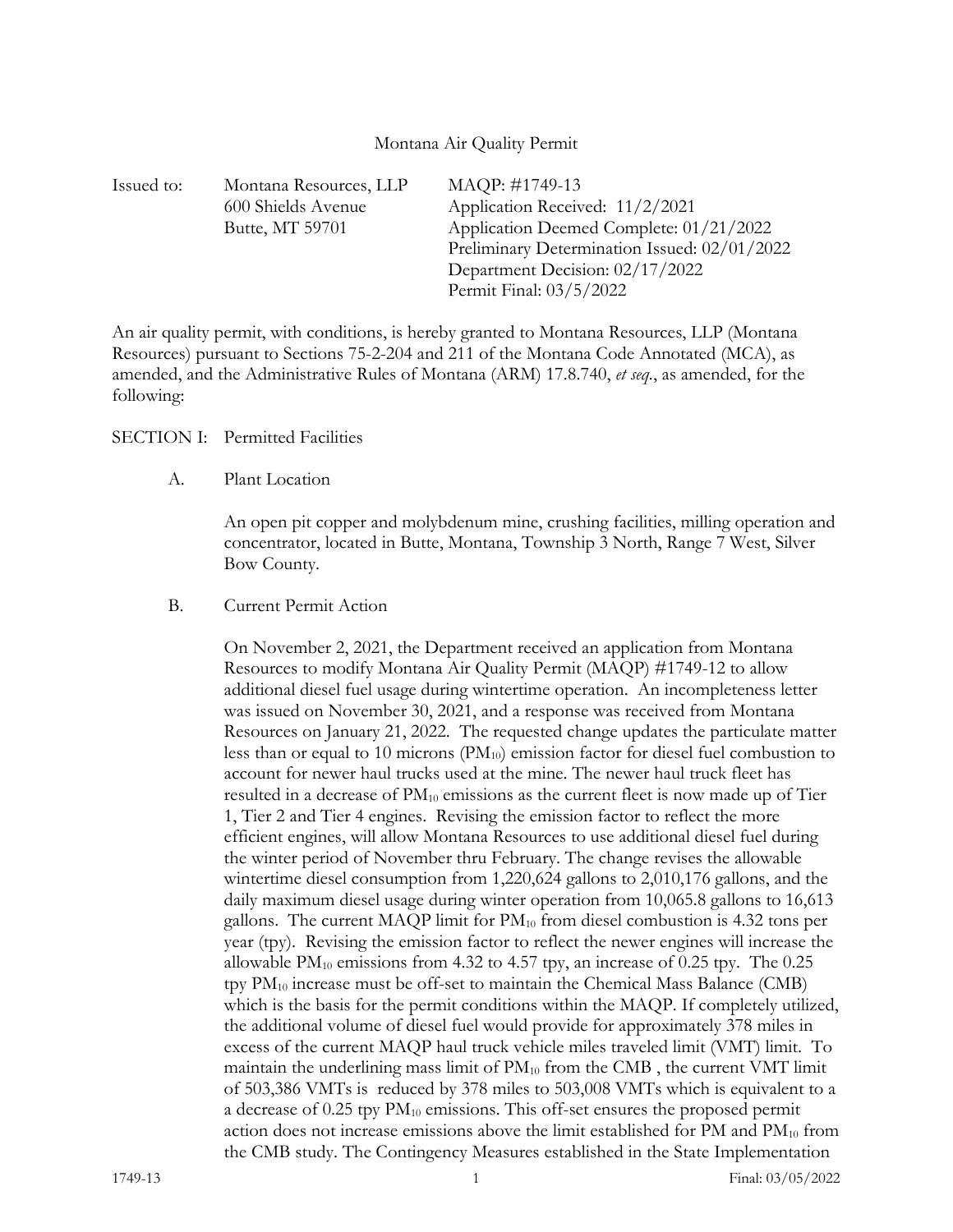Plan remain unchanged and the maximum wintertime inventory of  $PM_{10}$  remains at 834.9 tons for the four-month period from November thru February. Other minor production limit updates for haul trucks and diesel combustion were made to fully ensure the overall mass limits for PM and PM<sub>10</sub> remain in place.

#### SECTION II: Limitations and Conditions

A. Emission Control Requirements

Montana Resources shall install, operate, and maintain the following emission control equipment and practices, and all emission control equipment and practices as specified in their Montana Air Quality Permit and subsequent revisions, as shown in Section I.A. of the permit analysis (Existing Equipment, Facilities and Control Equipment/Procedures).

- 1. Fall distance shall be minimized during transfer of topsoil, overburden, and ore and waste removal (ARM 17.8.749).
- 2. Except as described below, all tailings ponds shall be maintained wet to the greatest extent possible. If a violation of the 20% opacity standard is documented, installation of particulate control measures approved by the Department will be required. If the conditions at the tailings ponds change, Montana Resources must develop a long-term fugitive dust control plan for the tailings ponds. The Department's approval of any plan submitted by Montana Resources does not relieve Montana Resources of its obligation to comply with all statutes and rules of the Clean Air Act of Montana, specifically including, but not limited to, ARM 17.8.308, Particulate Matter, Airborne (ARM 17.8.749).
- 3. Drilling shall utilize water sprays and mechanical deflectors and shall be conducted in such a way as to minimize fugitive emissions (ARM 17.8.749).
- 4. Blasting shall be conducted to prevent overshooting (ARM 17.8.749).
- 5. All haul roads and access roads shall be treated with water, as needed, and chemical dust suppressant at least one time per year, during October or November. If a violation of the 5% opacity standard is documented, more frequent applications of water and chemical dust suppressant will be required (ARM 17.8.749).
- 6. The primary crusher shall be equipped with a negative air pressure/baghouse system (ARM 17.8.749).
- 7. The primary crusher ore dump shall be equipped with a negative air pressure/baghouse system and water sprays (ARM 17.8.749).
- 8. The lime storage bins shall be controlled by a fabric filter collecting system (ARM 17.8.749).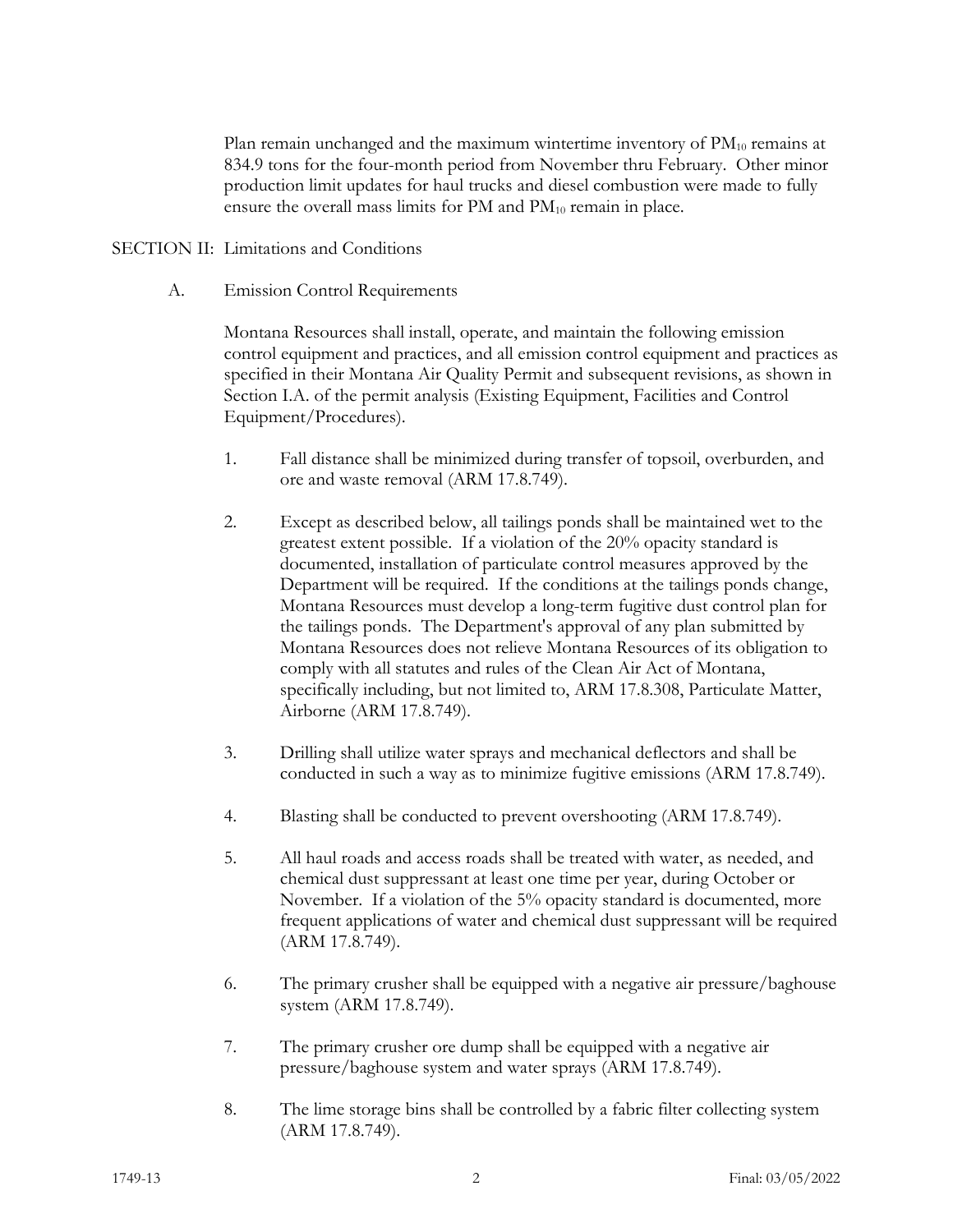- 9. The coarse-ore 3-7 transfer area shall be controlled by a baghouse (ARM 17.8.749).
- 10. The secondary crushers and the fine ore storage bins shall be controlled by baghouse systems (ARM 17.8.749).
- 11. All ore conveyors must be covered (ARM 17.8.749).
- 12. The molybdenum dryer shall be controlled by a high efficiency (99% control) wet scrubber (ARM 17.8.749).
- 13. Montana Resources shall not burn diesel fuel containing more than 0.05% sulfur by weight after December 31, 1993 (ARM 17.8.749).
- 14. Montana Resources shall operate and maintain the Detroit Diesel Electronic Control (DDEC) packages, or equivalent, on at least 15 haul trucks that have been converted (ARM 17.8.749).
- B. Emission Limitations
	- 1. Montana Resources shall not cause or authorize to be discharged into the atmosphere from any facility, unless otherwise specified, any visible emissions, point or fugitive, which exhibit opacity of 20% or greater. This opacity limitation applies to, but is not limited to, visible emissions from drilling, blasting, and all ore and waste handling (removal, dumping, etc.) (ARM 17.8.304).
	- 2. Montana Resources shall not cause or authorize to be discharged into the atmosphere any visible fugitive emissions from haul roads or access roads that exhibit opacity of 5% or greater (ARM 17.8.749).
	- 3. Montana Resources shall not cause or authorize to be discharged into the atmosphere any visible fugitive emissions from parking lots, disturbed areas, tailings ponds or storage piles that exhibit opacity of 20% or greater (ARM 17.8.308).
	- 4. Montana Resources shall not cause or authorize to be discharged into the outdoor atmosphere from the primary crusher, lime bin, or coarse ore conveying system visible emissions that exhibit an opacity of 10% or greater (ARM 17.8.749).
	- 5. Montana Resources shall not cause or authorize to be discharged into the outdoor atmosphere from the secondary crushers, fine ore storage bins or the molybdenum dryer, visible emissions that exhibit an opacity of 15% or greater (ARM 17.8.749).
	- 6. Montana Resources shall not cause or authorize to be discharged into the outdoor atmosphere from the primary crusher, coarse-ore conveying system,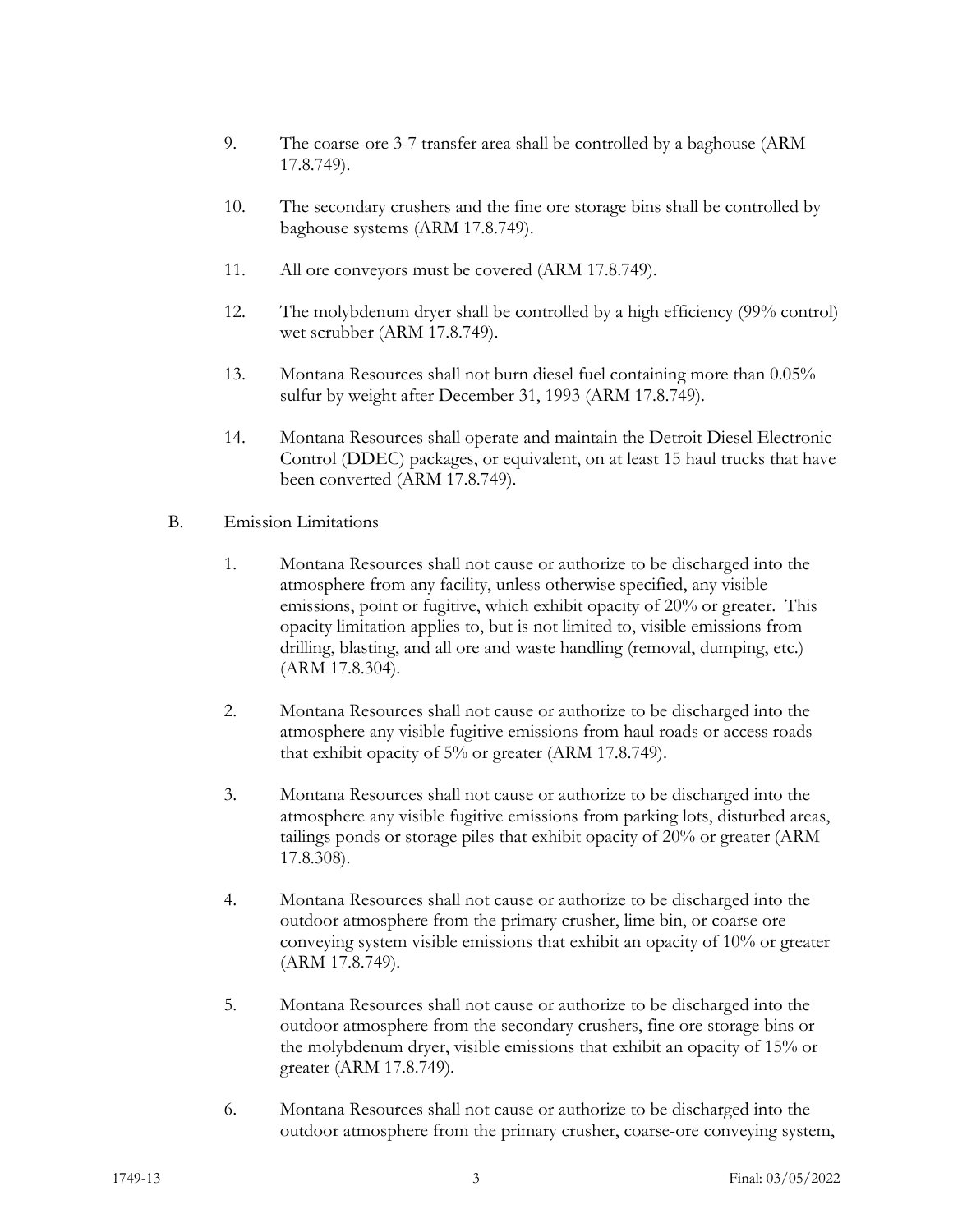secondary crushers, or the fine ore bins, total particulate emissions in excess of 0.05 gm/dscm (ARM 17.8.749).

- 7. Montana Resources shall implement the contingency measure for emission and production limitations within 60 days of notification by the Department that the National Ambient Air Quality Standards for PM<sub>10</sub> have been exceeded in the Butte Silver Bow PM<sub>10</sub> nonattainment area (ARM 17.8.749).
- 8. Montana Resources shall not cause or authorize to be discharged into the atmosphere particulate emissions from the following sources in excess of the following limits. These limits are based on the DDEC packages being installed on 15 of the haul trucks and without the implementation of the contingency measure for Montana Resources (ARM 17.8.749).

| <b>EMISSION</b><br><b>POINT</b>       | <b>TOTAL</b><br><b>PARTICULATE</b><br>Tons/Season | $PM_{10}$<br>Tons/Season |
|---------------------------------------|---------------------------------------------------|--------------------------|
|                                       |                                                   |                          |
| Haul Trucks                           | 931.8                                             | 335.5                    |
| Diesel Exhaust                        | 4.57                                              | 4.57                     |
| Lime Unloading                        | 0.2                                               | 0.1                      |
| Support Vehicles                      | 103.2                                             | 37.1                     |
| Molybdenum Dryer                      | 0.1                                               | 0.1                      |
| Primary Crusher Ore                   | 30.8                                              | 15.4                     |
| Dump                                  |                                                   |                          |
| Total from all sources at<br>facility | 2175.7                                            | 834.9                    |

a. Winter (Nov. - Feb.) Seasonal Emission Limitations

b. Summer (Mar. - Oct.) Seasonal Emission Limitations

| <b>EMISSION</b>           | <b>TOTAL</b>       | $PM_{10}$   |
|---------------------------|--------------------|-------------|
| <b>POINT</b>              | <b>PARTICULATE</b> | Tons/Season |
|                           | Tons/Season        |             |
| Haul Trucks               | 2,631.6            | 947.4       |
| Diesel Exhaust            | 22.5               | 22.5        |
| Lime Unloading            | 0.8                | 0.3         |
| <b>Support Vehicles</b>   | 428.0              | 154.0       |
| Molybdenum Dryer          | 0.1                | 0.1         |
| Primary Crusher Ore       | 156.4              | 78.2        |
| Dump                      |                    |             |
| Total from all sources at | 11,299.4           | 4,332.6     |
| facility                  |                    |             |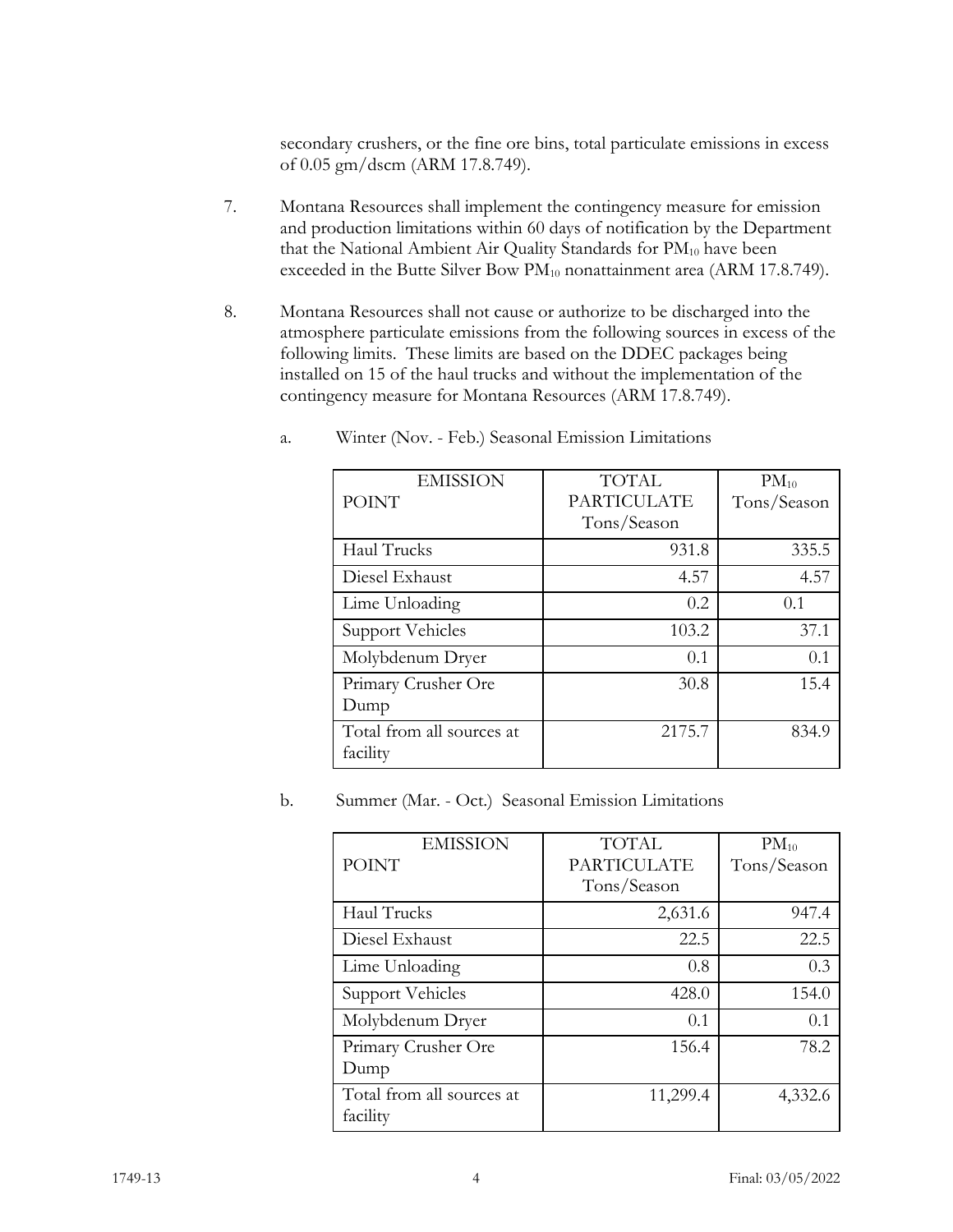| <b>EMISSION</b>                       | <b>TOTAL</b>                     | $PM_{10}$  |
|---------------------------------------|----------------------------------|------------|
| <b>POINT</b>                          | <b>PARTICULATE</b><br>Pounds/Day | Pounds/Day |
| Haul Trucks                           | 15,300.5                         | 5,526.2    |
| Diesel Exhaust                        | 75.4                             | 75.4       |
| Lime Unloading                        | 3.2                              | 1.3        |
| <b>Support Vehicles</b>               | 1,712.3                          | 615.9      |
| Molybdenum Dryer                      | 0.1                              | 0.1        |
| Primary Crusher Ore<br>Dump           | 528.0 <sup>1</sup>               | $264.0^2$  |
| Total from all sources at<br>facility | 35,925.6                         | 13,145.1   |

c. Winter (Nov. - Feb.) Daily Emission Limitations

- 9. Montana Resources shall operate and maintain a weighted average of EPA Tier ratings of no less than 1.75 across the haul truck fleet or an equivalent demonstration. This is calculated by multiplying the number of the tier rating for each type of engine (1, 2, 3, or 4) times the number of haul trucks, added together for each tier rating category, and divided by the total number of trucks (ARM 17.8.752).
- 10. In the event the contingency measure must be implemented, Montana Resources shall not cause or authorize to be discharged into the atmosphere particulate emissions from the following sources in excess of the following limits. These limits are based on the DDEC packages being installed on 11 of the 15 haul trucks (ARM 17.8.749).

| <b>EMISSION</b><br><b>POINT</b> | <b>TOTAL</b><br><b>PARTICULATE</b><br>Tons/Season | $PM_{10}$<br>Tons/Season |
|---------------------------------|---------------------------------------------------|--------------------------|
| Haul Trucks                     | 591.3                                             | 212.9                    |
| Diesel Exhaust                  | $4.0^{3}$                                         | $4.0^{\circ}$            |
| Lime Unloading                  | 0.2                                               | 0.1                      |
| Support Vehicles                | 103.2                                             |                          |

a. Winter (Nov. - Feb.) Seasonal Emission Limitations

<span id="page-6-0"></span> $1$  Fluctuation occurred at the Primary Crusher Ore Dump during the CMB study year and the range has been reported by Montana Resources. The average during the winter months will remain at 528.0 lb/day of total particulate, but the maximum that may occur on any day is 646.7 lb/day of total particulate.

<span id="page-6-2"></span><span id="page-6-1"></span><sup>&</sup>lt;sup>2</sup> Fluctuation occurred at the Primary Crusher Ore Dump during the CMB study year and the range has been reported by Montana Resources. The average during the winter months will remain at 264.0 lb/day of PM-10, but the maximum that may occur on any day is 323.4 lb/day of PM-10.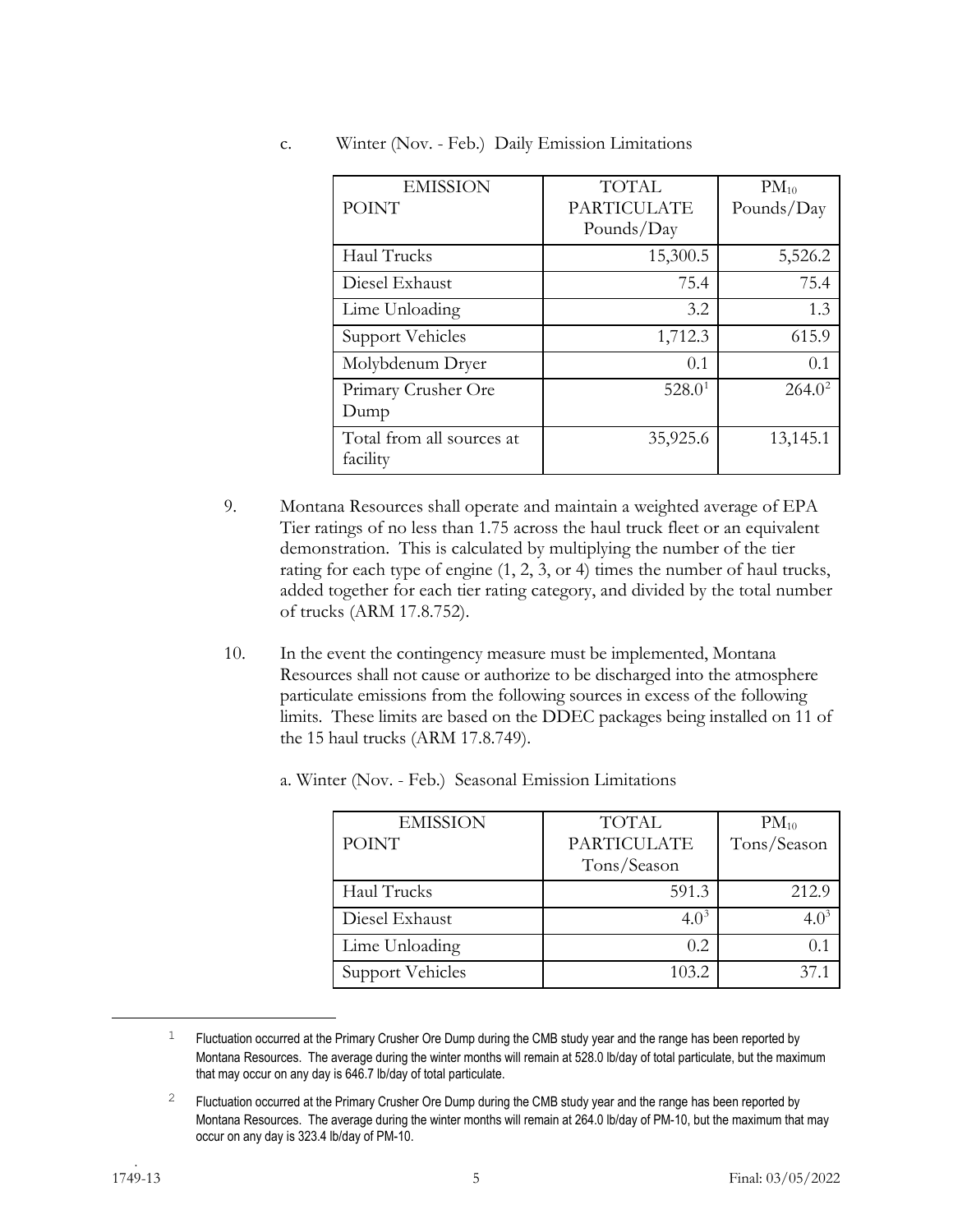| Molybdenum Dryer                      | 0.1     |      |
|---------------------------------------|---------|------|
| Primary Crusher Ore<br>Dump           | 28.0    | 14 ( |
| Total from all sources at<br>facility | 1,831.4 | 7104 |

#### b. Summer (Mar. - Oct.) Seasonal Emission Limitations

| <b>EMISSION</b>           | <b>TOTAL</b>       | $PM_{10}$   |
|---------------------------|--------------------|-------------|
| <b>POINT</b>              | <b>PARTICULATE</b> | Tons/Season |
|                           | Tons/Season        |             |
| Haul Trucks               | 2,447.7            | 881.3       |
| Diesel Exhaust            | $22.5^3$           | $22.5^3$    |
| Lime Unloading            | 0.8                | 0.3         |
| <b>Support Vehicles</b>   | 428.0              | 154.0       |
| Molybdenum Dryer          | 0.1                | 0.1         |
| Primary Crusher Ore       | 151.1              | 75.6        |
| Dump                      |                    |             |
| Total from all sources at | 11,110.2           | 4,263.9     |
| facility                  |                    |             |

#### c. Winter (Nov. - Feb.) Daily Emission Limitations:

| <b>EMISSION</b><br><b>POINT</b> | <b>TOTAL</b><br><b>PARTICULATE</b><br>Pounds/Day | $PM_{10}$<br>Pounds/Day |
|---------------------------------|--------------------------------------------------|-------------------------|
| Haul Trucks                     | 9,817.0                                          | 3,532.9                 |
| Diesel Exhaust                  | $66.2^3$                                         | $66.2^3$                |
| Lime Unloading                  | 3.2                                              | 1.3                     |
| <b>Support Vehicles</b>         | 1,712.3                                          | 615.9                   |
| Molybdenum Dryer                | 0.1                                              | 0.1                     |
| Primary Crusher Ore<br>Dump     | $463.5^4$                                        | $232.4^5$               |

<span id="page-7-0"></span><sup>3.</sup> These emissions have been reduced from the emission limitations in Permit #1749-04 by 31.5% for the installation of the DDEC packages on 11 of the 15 haul trucks in addition to the 17% reduction in emissions due to the installation of the injectors, intercoolers, etc. on the haul trucks.

 $4$  Fluctuation occurred at the Primary Crusher Ore Dump during the CMB study year and the range has been reported by Montana Resources. The average during the winter months will remain at 463.5 lb/day of total particulate, but the maximum that may occur on any day is 571.16 lb/day of total particulate.

<span id="page-7-1"></span><sup>&</sup>lt;sup>5</sup> Fluctuation occurred at the Primary Crusher Ore Dump during the CMB study year and the range has been reported by Montana Resources. The average during the winter months will remain at 232.4 lb/day of PM-10, but the maximum that may occur on any day is 285.6 lb/day of PM-10.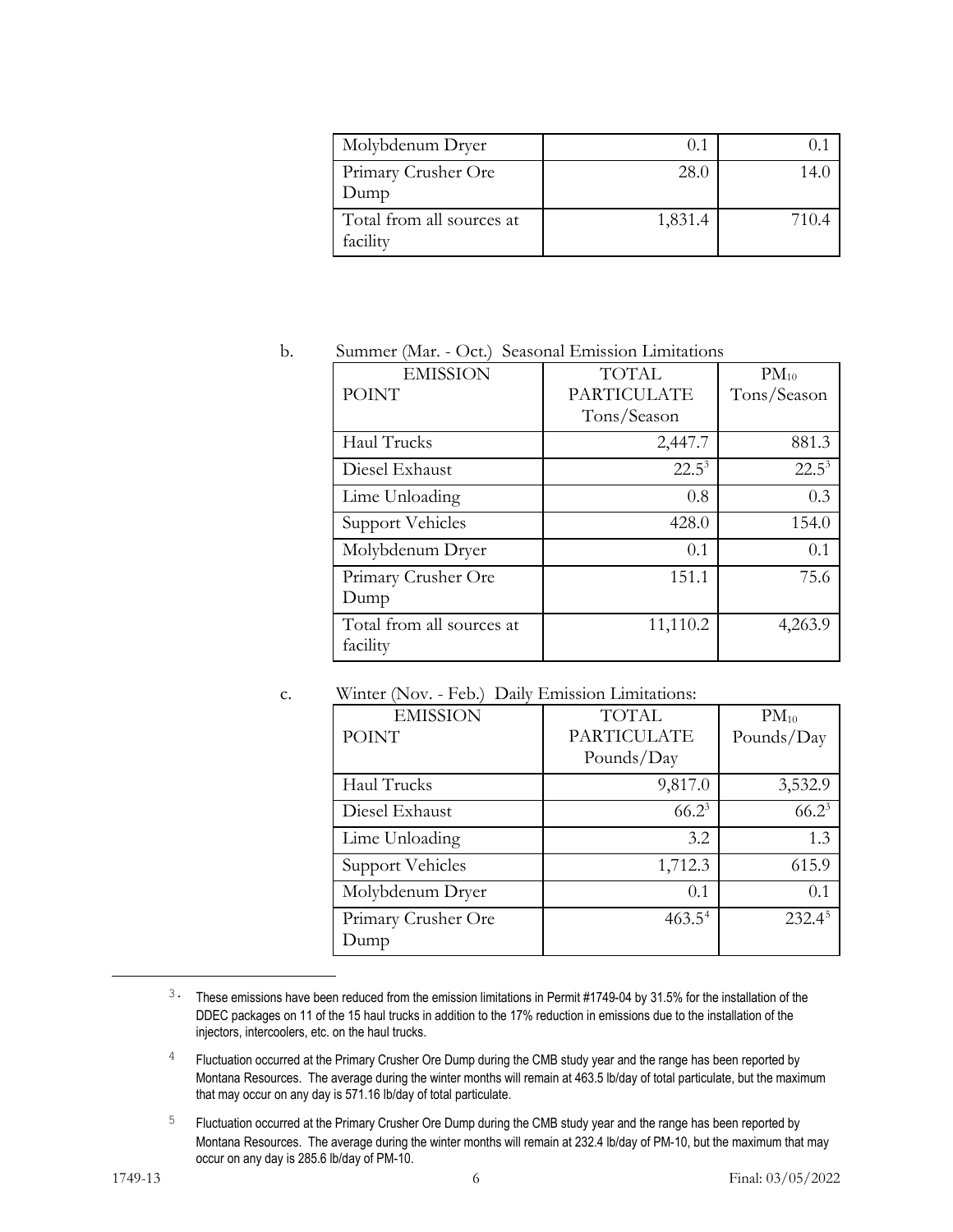| Total from all sources at | 30,311.0 | 1,111.0 |
|---------------------------|----------|---------|
| facility                  |          |         |

#### d. Compliance Determination

- i) Compliance with annual, seasonal, and daily emission limits shall be determined through calculations, using annual, seasonal, and daily production information submitted by Montana Resources and representative emission rates (lb/hr, gr/dscf, etc.) determined during the required source tests (for point sources) or emission factors (for fugitive sources).
- ii) Exceedances of the production limitations or implementation of process changes or changes in air pollution control equipment or procedures that increase emission rates, determined through the applicable emission factor, will constitute violations of the annual emission limits.
- $\dddot{\mathbf{i}}$  Changes in the applicable emission factors or  $\text{PM}_{10}$  fractions due to testing or analysis, reassessment of applicable emission factors or use of revised or updated emission factors by the Department or EPA will be reflected in changes in the allowable emission rates and compliance determinations, but will not result in changes in the production limitations.
- iv) Changes in the applicable emission factors,  $PM_{10}$  fractions, or emission rates, due to substantive process changes or changes in air pollution control equipment or procedures, will be reflected in the compliance determination.
- v) Implementation of substantive process changes or changes in air pollution control equipment or procedures may require an air quality permit alteration prior to implementation or construction pursuant to ARM 17.8, Subchapter 7, Permit, Construction and Operation of Air Contaminant Sources.
- 1749-13 7 Final: 03/05/2022 vi) Emission decreases for specific emission points resulting from substantive process changes or changes in air pollution control equipment or procedures may be distributed among other emission points within the source to increase the overall production if the process changes or the changes in air pollution control equipment or procedures are made enforceable through inclusion as permit conditions. The production rates and emission limitations for the named emission points may not be increased unless any emission increases are offset by emission decreases from other named sources. The amount of offset required in each case shall be based on the relative ambient impact of each named source based on the Butte Chemical Mass Balance (CMB)/source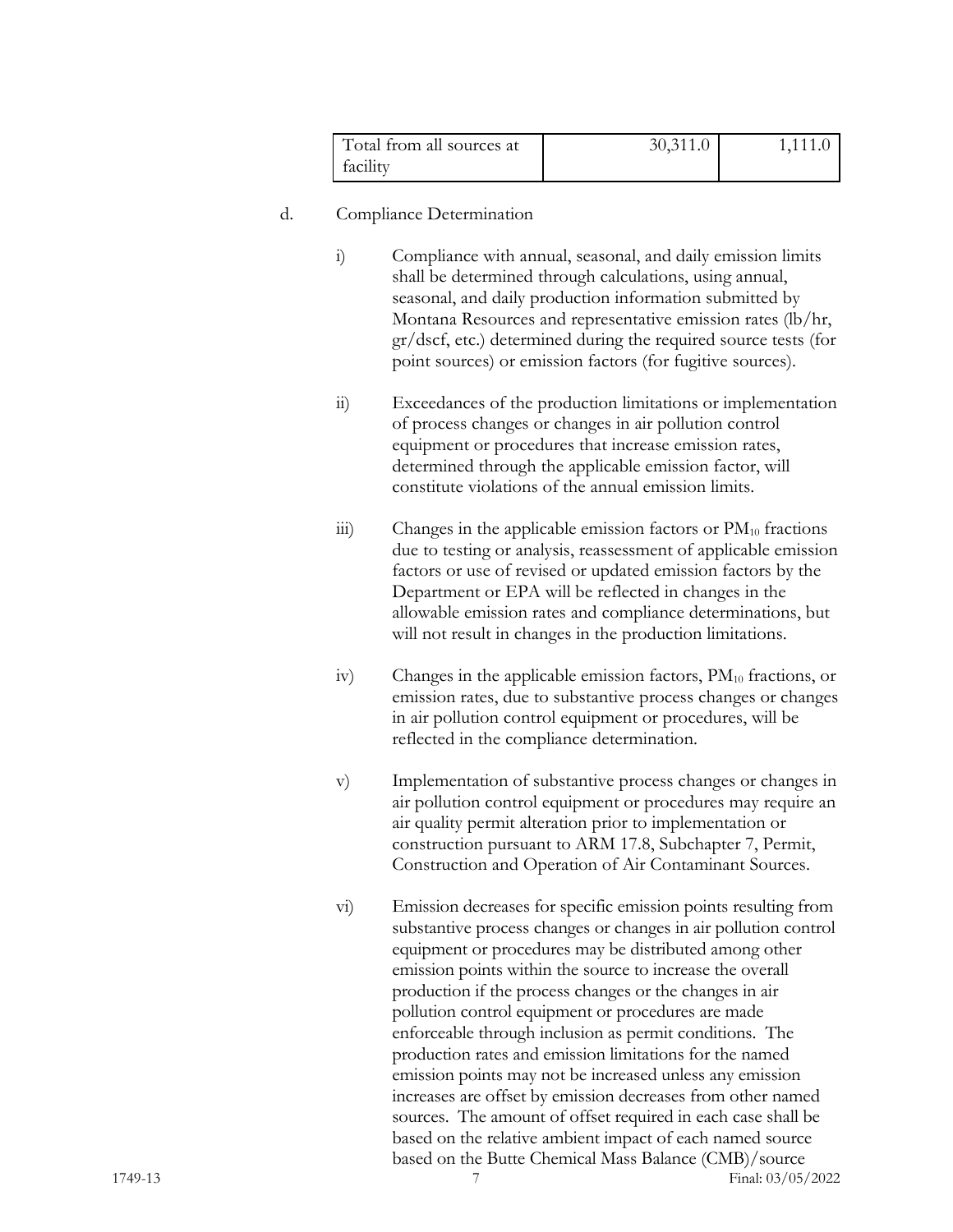apportionment study.

Montana Resources has installed DDEC packages on 15 of the haul trucks at the mine, which allowed the Department to change the levels contained in Section II.B.8.a-c and Section II.C.1-3 of Permit #1749-10. Montana Resources must still comply with the contingency measure, as necessary. In the event the contingency measure has to be implemented by Montana Resources, emission and production levels will revert to the pre-DDEC levels contained in Section II.B.9.a-c and Section II.C.4-6 of Permit #1749-10.

e. Emission Factors/PM<sub>10</sub> Fractions

The allowable emission rates for each listed fugitive emission source were calculated using the following emission factors and  $PM_{10}$ fractions.

| <b>EMISSION POINT</b>  | <b>EMISSION</b><br><b>FACTOR</b> | $PM_{10}$<br><b>FRACTION</b> |
|------------------------|----------------------------------|------------------------------|
| Blasting               | 50 lb/blast                      | 50%                          |
| <b>Waste Removal</b>   | .01 $lb$ /ton                    | 50%                          |
| Ore Removal            | .01 $lb$ /ton                    | $50\%$                       |
| Haul Trucks            | $24.7$ lb/vmt                    | 36%                          |
| Waste Dumping          | .01 $lb$ /ton                    | 50%                          |
| Diesel Exhaust         | 17.7 lb/1000 gal                 | 100%                         |
| Drilling               | $1.5$ lb/hole                    | 50%                          |
| Wind Erosion Disturbed | $33.2 \frac{g}{m^2}$ /yr         | 50%                          |
| Areas                  |                                  |                              |
| Wind Erosion Tailings  | $1.3 \text{ ton/acre/yr}$        | 50%                          |
| Pond                   |                                  |                              |
| Support Vehicles       | $1.4$ lb/VMT                     | 50%                          |
| Coarse Ore Stockpile   | .01 $lb$ /ton                    | 50%                          |

### C. Production Limitations

Montana Resources shall not exceed the following production limitations. These limits are based on the DDEC packages being installed on 15 of the haul trucks and before the contingency measure for Montana Resources is implemented (ARM 17.8.749).

| Winter (Nov.-Feb.) Seasonal Production Limitations |  |
|----------------------------------------------------|--|
|----------------------------------------------------|--|

| <b>EMISSION POINT</b><br>(Production Units) | <b>MAXIMUM SEASONAL</b><br>PRODUCTION RATE |
|---------------------------------------------|--------------------------------------------|
| Haul Trucks (vmt)                           | 503,008                                    |
| Diesel Exhaust (gallons of diesel)          | 2,010,176                                  |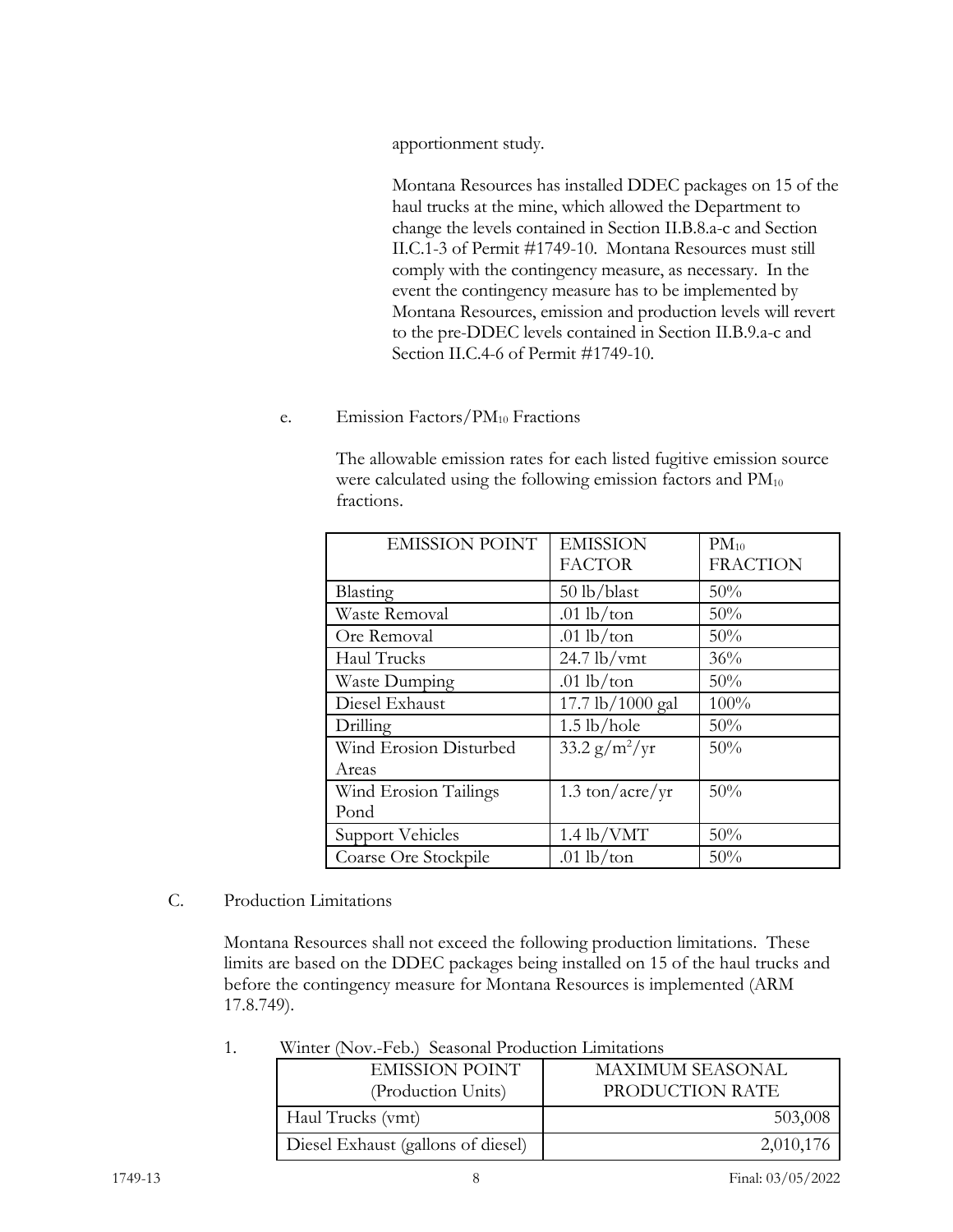| Lime Unloading (tons of lime)             | 27,738.5    |
|-------------------------------------------|-------------|
| Support Vehicles (vmt)                    | 353,331.4   |
| Molybdenum Dryer (tons of<br>molybdenum)  | 9,795.9     |
| Primary Crusher Ore Dump (tons<br>of ore) | 6,840,821.9 |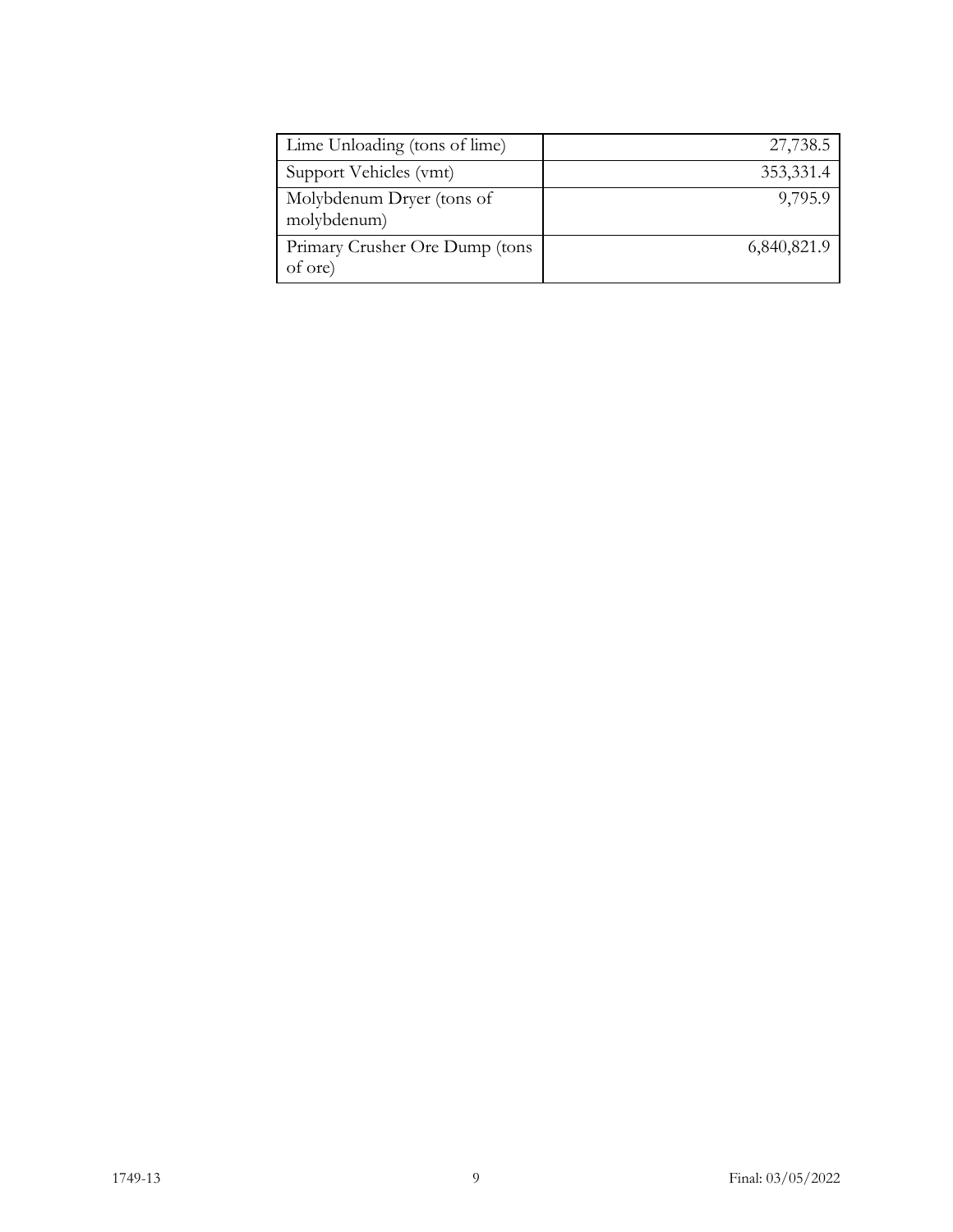| <b>EMISSION POINT</b><br>(Production Units) | <b>MAXIMUM</b><br><b>SEASONAL</b><br>PRODUCTION RATE |
|---------------------------------------------|------------------------------------------------------|
| Haul Trucks (vmt)                           | 1,420,560.0                                          |
| Diesel Exhaust (gallons of diesel)          | 6,358,664.9                                          |
| Lime Unloading (tons of lime)               | 123,898.5                                            |
| Support Vehicles (vmt)                      | 1,466,666.0                                          |
| Molybdenum Dryer (tons of molybdenum)       | 61,875.6                                             |
| Primary Crusher Ore Dump (tons of ore)      | 34,759,820.9                                         |

## 2. Summer (Mar.-Oct.) Seasonal Production Limitations

### 3. Winter (Nov.-Feb.) Daily Production Limitations

| <b>EMISSION POINT</b>                                 | <b>MAXIMUM DAILY</b>                                |
|-------------------------------------------------------|-----------------------------------------------------|
| (Production Units)                                    | PRODUCTION RATE<br>(unless designated<br>otherwise) |
|                                                       |                                                     |
| Haul Trucks (vmt)                                     | 4,143.2                                             |
| Diesel Exhaust (gallons of diesel)                    | 16,613.                                             |
| Lime Unloading (average tons of lime/day)             | 231.2                                               |
| Support Vehicles (vmt)                                | 2,944.4                                             |
| Molybdenum Dryer (tons of molybdenum)                 | 81.6                                                |
| Primary Crusher Ore Dump (average tons of<br>ore/day) | 58,670.76                                           |

In the event that a contingency measure must be implemented, Montana Resources shall not exceed the following production limitations. These limits are based on the DDEC packages being installed on 11 of the 15 haul trucks.

| <b>EMISSION POINT</b>                  | <b>MAXIMUM</b>  |
|----------------------------------------|-----------------|
| (Production Units)                     | <b>SEASONAL</b> |
|                                        | PRODUCTION RATE |
| Haul Trucks (vmt)                      | 318,950.0       |
| Diesel Exhaust (gallons of diesel)     | 871,281.7       |
| Lime Unloading (tons of lime)          | 27,738.5        |
| Support Vehicles (vmt)                 | 353,331.4       |
| Molybdenum Dryer (tons of molybdenum)  | 9,795.9         |
| Primary Crusher Ore Dump (tons of ore) | 6,218,929.1     |

### 4. Winter (Nov.-Feb.) Seasonal Production Limitations

<span id="page-11-0"></span>

<sup>6</sup> Fluctuation occurred at the Primary Crusher Ore Dump during the CMB study year and the range has been reported by Montana Resources. The average production during the winter months will remain at 58,670.7 tons of ore, but the maximum that may occur on any day is 71,860.9 tons of ore.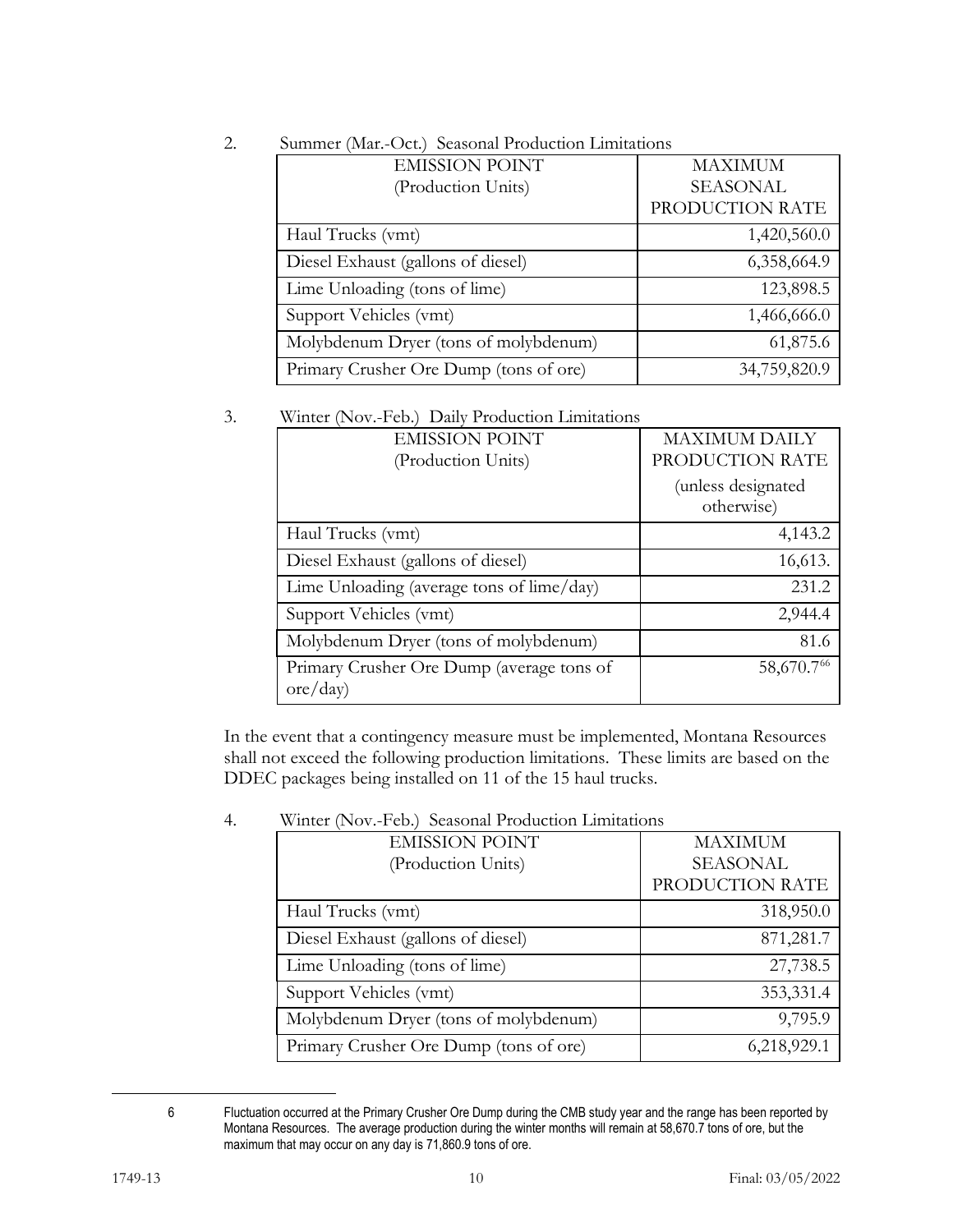| <b>EMISSION POINT</b>                  | <b>MAXIMUM</b>  |
|----------------------------------------|-----------------|
| (Production Units)                     | <b>SEASONAL</b> |
|                                        | PRODUCTION RATE |
| Haul Trucks (vmt)                      | 1,320,299.7     |
| Diesel Exhaust (gallons of diesel)     | 4,941,801.1     |
| Lime Unloading (tons of lime)          | 123,898.5       |
| Support Vehicles (vmt)                 | 1,466,666.0     |
| Molybdenum Dryer (tons of molybdenum)  | 61,875.6        |
| Primary Crusher Ore Dump (tons of ore) | 33,576,892.4    |

## 5. Summer (Mar.-Oct.) Seasonal Production Limitations:

#### 6. Winter (Nov.-Feb.) Daily Production Limitations

| $\frac{1}{2}$                                         |                                         |
|-------------------------------------------------------|-----------------------------------------|
| <b>EMISSION POINT</b><br>(Production Units)           | <b>MAXIMUM DAILY</b><br>PRODUCTION RATE |
|                                                       | (unless designated<br>otherwise)        |
| Haul Trucks (vmt)                                     | 2,657.9                                 |
| Diesel Exhaust (gallons of diesel)                    | 7,260.7                                 |
| Lime Unloading (average tons of lime/day)             | 231.2                                   |
| Support Vehicles (vmt)                                | 2,944.4                                 |
| Molybdenum Dryer (tons of molybdenum)                 | 81.6                                    |
| Primary Crusher Ore Dump (average tons of<br>ore/day) | 51,824.4 $^{77}$                        |

### D. Testing Requirements

- 1. All compliance source tests shall conform to the requirements of the Montana Source Test Protocol and Procedures Manual (ARM 17.8.106).
- 2. The Department of Environmental Quality (Department) may require further testing (ARM 17.8.105).
- 3. Montana Resources shall perform compliance source tests (submittal of reports) on the primary crusher, the secondary crushers, the coarse ore conveying system, the fine ore system, and the molybdenum dryer before August 1, 2004, and at least once every 4 years thereafter, or according to another testing schedule approved by the Department. The source tests shall include determination of total mass particulate and shall be conducted in accordance with the applicable test methods listed in 40 CFR Part 60, Appendix A (Total Particulate) and the Montana Source Test Protocol and Procedures Manual (ARM 17.8.749).

<span id="page-12-0"></span><sup>7</sup> Fluctuation occurred at the Primary Crusher Ore Dump during the CMB study year and the range has been reported by Montana Resources. The average production during the winter months will remain at 51,824.4 tons of ore, but the maximum that may occur on any day is 63,460 tons of ore.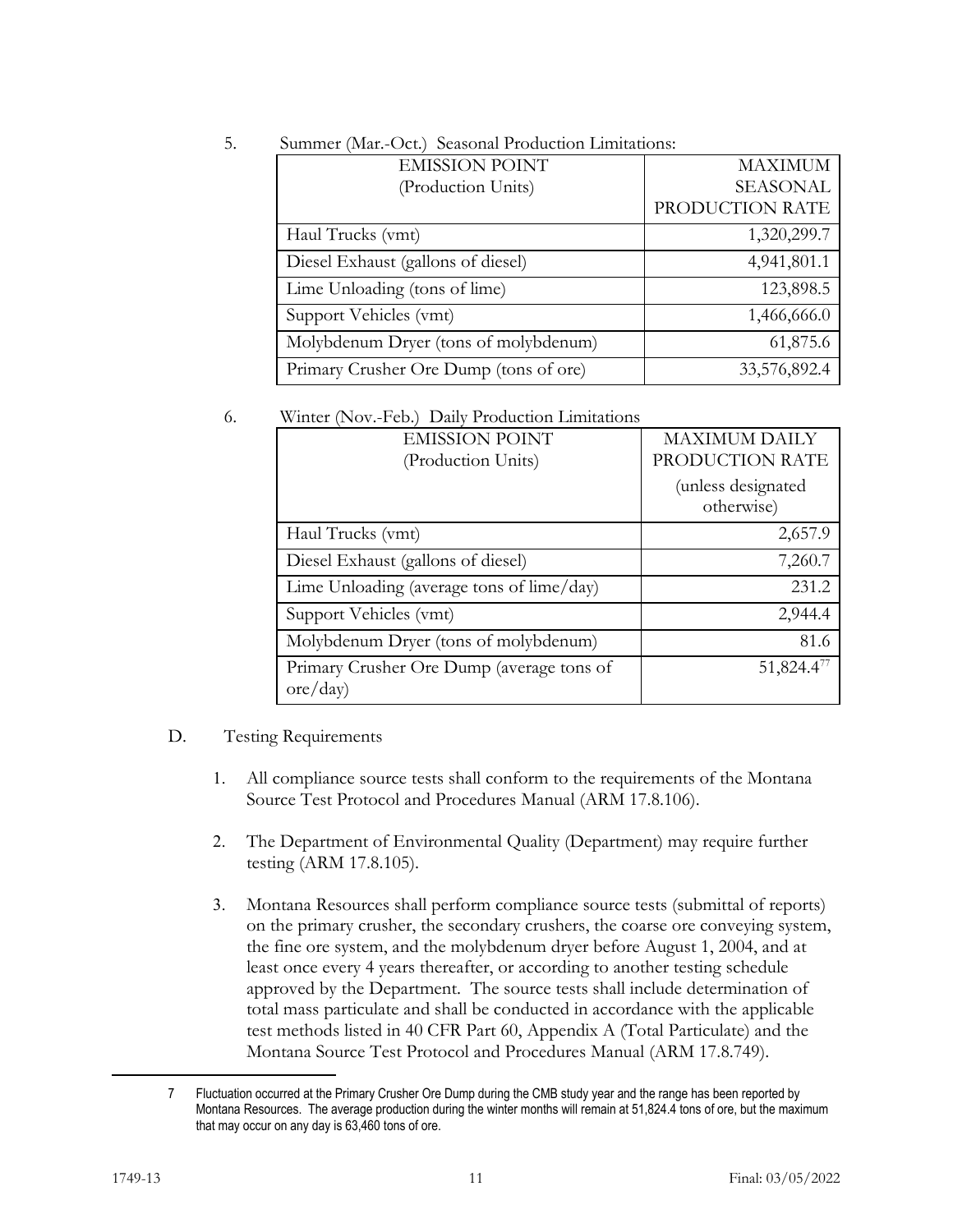- 4. All records compiled in accordance with this permit must be maintained by Montana Resources as a permanent business record for at least 5 years following the date of the measurement, must be available at the plant site for inspection by the Department, and must be submitted to the Department upon request. These records may be stored at a location other than the plant site upon approval by the Department (ARM 17.8.749).
- E. Operational Reporting Requirements
	- 1. Montana Resources shall supply the Department with annual production information for all emission points, as required by the Department in the annual emission inventory request. The request will include, but is not limited to, all sources of emissions identified in Section I of this permit.

Production information shall be gathered on a calendar-year basis and submitted to the Department by the date required in the emission inventory request. Information shall be in the units required by the Department. This information may be used to calculate operating fees, based on actual emissions from the facility, and/or to verify compliance with permit limitations (ARM 17.8.505). Montana Resources shall submit the following information annually to the Department by March 1 of each year; the information may be submitted along with the annual emission inventory (ARM 17.8.505).

Montana Resources shall supply a summary report listing the maximum daily production achieved during the months of November through February for those emission points that have a daily production limitation. This information, along with the winter seasonal inventory described below, must be submitted to the Department by April 15 of the following calendar year.

In addition, Montana Resources shall supply the Department with annual, seasonal, and daily particulate emission inventories for the emission points listed in Section I.A of the permit analysis. This information is required to verify compliance with permit conditions and may also be used in the annual emission inventory. The emission inventories shall include the following production data (on an annual, winter seasonal, and summer seasonal basis), a listing of all emission factors used, all calculations and other related information that may be requested. This annual information must be submitted to the Department by March 1 of the following calendar year (ARM 17.8.505).

- a. Tons of ore removed;
- b. Tons of waste, including all non-ore material removed;
- c. Haul truck vehicle miles traveled (this must include all supporting information such as length of haul, number of trucks, weight of trucks, etc.);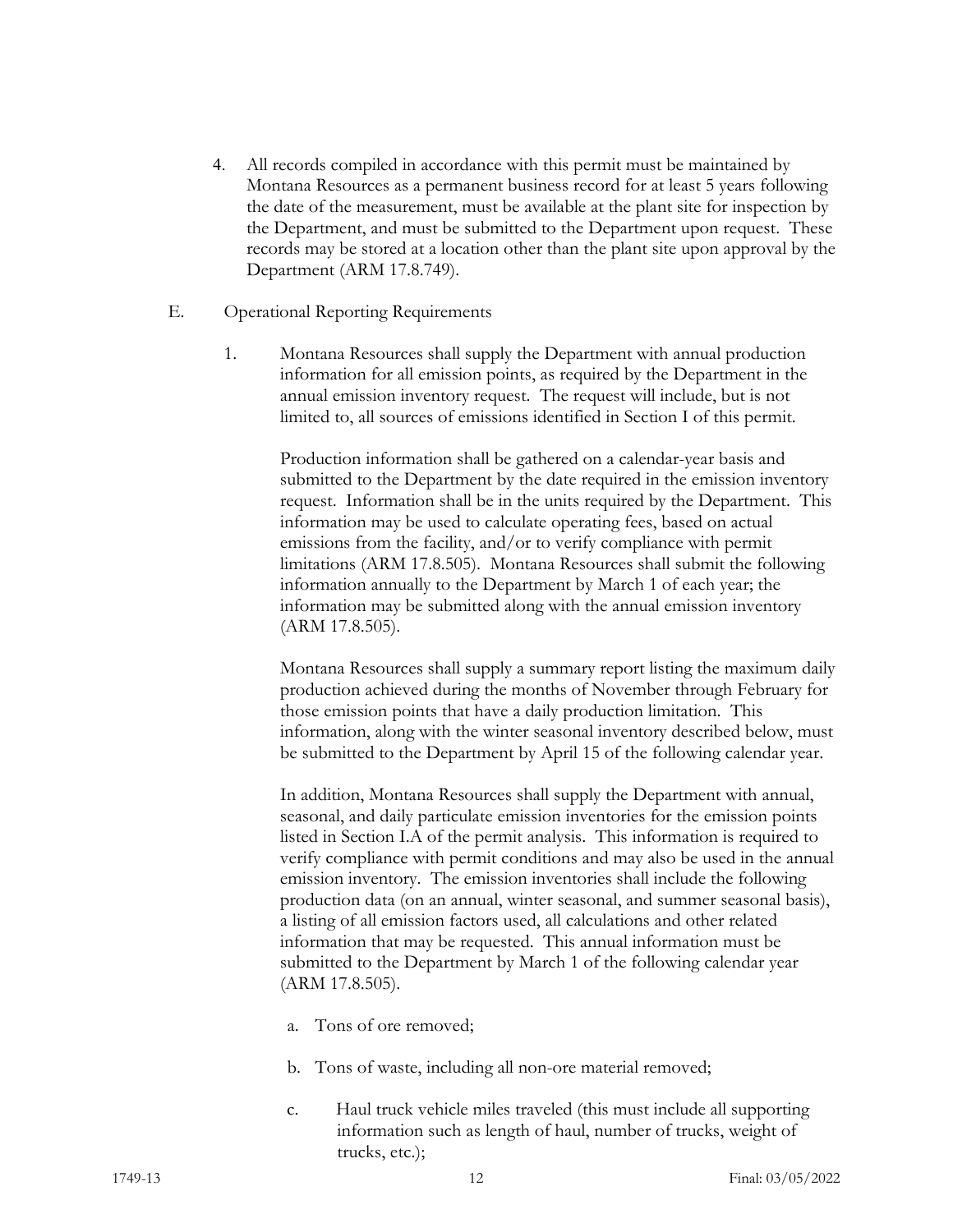- d. Support vehicle miles traveled (this must include all supporting information such as length of haul, number of trucks, weight of trucks, etc.);
- e. Number of holes drilled;
- f. Number of blasts;
- g. Tons of ore through the primary crusher;
- h. Tons of ore through each of the secondary crushers;
- i. Tons of ore through the fine ore system;
- j. Tons of feed to concentrator;
- k. Current acreage of disturbed area;
- l. Current exposed area of tailings pond;
- m. Gallons of diesel consumed;
- n. Tons of lime unloaded; and
- o. Tons through molybdenum dryer.
- 2. Montana Resources shall notify the Department of any construction or improvement project conducted, pursuant to ARM 17.8.745, that would include the addition of a new emissions unit, change in control equipment, stack height, stack diameter, stack flow, stack gas temperature, source location, or fuel specifications, or would result in an increase in source capacity above its permitted operation. The notice must be submitted to the Department, in writing, 10 days prior to startup or use of the proposed de minimis change, or as soon as reasonably practicable in the event of an unanticipated circumstance causing the de minimis change, and must include the information requested in ARM 17.8.745(l)(d) (ARM 17.8.745).

#### SECTION III: General Conditions

- A. Inspection Montana Resources shall allow the Department's representatives access to the source at all reasonable times for the purpose of making inspections or surveys, collecting samples, obtaining data, auditing any monitoring equipment such as Continuous Emission Monitoring Systems (CEMS) or Continuous Emission Rate Monitoring Systems (CERMS), or observing any monitoring or testing, and otherwise conducting all necessary functions related to this permit.
- B. Waiver The permit and the terms, conditions, and matters stated herein shall be deemed accepted if Montana Resources fails to appeal as indicated below.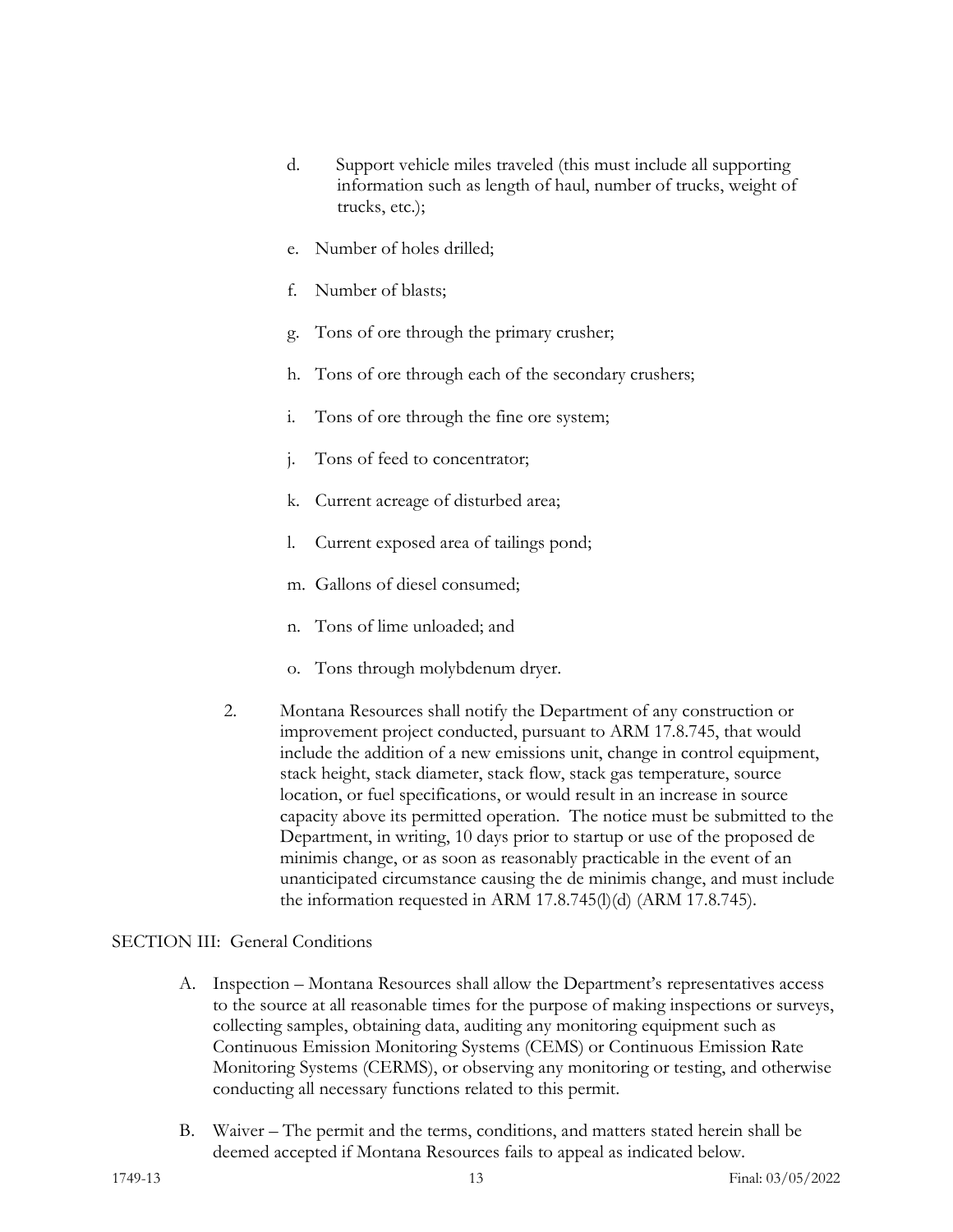- C. Compliance with Statutes and Regulations Nothing in this permit shall be construed as relieving Montana Resources of the responsibility for complying with any applicable federal or Montana statute, rule, or standard, except as specifically provided in ARM 17.8.740, *et seq*. (ARM 17.8.756).
- D. Enforcement Violations of limitations, conditions and requirements contained herein may constitute grounds for permit revocation, penalties, or other enforcement action as specified in Section 75-2-401, *et seq*., MCA.
- E. Appeals Any person or persons jointly or severally adversely affected by the Department's decision may request, within 15 days after the Department renders its decision, upon affidavit setting forth the grounds therefor, a hearing before the Board of Environmental Review (Board). A hearing shall be held under the provisions of the Montana Administrative Procedures Act. The filing of a request for a hearing does not stay the Department's decision, unless the Board issues a stay upon receipt of a petition and a finding that a stay is appropriate under Section 75-2-211(11)(b), MCA. The issuance of a stay on a permit by the Board postpones the effective date of the Department's decision until conclusion of the hearing and issuance of a final decision by the Board. If a stay is not issued by the Board, the Department's decision on the application is final 16 days after the Department's decision is made.
- F. Permit Inspection As required by ARM 17.8.755, Inspection of Permit, a copy of the air quality permit shall be made available for inspection by the Department at the location of the source.
- G. Permit Fee Pursuant to Section 75-2-220, MCA, failure to pay the annual operation fee by Montana Resources may be grounds for revocation of this permit, as required by that section and rules adopted thereunder by the Board.
- H. Duration of Permit Construction or installation must begin or contractual obligations entered into that would constitute substantial loss within 3 years of permit issuance and proceed with due diligence until the project is complete or the permit shall expire (ARM 17.8.762).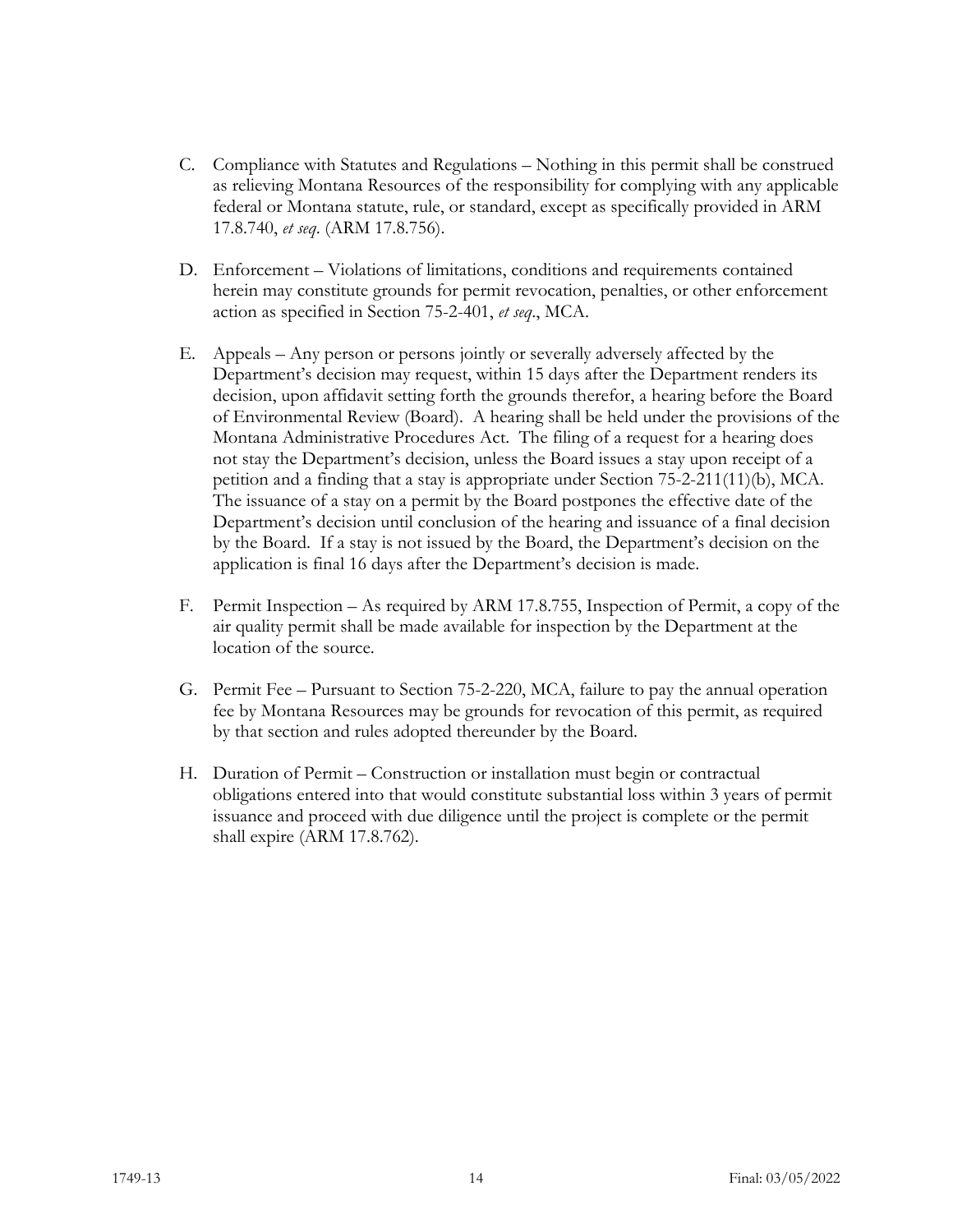#### Montana Air Quality Permit Analysis Montana Resources MAQP #1749-13

#### I. Introduction

## A. Permitted Equipment, Facilities and Control Equipment/Procedures

|                                                                                                                         | <b>CONTROL</b><br>EQUIPMENT/PROCEDURE                                                                                                                    | % CONTROL<br><b>EFFICIENCY</b> |  |
|-------------------------------------------------------------------------------------------------------------------------|----------------------------------------------------------------------------------------------------------------------------------------------------------|--------------------------------|--|
| 1. Ore and Waste Removal and Handling                                                                                   |                                                                                                                                                          |                                |  |
| a. Drills                                                                                                               | Water Sprays and Mechanical<br>Deflectors                                                                                                                | 50%                            |  |
| b. Blasting                                                                                                             | Reduce Overshoot                                                                                                                                         | $0\%$                          |  |
| c. Ore and Waste Removal<br><b>Fugitive Dust</b><br>1) Loaders, Dozers, Shovels<br>2) Haul Roads<br>3) Support Vehicles | Minimize Drop Height<br>Watering and Chemical<br>Stabilization<br>Watering and Chemical<br>Stabilization                                                 | $0\%$<br>85%<br>85%            |  |
| d. Diesel Truck Tailpipe<br>Emissions                                                                                   | Installation of smaller injectors,<br>Intercoolers on the turbochargers,<br>Minimum throttle delay devices.<br>Installation of DDEC on 15 haul<br>trucks | 17%<br>43%                     |  |
| e. Waste Dumping                                                                                                        | Minimize drop height                                                                                                                                     | $0\%$                          |  |
| f. Wind Erosion Exposed<br>Mill Tailings                                                                                | None                                                                                                                                                     | $0\%$                          |  |
| g. Wind Erosion Disturbed<br>Area                                                                                       | None                                                                                                                                                     | $0\%$                          |  |
| 2. Crushing                                                                                                             |                                                                                                                                                          |                                |  |
| a. Primary Crusher Ore<br>Dump                                                                                          | Neg. Air/Water                                                                                                                                           | 10%                            |  |
| b. Primary Crusher                                                                                                      | Baghouse                                                                                                                                                 | 99%                            |  |
| c. Lime Unloading                                                                                                       | Fabric Filter                                                                                                                                            | 99%                            |  |
| d. Coarse Ore Conveying                                                                                                 | Hoods, Baghouse, Vacuum Truck                                                                                                                            | 99%                            |  |
| e. Coarse Ore Stockpile                                                                                                 | None                                                                                                                                                     | $0\%$                          |  |
| f. 3 Secondary Crushers                                                                                                 | Baghouse                                                                                                                                                 | 99%                            |  |
| g. Fine Ore Storage Bins                                                                                                | 4 Baghouses                                                                                                                                              | 99%                            |  |
| 3. Molybdenum Dryer                                                                                                     | Wet scrubber                                                                                                                                             | 99%                            |  |

#### B. Process Description

Mining at Montana Resources is done via conventional open-pit methods utilizing blast hole drills, loaders, shovels, trucks, dozers and typical haul road maintenance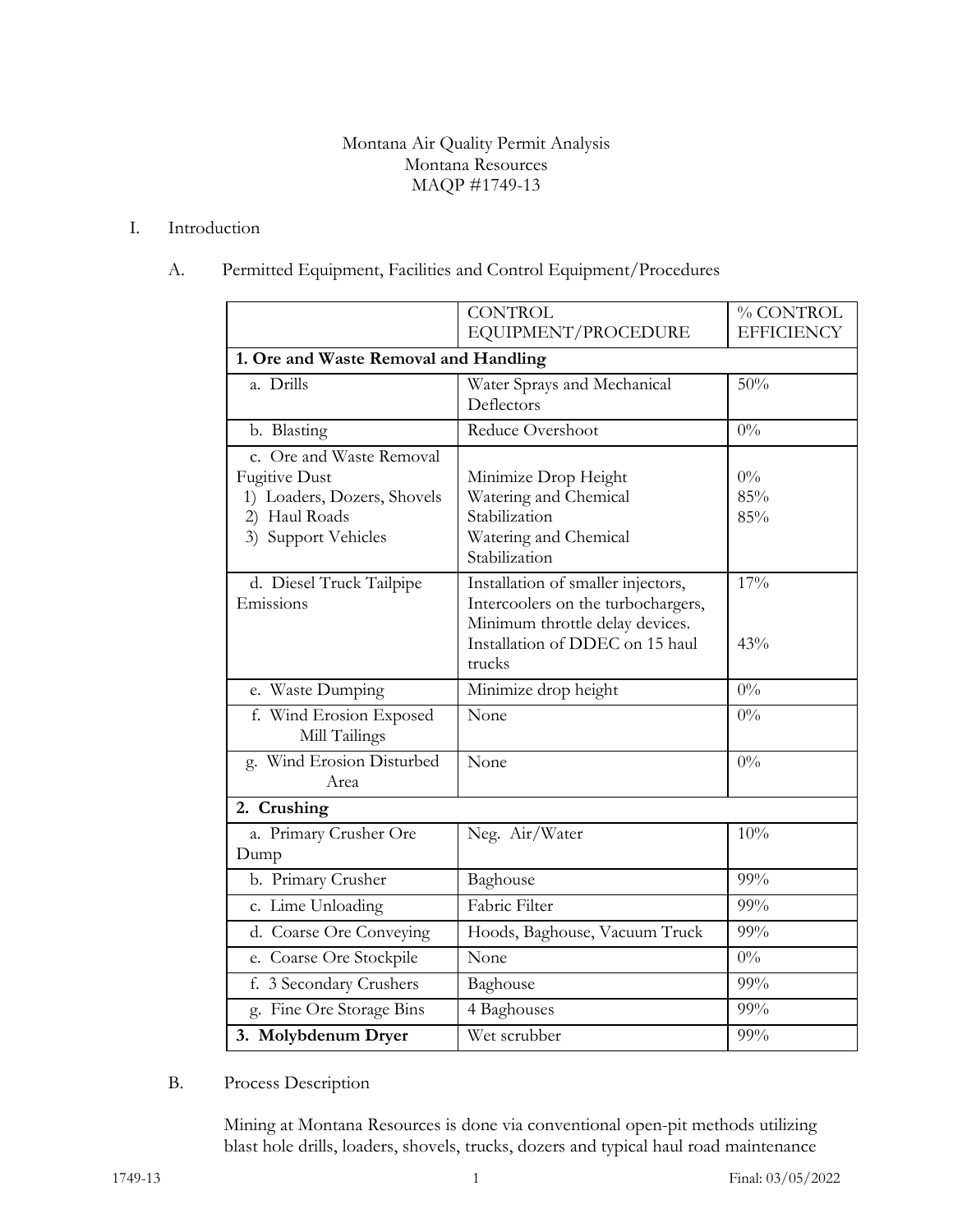equipment. All ore is hauled to the primary crusher and then conveyed to the coarse ore stockpile.

Drilling is accomplished using rotary blast hole drills. The drills are crawler or rubber tire mounted and self-contained. Blasting utilizes bulk ANFO and nonelectric primers and delays. Wet holes are loaded with a package ANFO or waterproof slurry.

Blast holes are filled with sufficient ANFO to ensure adequate fragmentation. The mining contractor is instructed not to overfill holes, and to clean up spillage prior to blasting. Spillage is placed in holes prior to stemming to ensure detonation. Cuttings from each blast hole are collected and assayed for delineation of ore and waste.

Loading of ore and waste is performed by front-end loaders or shovels. 170- ton trucks are used for hauling ore and waste. Ore is transported to the crushing plant while waste is taken to the dump sites.

#### C. Permit History

Montana Resources currently operates an open pit copper and molybdenum mine, crushing and milling operation in Butte, Montana. The original permit, **#1749**, was issued to Atlantic Richfield Corporation (ARCO) on April 1, 1983, as a result of the Butte Total Suspended Particulate (TSP) State Implementation Plan (SIP).

On July 1, 1987, the Environmental Protection Agency (EPA) promulgated new ambient air quality standards for particulate matter with an aerodynamic diameter of 10 microns or less (PM<sub>10</sub>). The annual PM<sub>10</sub> standard is 50 ug/m<sup>3</sup> and the 24-hour  $PM_{10}$  standard is 150 ug/m<sup>3</sup>. These standards were in turn adopted by the Montana Board of Health and Environmental Sciences on April 29, 1988. On August 7, 1987, EPA designated Butte as a  $PM_{10}$  Group I area due to numerous violations of the PM<sub>10</sub> 24-hour ambient standards.

The 1990 amendments to the Federal Clean Air Act (FCAA) designated the Butte Group I area as a  $PM_{10}$  nonattainment area in November 1990. As a result of these designations, the Department was required to develop a PM<sub>10</sub> emission control program as part of the State Implementation Plan to bring the Butte area into compliance with the PM10 standard and demonstrate maintenance of that standard.

In order to identify the major  $PM_{10}$  emission sources in the area, the Department conducted a chemical mass balance (CMB) study. Since the exceedance days were experienced during the winter when Butte has the worst air quality, the CMB results for the days that exceeded the National Ambient Air Quality Standards (NAAQS) were used for the demonstration of emission contributions for the winter period. Montana Resources' emissions comprised 19.5% of the total contribution seen on the days that exceeded the NAAQS. The CMB study period was from September 25, 1987, through March 25, 1988. Therefore, September and October data was used to determine non-wintertime contributions. Montana Resources' emissions were 18% of the total for that period. Over the entire study period, Montana Resources'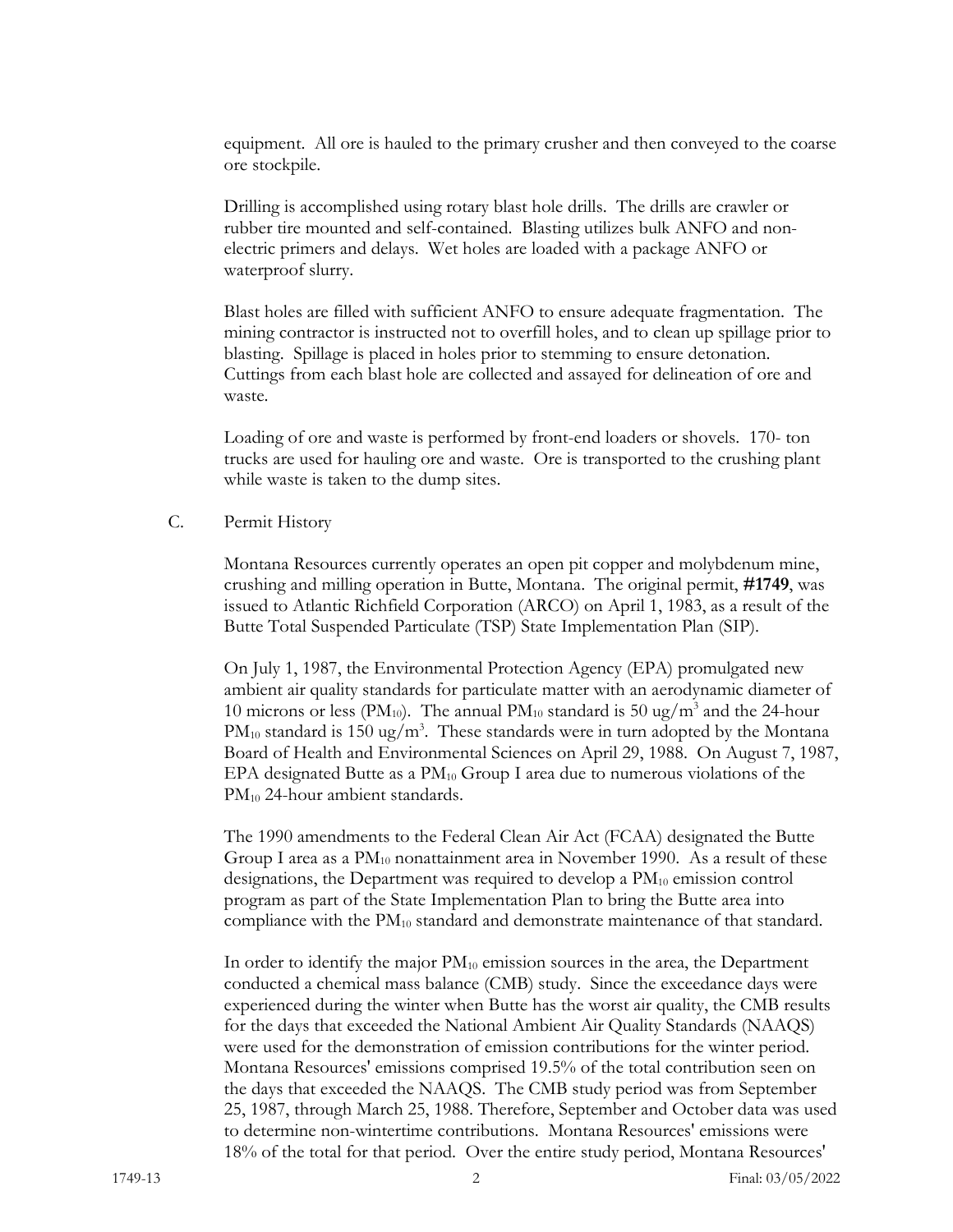emissions comprised 21.3% of the total. Complete results of the CMB study and the compliance and maintenance demonstration are contained in the Butte PM10 SIP.

Since the sources have been identified, control plans were developed for each source (wood stove control programs, sanding material specifications and street sweeping programs, etc.), including the industrial sources (Montana Resources and Rhône-Poulenc).

EPA determined that the demonstration of compliance must be made using allowable emissions and that any allowable emission limits must be federally enforceable. Since Montana Resources' actual emissions during the  $PM_{10}/CMB$ study period (3-87 through 2-88) were substantially lower than their allowable emissions, based on Permit **#1749A**, Montana Resources' permit had to be modified to reduce their allowable emissions. This modification, Permit #1749-04, reduced Montana Resources' allowable daily winter (November through February) emissions to 90% of their actual daily emissions during the 1987-1988 CMB study period. The emissions identified during the CMB study were from the haul trucks, diesel exhaust, lime unloading, support vehicles, molybdenum dryer, and primary crusher ore dump. An average daily wintertime limit for production has been set for each of these sources. Due to the production schedule at Montana Resources during the study period, the primary ore crusher was given an average daily wintertime limit for production and a ceiling production limit. This was done because the crushing of ore ran on the same schedule currently as was present during the study period. This schedule includes scheduled down time each week for the primary crusher and scheduled down time each week for the secondary crushers. The variation during the study period ranged from 29,225 tons of ore crushed to 63,460. This range is reflected in the study period and was, therefore, allowed for future production. Montana Resources' annual allowable total particulate emissions were reduced to approximately 37% of Montana Resources' current annual allowable total particulate emissions.

Permit #1749-04 also established PM10 emission limitations for the first time, as well as a Reasonably Available Control Measure (RACM)/Reasonably Available Control Technology (RACT) analysis. This permit required the use of chemical dust suppression on the haul roads and contained annual point-specific production and emission limits, and seasonal and daily source-wide production and emission limits. The initial analysis, completed by Department staff as part of the SIP development process, indicated that the modification (Permit #1749-04), in conjunction with the control plans being developed for the other identified sources, demonstrated compliance with the daily and annual  $PM_{10}$  standards in the Butte  $PM_{10}$ nonattainment area by the year 1993. Complete details are contained in the Butte PM10 SIP.

Montana's air quality rules ARM 17.8.733(a) MODIFICATION OF PERMIT allowed the Department to modify a source's permit due to changes in applicable rules or standards adopted by the Board of Health and Environmental Sciences. Permit #1749A was issued to ARCO during the Butte TSP SIP development process and later transferred to Montana Resources. Permit #1749-04 reflected the adoption of the new ambient PM10 standard by the Montana Board of Health and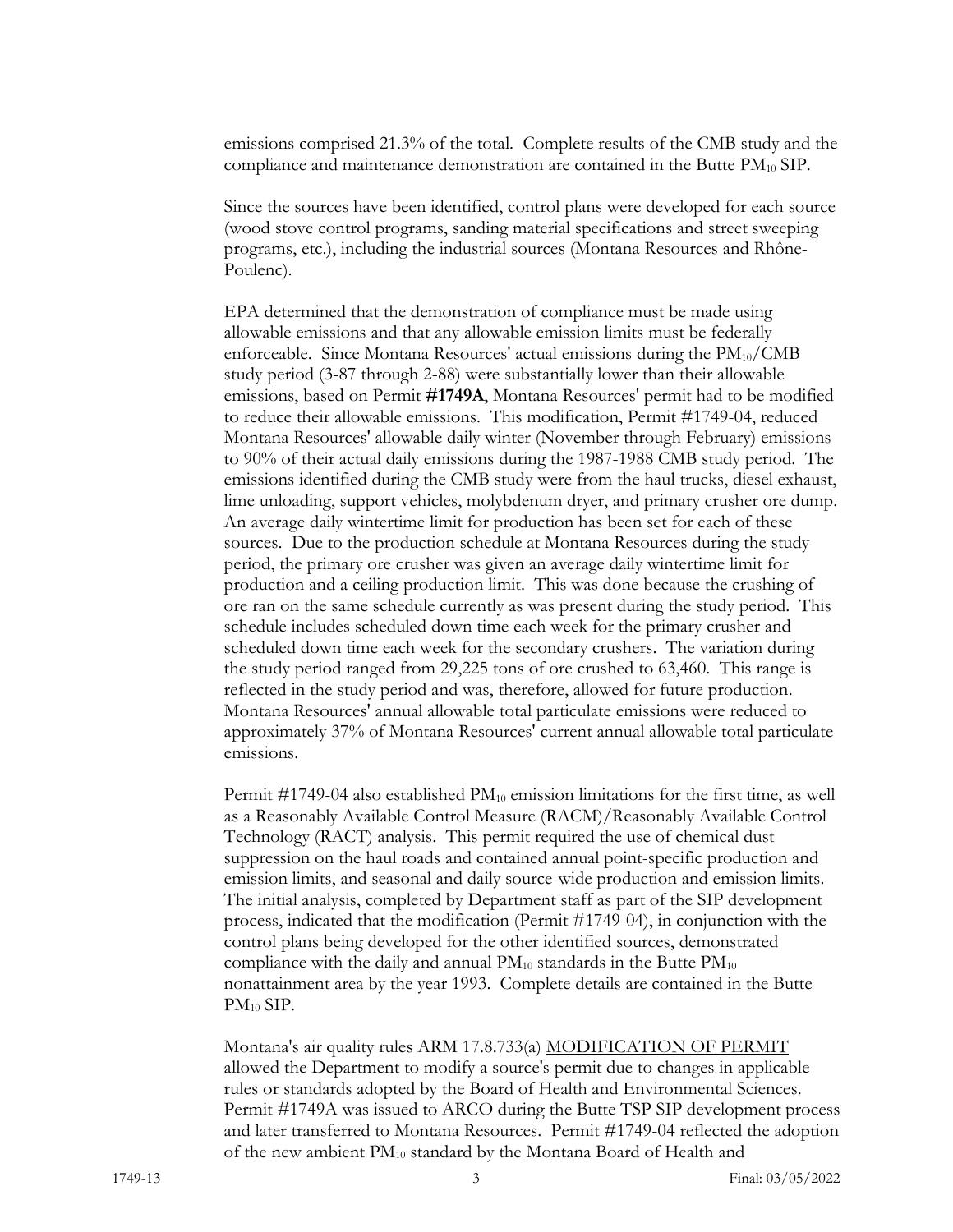Environmental Sciences. The permit identified that the permit may be further modified if the currently proposed control plan for all point and area sources fails to achieve compliance with the ambient  $PM_{10}$  standards.

On October 13, 1991, and as part of the Butte  $PM_{10}$  SIP, the Department issued a Notification of Permit Modification for the air quality permit held by Montana Resources. On October 28, 1991, a Petition for Hearing on this permit modification was filed by Montana Resources with the Board of Health and Environmental Sciences. After the filing of the petition, the parties met on several occasions and engaged in extensive settlement discussions concerning the terms of a modified permit. The Department and Montana Resources subsequently agreed to the terms of a modified air quality permit for Montana Resources' operations. The Department and Montana Resources filed a Stipulation for Issuance of Final Permit with the Board, which included a proposed modified permit. Paragraphs 7, 8 and 9 of the stipulation described the parties' understanding of the interpretation and application of Part B, Section 6.e.vi of the modified permit. On March 20, 1992, the Board accepted the stipulation and issued a final Order directing the Department to issue the proposed modified permit to Montana Resources. Therefore, Permit **#1749-04** was issued on that date.

On November 15, 1993, Montana Resources applied for Permit Alteration **#1749-05** to allow for production increases in their diesel consumption, vehicle miles traveled by the haul trucks, and ore hauled to the primary crusher dump. This increase was allowed because Montana Resources installed DDEC packages on 11 of the 15 haul trucks at the mine. The installation of DDEC packages on the haul trucks resulted in a 43% decrease in diesel exhaust emissions per truck. However, since only 11 of the 15 trucks had been retrofitted at the time, the Department only credited Montana Resources11/15 of 43% or a 31.5% emission decrease.

In addition to allowing the production increases in Permit **#1749-05**, a contingency measure was also added to this permit. The FCAA Amendments of 1990 require the implementation of a contingency measure within 60 days of notification from EPA that the area has exceeded the NAAQS after the date of December 31, 1994. The contingency measure must reduce ambient PM10 emissions in sufficient amounts to demonstrate compliance as determined in the Butte Silver Bow  $PM_{10}$  SIP from sources that are not currently controlled and accounted for in the Butte Silver Bow PM<sub>10</sub> State Implementation Plan.

Since it was determined through source apportionment studies that the Montana Resources facility was one of the largest contributing sources of uncontrolled ambient  $PM_{10}$  emissions in the Butte Silver Bow  $PM_{10}$  nonattainment area, a contingency measure for Montana Resources was determined to be necessary to bring the area back into attainment with the National Ambient Air Quality Standards in the event that these standards are exceeded. The contingency measure to be implemented by Montana Resources in case of an exceedance would be to decrease emission and production levels to the pre-DDEC limitations contained in Section II.B.9.a-c and Section II.C.4-6 of Permit **#1749-05**.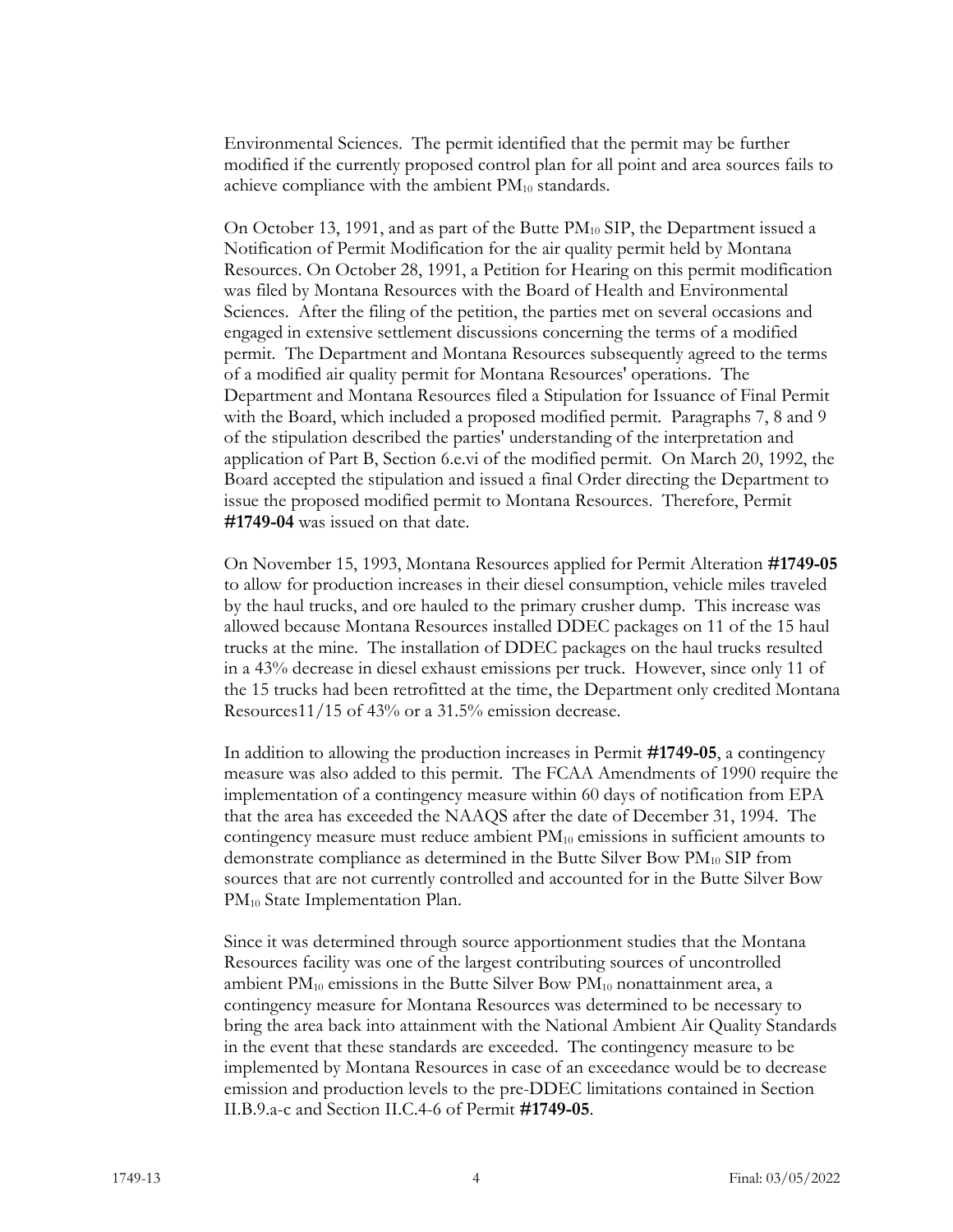Also, Montana Resources planned to retrofit the remaining four haul trucks with the DDEC packages in the following 18 months to 2 years. This would result in an additional 11.5% (43%-31.5%) emission decrease, which could be used for production increases elsewhere in the facility. Montana Resources was notified that they would need to apply for a permit alteration requesting production increases when the remaining four trucks were retrofitted to include the DDEC package. These production increases were not included in the contingency measure production levels.

On March 29, 1994, Montana Resources applied for a permit modification, Permit **#1749-06**, that would allow for the use of water sprays on the primary crusher ore dump. The water sprays provided more emission control than the negative air system currently used to control emissions from the primary crusher ore dump. Since Montana Resources was mining drier ore than previous years, the water spray was required to be utilized in the milling process. However, the water sprays cannot be used at the same time that the negative air system is being used because of the possibility of an obstruction occurring in the negative air system. Also, the water sprays cannot be used in the winter because of the possibility the water lines could freeze. Therefore, a condition was added in Permit #1749-06 that allowed Montana Resources to use either water sprays or a negative air system to control emissions from the primary crusher ore dump.

On May 26, 1996, Permit **#1749-07** was issued to Montana Resources. Montana Resources proposed, with concurrence from the Department, to reduce the amount of required opacity observations contained in Section II.F.1 of Permit #1749-06 for their facility. Montana Resources is now only required to conduct monthly visible emission observations for wind erosion from the tailings pond during the months of May through September. There was no emissions increase as a result of this modification.

On July 21, 1997, the Department received a request from Montana Resources to replace the four wet scrubbers controlling emissions from the fine ore storage bins with four new baghouses. The baghouse system will control the particulate emissions better than the wet scrubbers and will result in a reduction in particulate emissions from the facility. This proposal was allowed under the Administrative Rules of Montana (ARM) 17.8.705(1)(q) provided that the permit was modified to reflect that baghouses, instead of the wet scrubbers, will be used to control emissions from the fine ore storage bins.

In addition, the permit was updated to reflect that Montana Resources retrofitted the four remaining haul trucks with the DDEC package for emission control. This would result in a decrease in emissions, which could be used by Montana Resources for an increase in production elsewhere in the facility. Permit **#1749-08** replaced Permit #1749-07.

On February 2, 1999, the Department received a request from Montana Resources to modify Permit #1749-08 to clarify some of the existing language in the permit. This modification request was given Permit **#1749-09**. This modification was withdrawn because other changes were necessary for Montana Resources' permit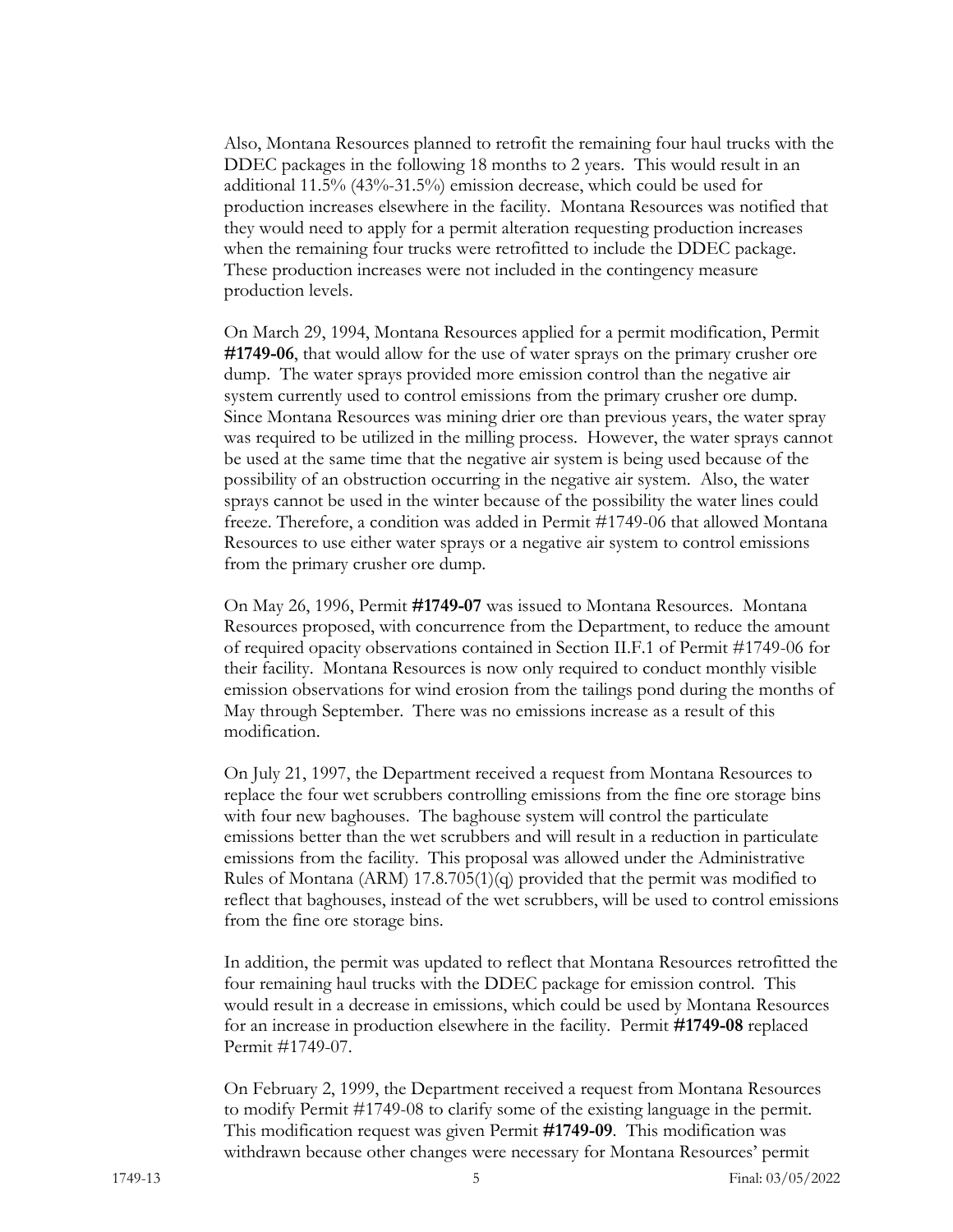that could not be completed under the existing modification rule.

On December 30, 1999, Montana Resources was issued Permit **#1749-10**, which consisted of the following changes:

- 1. The diesel consumption limitation was increased because Montana Resources had installed 4 additional DDEC packages on the haul trucks and decreased the amount of ore sent to the Primary Crusher Ore Dump. The DDEC packages and the decreased production make offsets available for Montana Resources to use elsewhere at their facility.
- 2. Montana Resources' monitoring plan was revised to remove the requirement to operate and maintain the  $PM_{10}$  monitor at the Alpine Site. The lot where this monitor was located was sold and Montana Resources was required to remove the monitor from this location. Because the Department operates and maintains a  $PM_{10}$  monitor at the nearby Greeley School, Montana Resources did not have to re-locate the monitor.
- 3. Montana Resources' monitoring plan was also revised to decrease the monitoring frequency for the remaining sites from every third day to every sixth day.
- 4. Montana Resources' monitoring plan was also revised to clarify that the annual report is required to be submitted 90 days after the end of the calendar year.
- 5. The daily production limitation for Lime Unloading was noted to be an average instead of a maximum amount for any one day. The limitation in the permit was changed to 231.2 tons/day as a daily maximum. However, when this limit was established, it was calculated as an average value and not a daily maximum, but it was never designated as an average.
- 6. Condition #14 of the permit was revised to allow for emission controls "equivalent" to the DDEC packages to be installed on the haul trucks in the future.
- 7. The Department also made the verbiage changes requested by Montana Resources in a letter dated February 1, 1999.

The changes requested by Montana Resources resulted in an overall net decrease in emissions of PM and PM<sub>10</sub>. **Permit #1749-10** replaced Permit #1749-08.

On May 23, 2001, the Department issued its decision on a permit modification for Montana Resources in accordance with the ARM 17.8.733. This permit modification required Montana Resources to design and operate a water and/or chemical dust suppression system to control emissions from the Yankee Doodle Tailings Pond. The permit also required Montana Resources to develop a long-term plan for the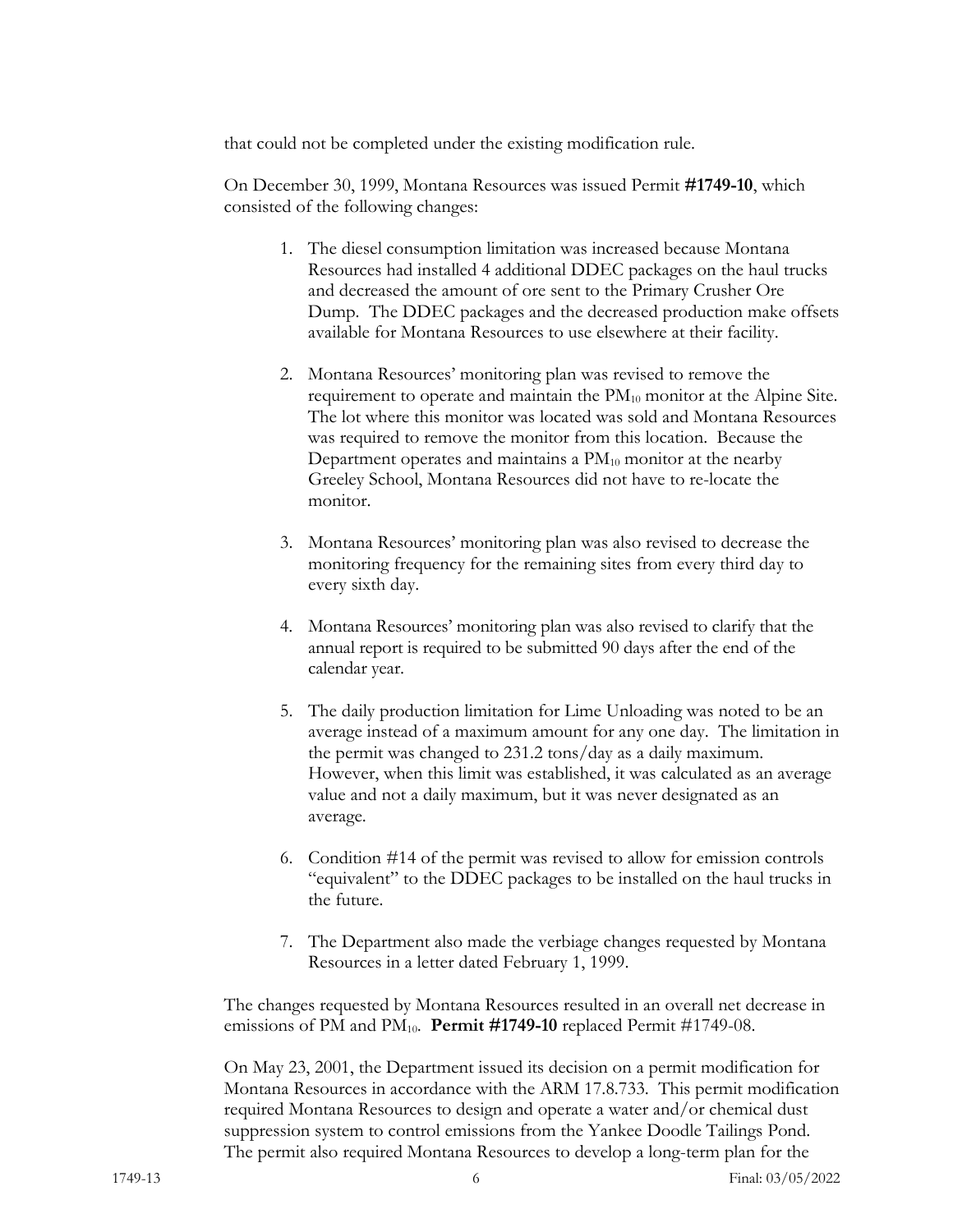control of emissions from the pond. This was necessary because conditions had changed at the facility since Montana Resources ceased operation during the summer of 2000. Since the closure, wet tailings had not been applied to the surface of the pond and tailings had been observed blowing from the pond. Therefore, it was necessary for Montana Resources to take steps to minimize emissions from the tailings pond and remain in compliance with their air quality permit. Permit #1749- 11 replaced Permit #1749-10.

The Department received a letter from Montana Resources on January 4, 2002, requesting the termination of their ambient air monitoring program at the Montana Resources mining operation. The Department reviewed the request and supporting information relative to the Department's October 1998 Monitoring Requirements Guidance Statement. In a letter dated March 5, 2002, the Department approved the request. This permit action removed the ambient monitoring requirements from the permit, clarified stack testing timeframes in Section II.E.4, and updated the rule citations in the permit. **Permit #1749-12** replaced Permit #1749-11.

#### D. Current Permit Action

On November 2, 2021, the Department received an application from Montana Resources to modify Montana Air Quality Permit (MAQP) #1749-12 to allow additional diesel fuel usage during wintertime operation. An incompleteness letter was issued on November 30, 2021, and a response was received from Montana Resources on January 21, 2022. The requested change updates the particulate matter less than or equal to 10 microns  $(PM_{10})$  emission factor for diesel fuel combustion to account for newer haul trucks used at the mine. The newer haul truck fleet has resulted in a decrease of  $PM_{10}$  emissions as the current fleet is now made up of Tier 1, Tier 2 and Tier 4 engines. Revising the emission factor to reflect the more efficient engines, will allow Montana Resources to use additional diesel fuel during the winter period of November thru February. The change revises the allowable wintertime diesel consumption from 1,220,624 gallons to 2,010,176 gallons, and the daily maximum diesel usage during winter operation from 10,065.8 gallons to 16,613 gallons. The current MAQP limit for  $PM_{10}$  from diesel combustion is 4.32 tons per year (tpy). Revising the emission factor to reflect the newer engines will increase the allowable  $PM_{10}$  emissions from 4.32 to 4.57 tpy, an increase of 0.25 tpy. The 0.25 tpy  $PM_{10}$  increase must be off-set to maintain the Chemical Mass Balance (CMB) which is the basis for the permit conditions within the MAQP. If completely utilized, the additional volume of diesel fuel would provide for approximately 378 miles in excess of the current MAQP haul truck vehicle miles traveled limit (VMT) limit. To maintain the underlining mass limit of  $PM_{10}$  from the CMB, the current VMT limit of 503,386 VMTs is reduced by 378 miles to 503,008 VMTs which is equivalent to a decrease of  $0.25$  tpy  $PM_{10}$  emissions. This off-set ensures the proposed permit action does not increase emissions above the limit established for PM and  $PM_{10}$  from the CMB study. The Contingency Measures established in the State Implementation Plan remain unchanged and the maximum wintertime inventory of  $PM_{10}$  remains at 834.9 tons for the four-month period from November thru February. Other minor production limit updates for haul trucks and diesel combustion were made to fully ensure the overall mass limits for PM and  $PM_{10}$  remain in place. **MAQP #1749-13** replaces MAQP #1749-12.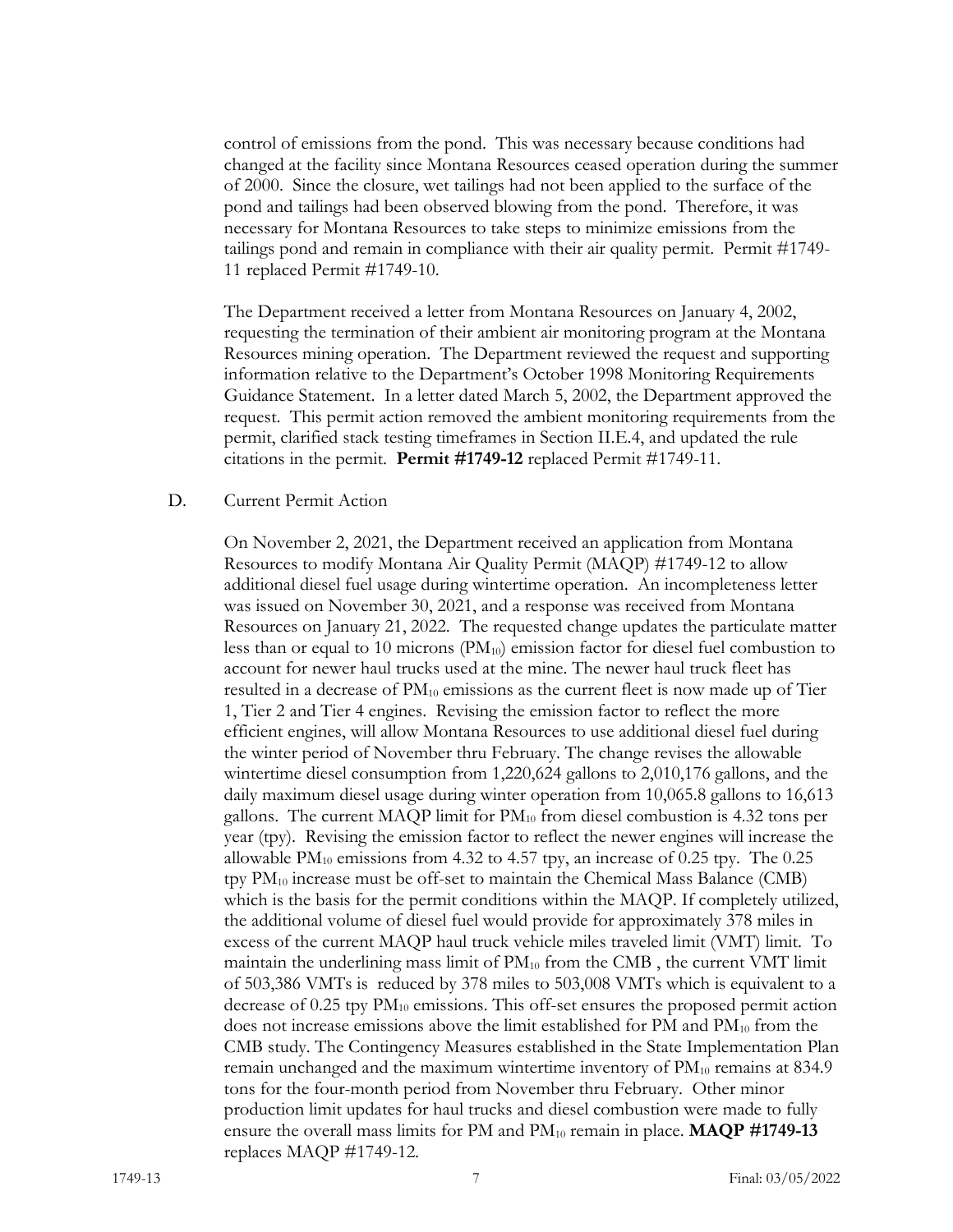#### E. Response to Public Comments

| Commenter               | Comment                                                                                                                                                                                                                                                                                                                                                                                                                                                                                                                                                                                                                                                                                                                                                                                                                                                 | Department Response                                                                                                                  |
|-------------------------|---------------------------------------------------------------------------------------------------------------------------------------------------------------------------------------------------------------------------------------------------------------------------------------------------------------------------------------------------------------------------------------------------------------------------------------------------------------------------------------------------------------------------------------------------------------------------------------------------------------------------------------------------------------------------------------------------------------------------------------------------------------------------------------------------------------------------------------------------------|--------------------------------------------------------------------------------------------------------------------------------------|
| Bison/Montana Resources | It is noted that Section B.8.<br>states that "  shall not cause<br>or authorize  sources in<br>excess of the following limits.<br>However, there are no 'limits'<br>found within Section B.8 itself.<br>Those limits are, in fact, found<br>in (taken primarily from the<br>previous permit) Section B.9 as<br>Tables a, b and c.                                                                                                                                                                                                                                                                                                                                                                                                                                                                                                                       | Tables were relocated below<br>section B.8.                                                                                          |
| Bison/Montana Resources | Bison discovered a minor<br>conflict in the existing (-12) and<br>prior permits. In Section B.8.c<br>(existing permit) there is a table<br>(subsection c) that contains, for<br>example, a PM10 limit of 5,530<br>lb/day for winter-time Haul<br>Trucks. However, at the end of<br>the table, the "Total" from all<br>sources is listed as only 3,145<br>lb/day. Based on various data, it<br>seems clear that the "total"<br>number is in error.<br>It looks to me that the figure<br>should have been 13,145 rather<br>than 3,145. The number "1"<br>was apparently inadvertently left<br>out as a typo. A 13,145 figure is<br>consistent with the seasonal<br>limit (adjusted to a single day)<br>found in Table 8.a. I checked<br>through earlier permits and note<br>that this differential has been<br>carried out since 1996 (#1749-<br>$(07)$ . | Department concurs there is an<br>administrative typing error on<br>this table. It has been corrected<br>to match the correct value. |

#### F. Additional Information

Additional information, such as applicable rules and regulations, Best Available Control Technology (BACT)/Reasonable Available Control Technology (RACT) determinations, air quality impacts, and environmental assessments, is included in the analysis associated with each change to the permit.

#### II. Applicable Rules and Regulations

The following are partial explanations of some applicable rules and regulations that apply to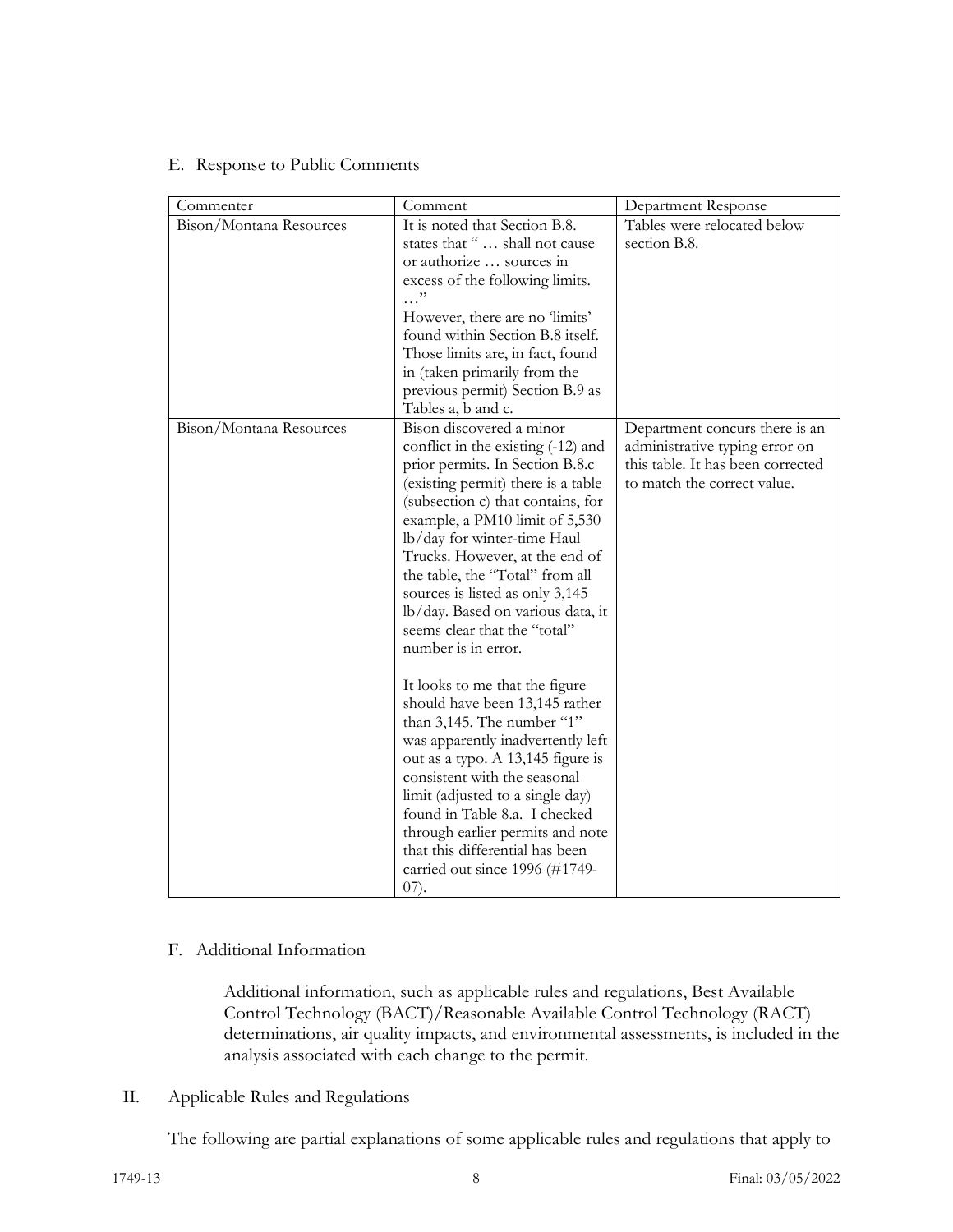the facility. The complete rules are stated in the Administrative Rules of Montana (ARM) and are available, upon request, from the Department of Environmental Quality (Department). Upon request, the Department will provide references for location of complete copies of all applicable rules and regulations or copies where appropriate.

- A. ARM 17.8, Subchapter 1 General Provisions, including, but not limited to:
	- 1. ARM 17.8.101 Definitions. This rule includes a list of applicable definitions used in this chapter, unless indicated otherwise in a specific subchapter.
	- 2. ARM 17.8.105 Testing Requirements. Any person or persons responsible for the emission of any air contaminant into the outdoor atmosphere shall, upon written request of the Department, provide the facilities and necessary equipment (including instruments and sensing devices) and shall conduct tests, emission or ambient, for such periods of time as may be necessary using methods approved by the Department
	- 3. ARM 17.8.106 Source Testing Protocol. The requirements of this rule apply to any emission source testing conducted by the Department, any source or other entity as required by any rule in this chapter, or any permit or order issued pursuant to this chapter, or the provisions of the Clean Air Act of Montana, 75-2-101, *et seq*., Montana Code Annotated (MCA).

Montana Resources shall comply with the requirements contained in the Montana Source Test Protocol and Procedures Manual, including, but not limited, using the proper test methods and supplying the required reports. A copy of the Montana Source Test Protocol and Procedures Manual is available from the Department upon request.

- 4. ARM 17.8.110 Malfunctions. (2) The Department must be notified promptly by telephone whenever a malfunction occurs that can be expected to create emissions in excess of any applicable emission limitation or to continue for a period greater than 4 hours.
- 5. ARM 17.8.111 Circumvention. (1) No person shall cause or permit the installation or use of any device or any means that, without resulting in reduction of the total amount of air contaminant emitted, conceals or dilutes an emission of air contaminant that would otherwise violate an air pollution control regulation. (2) No equipment that may produce emissions shall be operated or maintained in such a manner as to create a public nuisance.
- B. ARM 17.8, Subchapter 2, Ambient Air Quality, including, but not limited to:
	- 1. ARM 17.8.204 Ambient Air Monitoring
	- 2. ARM 17.8.210 Ambient Air Quality Standards for Sulfur Dioxide
	- 3. ARM 17.8.211 Ambient Air Quality Standards for Nitrogen Dioxide
	- 4. ARM 17.8.212 Ambient Air Quality Standards for Carbon Monoxide
	- 5. ARM 17.8.213 Ambient Air Quality Standard for Ozone
	- 6. ARM 17.8.214 Ambient Air Quality Standard for Hydrogen Sulfide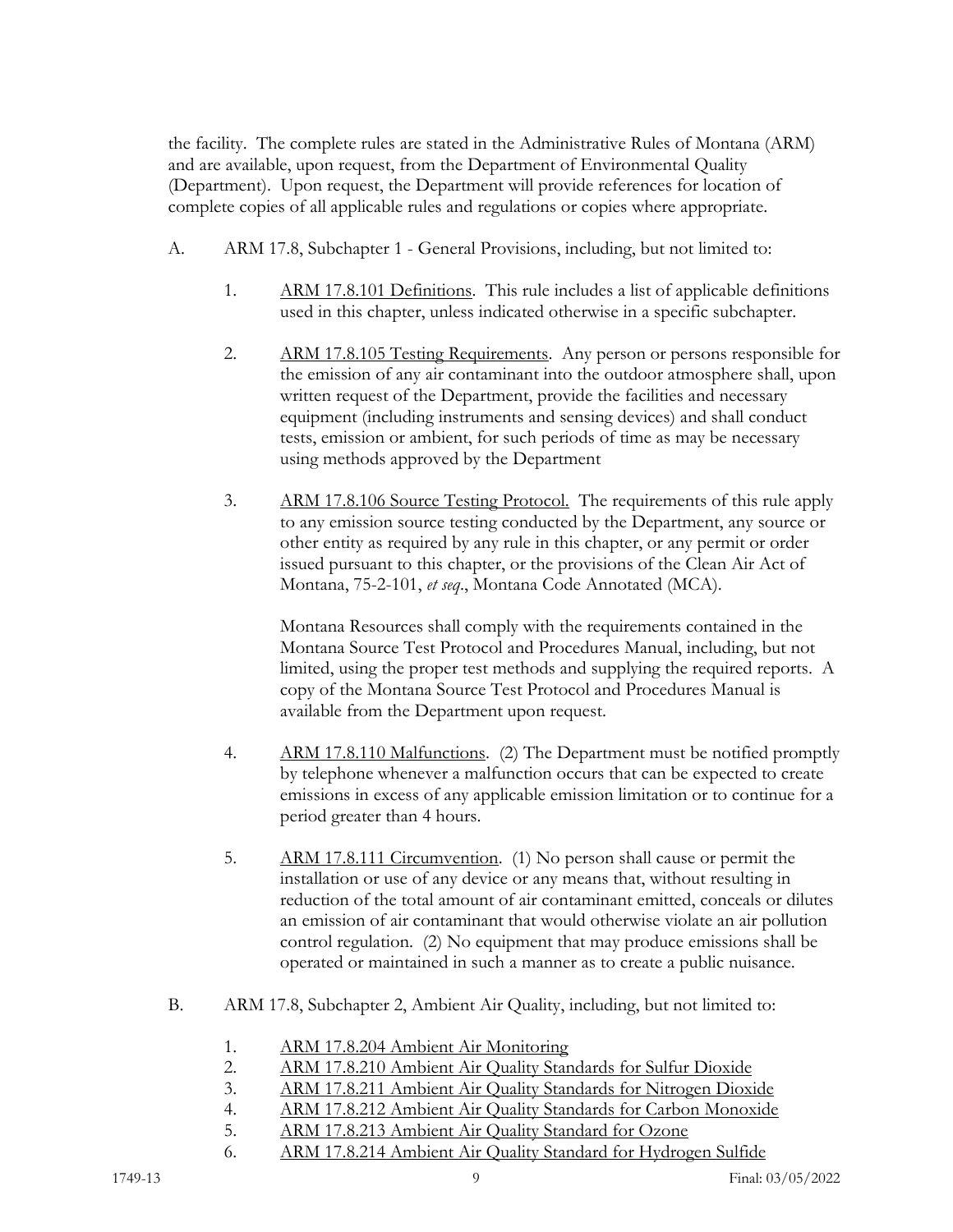- 7. ARM 17.8.220 Ambient Air Quality Standard for Settled Particulate Matter
- 8. ARM 17.8.221 Ambient Air Quality Standard for Visibility
- 9. ARM 17.8.222 Ambient Air Quality Standard for Lead
- 10. ARM 17.8.223 Ambient Air Quality Standard for PM<sub>10</sub>

Montana Resources must maintain compliance with the applicable ambient air quality standards.

- C. ARM 17.8, Subchapter 3 Emission Standards, including, but not limited to:
	- 1. ARM 17.8.304, Visible Air Contaminants. This rule requires an opacity limitation of less than 20% for all stacks or vents.
	- 2. ARM 17.8.308, Particulate Matter, Airborne. This rule requires reasonable precautions for fugitive emissions sources and RACT for existing fugitive sources located in a nonattainment area. The Department determined that a 20% opacity limitation for fugitive sources (5% for haul roads and access roads) and a requirement for use of chemical stabilization on haul roads and access roads will satisfy these requirements. (See Section VI, Permit #1749- 05, RACM/RACT Analysis.)
	- 3. ARM 17.8.309 Particulate Matter, Fuel Burning Equipment. This rule requires that no person shall cause, allow, or permit to be discharged into the atmosphere particulate matter caused by the combustion of fuel in excess of the amount determined by this rule.
	- 4. ARM 17.8.310 Particulate Matter, Industrial Process. This rule requires that no person shall cause, allow, or permit to be discharged into the atmosphere particulate matter in excess of the amount set forth in this rule.
	- 5. ARM 17.8.310, Particulate Matter, Industrial Processes. This rule requires that no person shall cause, allow or permit to be discharged into the atmosphere particulate matter in excess of the amount set forth in this rule. The requirements of this section are superseded by the stricter emission limits established in the permit.
	- 6. ARM 17.8.324 Hydrocarbon Emissions--Petroleum Products. (3) No person shall load or permit the loading of gasoline into any stationary tank with a capacity of 250 gallons or more from any tank truck or trailer, except through a permanent submerged fill pipe, unless such tank is equipped with a vapor loss control device as described in (1) of this rule.
	- 7. ARM 17.8.340 Standard of Performance for New Stationary Sources and Emission Guidelines for Existing Sources. This rule incorporates, by reference, 40 CFR Part 60, Standards of Performance for New Stationary Sources (NSPS). This facility is not an NSPS affected source because it does not meet the definition of any NSPS subpart defined in 40 CFR Part 60.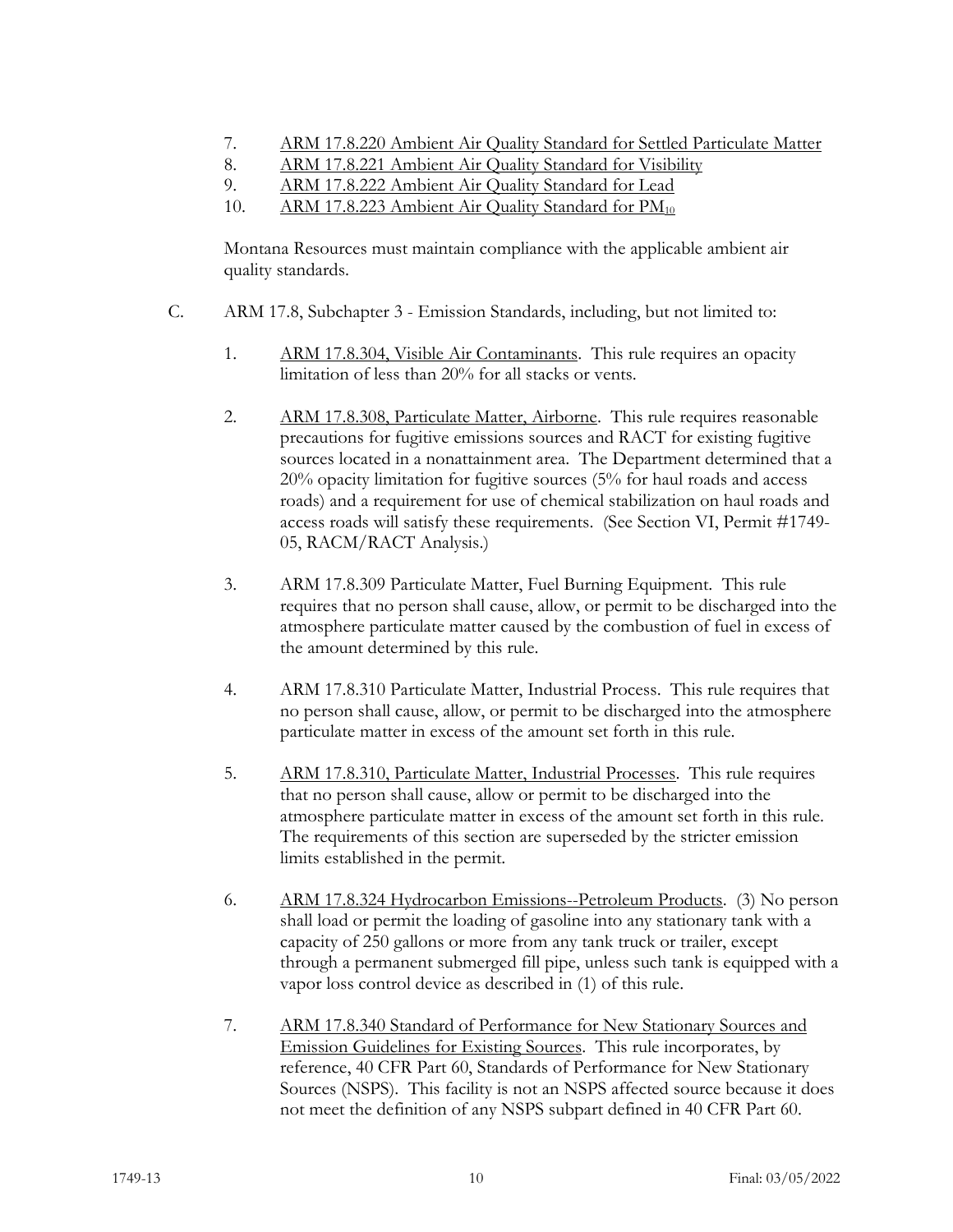- 8. ARM 17.8.341 Emission Standards for Hazardous Air Pollutants. This source shall comply with the standards and provisions of 40 CFR Part 61, as appropriate.
	- a. 40 CFR 61, Subpart A General Provisions apply to all equipment or facilities subject to a NESHAP Subpart as listed below:
- D. ARM 17.8, Subchapter 5 Air Quality Permit Application, Operation, and Open Burning Fees, including, but not limited to:
	- 1. ARM 17.8.504 Air Quality Permit Application Fees. This rule requires that an applicant submit an air quality permit application fee concurrent with the submittal of an air quality permit application. A permit application is incomplete until the proper application fee is paid to the Department. Montana Resources submitted the appropriate permit application fee for the current permit action.
	- 2. ARM 17.8.505 Air Quality Operation Fees. An annual air quality operation fee must, as a condition of continued operation, be submitted to the Department by each source of air contaminants holding an air quality permit (excluding an open burning permit) issued by the Department. The air quality operation fee is based on the actual or estimated actual amount of air pollutants emitted during the previous calendar year.

An air quality operation fee is separate and distinct from an air quality permit application fee. The annual assessment and collection of the air quality operation fee, described above, shall take place on a calendar-year basis. The Department may insert into any final permit issued after the effective date of these rules, such conditions as may be necessary to require the payment of an air quality operation fee on a calendar-year basis, including provisions that prorate the required fee amount

- E. ARM 17.8, Subchapter 7 -Permit, Construction and Operation of Air Contaminant Sources, including, but not limited to:
	- 1. ARM 17.8.740 Definitions. This rule is a list of applicable definitions used in this chapter, unless indicated otherwise in a specific subchapter.
	- 2. ARM 17.8.743 Montana Air Quality Permits--When Required. This rule requires a person to obtain an air quality permit or permit modification to construct, modify, or use any air contaminant sources that have the potential to emit (PTE) greater than 25 tons per year of any pollutant. Montana Resources has a PTE greater than 25 tons per year of  $PM_{10}$  therefore, an air quality permit is required.
	- 3. ARM 17.8.744 Montana Air Quality Permits--General Exclusions. This rule identifies the activities that are not subject to the Montana Air Quality Permit program.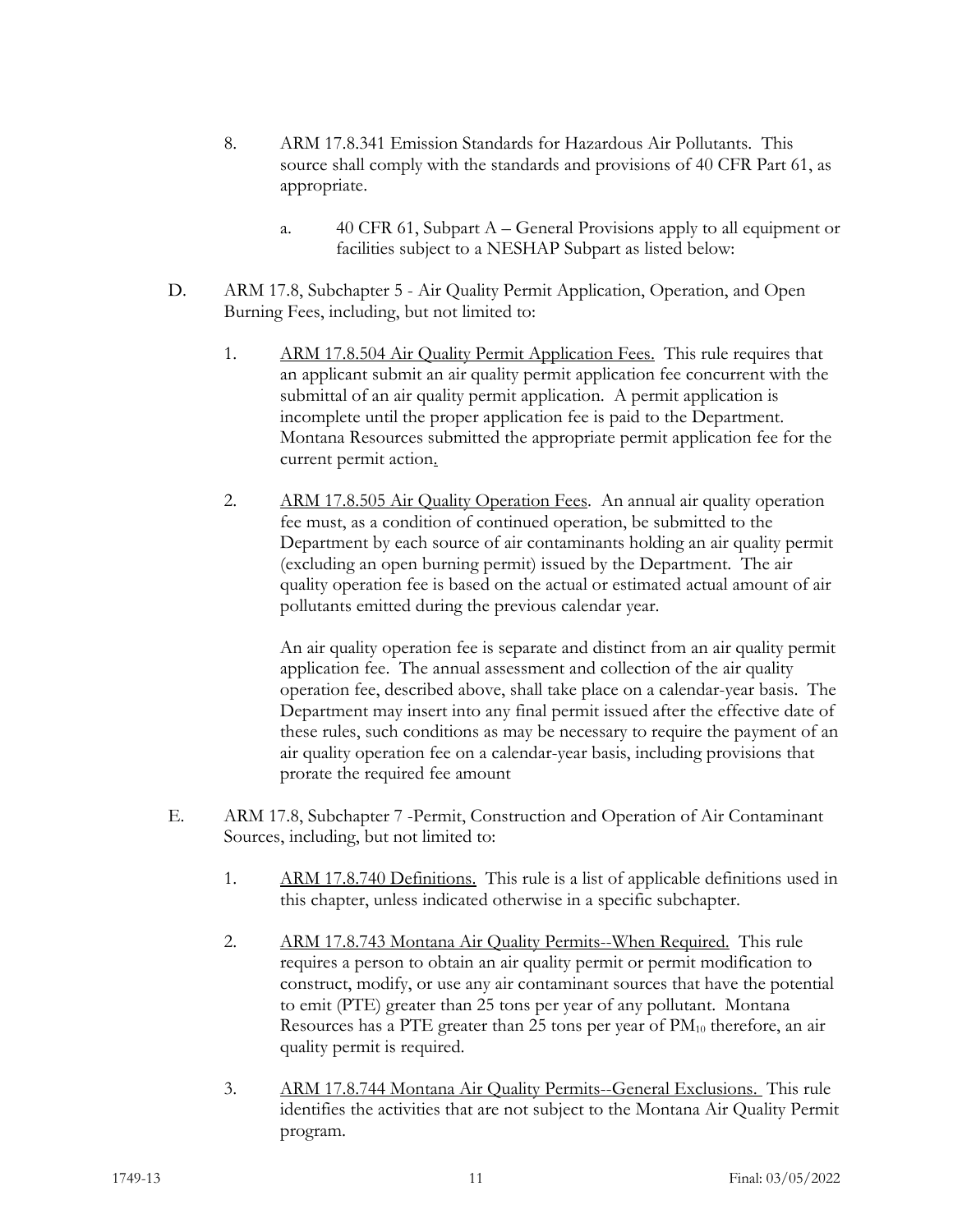- 4. ARM 17.8.744 Montana Air Quality Permits--General Exclusions. This rule identifies the activities that are not subject to the Montana Air Quality Permit program.
- 5. ARM 17.8.748 New or Modified Emitting Units--Permit Application Requirements. (1) This rule requires that a permit application be submitted prior to installation, modification, or use of a source. Montana Resources submitted the required permit application for the current permit action. (7) This rule requires that the applicant notify the public by means of legal publication in a newspaper of general circulation in the area affected by the application for a permit. Montana Resources submitted an affidavit of publication of public notice for the November 4, 2021, issue of the Montana Standard, a newspaper of general circulation in the Town of Butte in Silver Bow County, as proof of compliance with the public notice requirements.
- 6. ARM 17.8.749 Conditions for Issuance or Denial of Permit. This rule requires that the permits issued by the Department must authorize the construction and operation of the facility or emitting unit subject to the conditions in the permit and the requirements of this subchapter. This rule also requires that the permit must contain any conditions necessary to assure compliance with the Federal Clean Air Act (FCAA), the Clean Air Act of Montana, and rules adopted under those acts.
- 7. ARM 17.8.752 Emission Control Requirements. This rule requires a source to install the maximum air pollution control capability that is technically practicable and economically feasible, except that BACT shall be utilized. The required BACT analysis is included in Section III of this permit analysis.
- 8. ARM 17.8.755 Inspection of Permit. This rule requires that air quality permits shall be made available for inspection by the Department at the location of the source.
- 9. ARM 17.8.756 Compliance with Other Requirements. This rule states that nothing in the permit shall be construed as relieving Montana Resources of the responsibility for complying with any applicable federal or Montana statute, rule, or standard, except as specifically provided in ARM 17.8.740, *et seq*.
- 10. ARM 17.8.759 Review of Applications. This rule describes the Department's responsibilities for processing permit applications and making permit decisions on those permit applications that do not require the preparation of an environmental impact statement.
- 11. ARM 17.8.760 Additional Review of Permit Applications. This rule describes the Department's responsibilities for processing permit applications and making permit decisions on those applications that require an environmental impact statement.
- 12. ARM 17.8.762 Duration of Permit. An air quality permit shall be valid until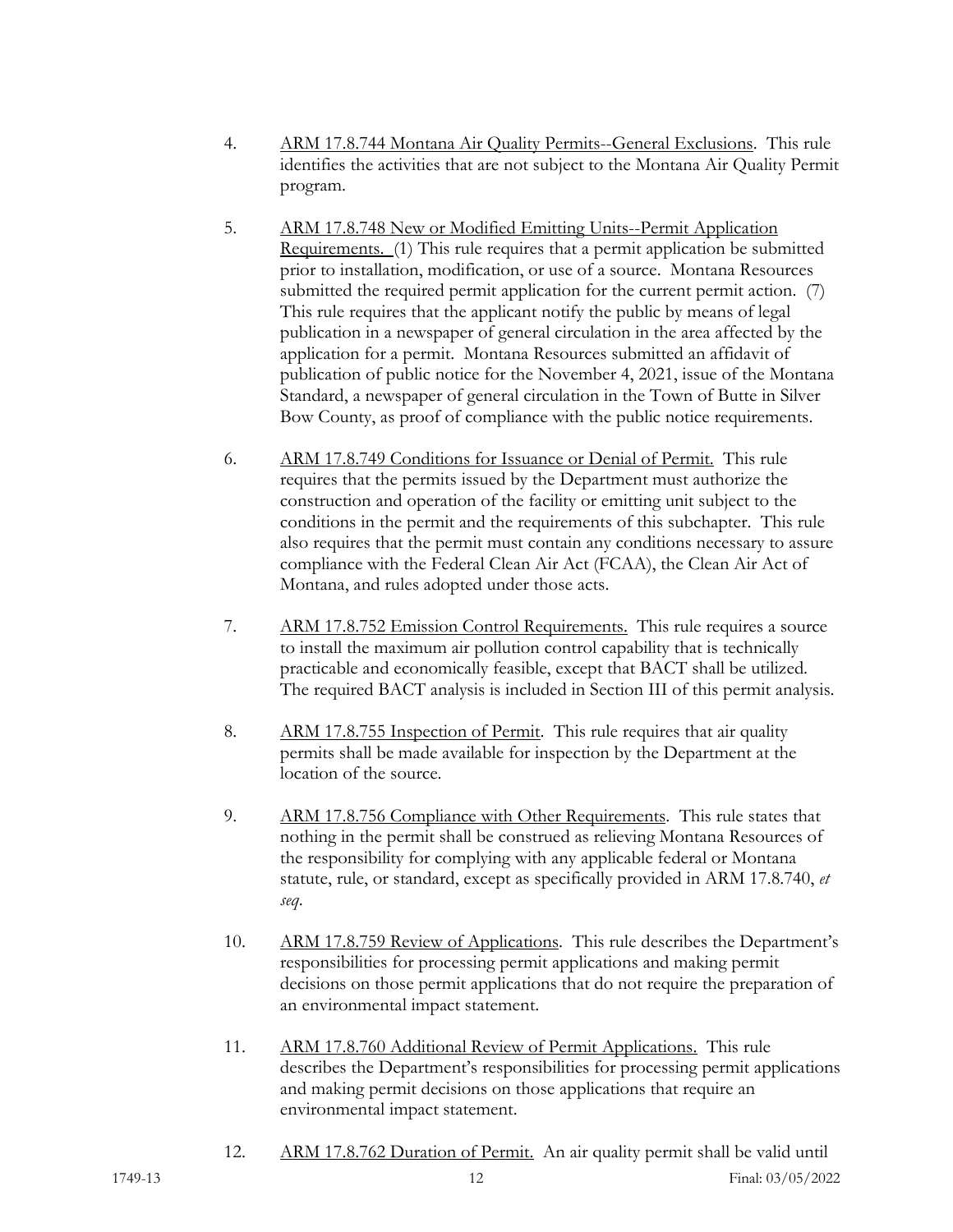revoked or modified, as provided in this subchapter, except that a permit issued prior to construction of a new or modified source may contain a condition providing that the permit will expire unless construction is commenced within the time specified in the permit, which in no event may be less than 1 year after the permit is issued.

- 13. ARM 17.8.763 Revocation of Permit. An air quality permit may be revoked upon written request of the permittee, or for violations of any requirement of the Clean Air Act of Montana, rules adopted under the Clean Air Act of Montana, the FCAA, rules adopted under the FCAA, or any applicable requirement contained in the Montana State Implementation Plan (SIP).
- 14. ARM 17.8.764 Administrative Amendment to Permit. An air quality permit may be amended for changes in any applicable rules and standards adopted by the Board of Environmental Review (Board) or changed conditions of operation at a source or stack that do not result in an increase of emissions as a result of those changed conditions. The owner or operator of a facility may not increase the facility's emissions beyond permit limits unless the increase meets the criteria in ARM 17.8.745 for a de minimis change not requiring a permit, or unless the owner or operator applies for and receives another permit in accordance with ARM 17.8.748, ARM 17.8.749, ARM 17.8.752, ARM 17.8.755, and ARM 17.8.756, and with all applicable requirements in ARM Title 17, Chapter 8, Subchapters 8, 9, and 10.
- 15. ARM 17.8.765 Transfer of Permit. This rule states that an air quality permit may be transferred from one person to another if written notice of Intent to Transfer, including the names of the transferor and the transferee, is sent to the Department.
- F. ARM 17.8, Subchapter 8 Prevention of Significant Deterioration of Air Quality including, but not limited to:
	- 1. ARM 17.8.801 Definitions. This rule is a list of applicable definitions used in this subchapter.
	- 2. RM 17.8.818 Review of Major Stationary Sources and Major Modifications--Source Applicability and Exemptions. The requirements contained in ARM 17.8.819 through ARM 17.8.827 shall apply to any major stationary source and any major modification with respect to each pollutant subject to regulation under the FCAA that it would emit, except as this subchapter would otherwise allow.

This facility is not a major stationary source because it is not a listed source and does not have the potential to emit 250 tons per year or more of any air pollutant, excluding fugitive emissions.

G. ARM 17.8, Subchapter 9 – Permit Requirements for Major Stationary Sources or Major Modifications Locating Within Nonattainment Areas, including, but not limited to: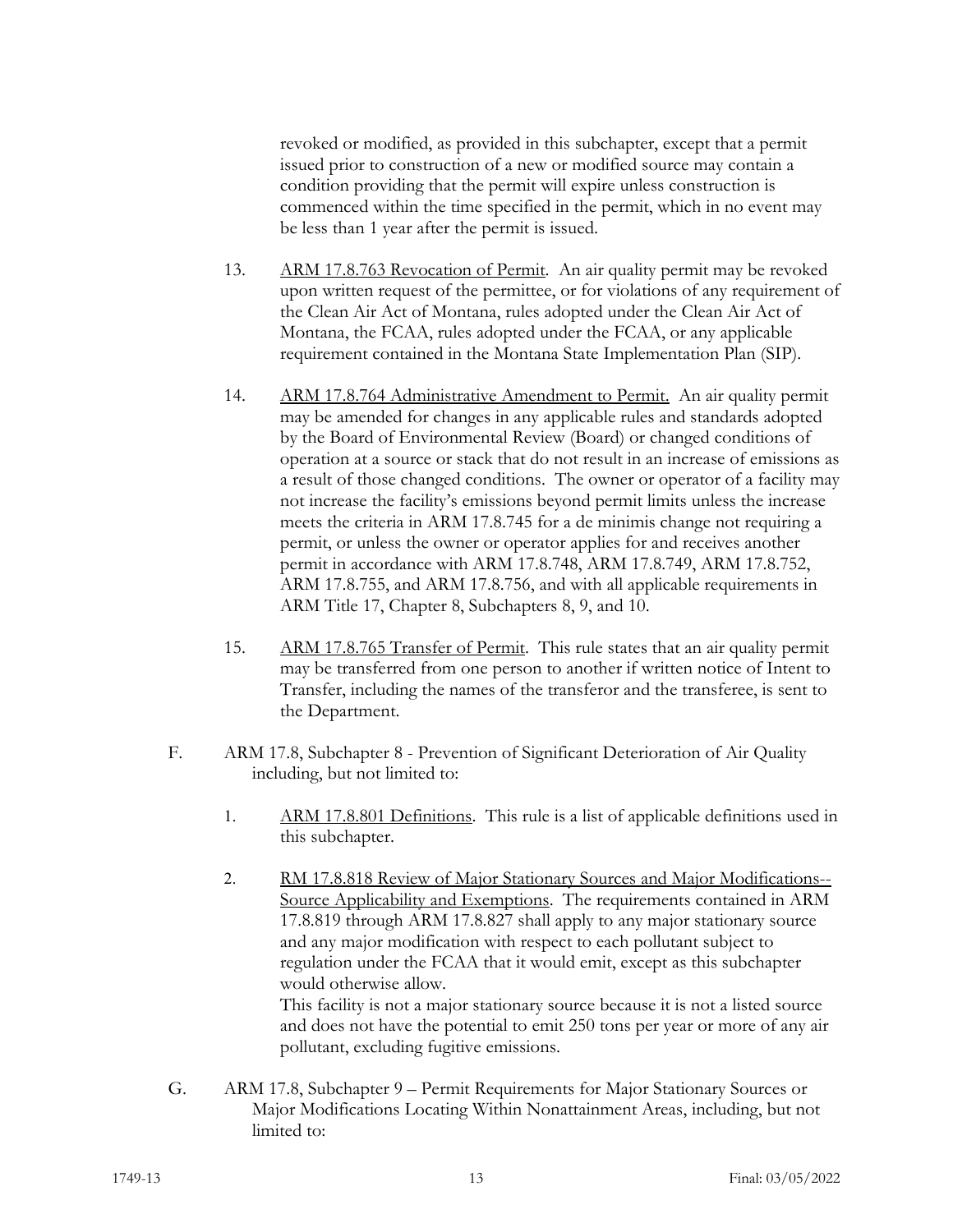The 1990 Clean Air Act Amendments require the application of RACM in moderate  $PM_{10}$  nonattainment areas. RACM has been defined as RACT for existing  $PM_{10}$ stack or point sources, process fugitive, and fugitive dust sources such as haul roads, open stockpiles, disturbed areas, tailings disposal areas, or unpaved staging areas (see "Guidance on Reasonably Available Control Requirements in Moderate  $PM_{10}$ Nonattainment Areas"). The Department determined that a 20% opacity limitation for fugitive sources (5% for haul roads and access roads), application of NSPS emission limits to point sources, and a requirement for use of chemical stabilization on haul roads and access roads satisfies these requirements (see Section V, Permit #1749-05, RACM/RACT Analysis).

- H. ARM 17.8, Subchapter 12 Operating Permit Program Applicability, including, but not limited to:
	- 1. ARM 17.8.1201 Definitions. (23) Major Source under Section 7412 of the FCAA is defined as any stationary source having:
		- a. PTE  $> 100$  tons/year of any pollutant;
		- b. PTE > 10 tons/year of any one Hazardous Air Pollutant (HAP), or PTE > 25 tons/year of a combination of any HAPs, or a lesser quantity as the Department may establish by rule;
		- c. PTE  $> 70$  tons/year of PM<sub>10</sub> in a serious PM<sub>10</sub> nonattainment area.
	- 2. ARM 17.8.1204 Air Quality Operating Permit Program Applicability. 1) Title V of the FCAA Amendments of 1990 requires that all sources, as defined in ARM 17.8.1204 (1), obtain a Title V Operating Permit. In reviewing and issuing Air Quality Permit #1749-13 for Montana Resources, the following conclusions were made:
		- a. The facility's PTE is less than 100 tons/year for any pollutant.
		- b. The facility's PTE is less than 10 tons/year for any one HAP and less than 25 tons/year of all HAPs.
		- c. This source is not located in a serious  $PM_{10}$  nonattainment area.
		- d. This facility is not subject to any current NSPS.
		- e. This facility is not subject to any current NESHAP standards.
		- f. This source is not a Title IV affected source nor a solid waste combustion unit.
		- g. This source is not an EPA designated Title V source.

Based on these facts, the Department determined that Montana Resources is a minor source of emissions as defined under Title V.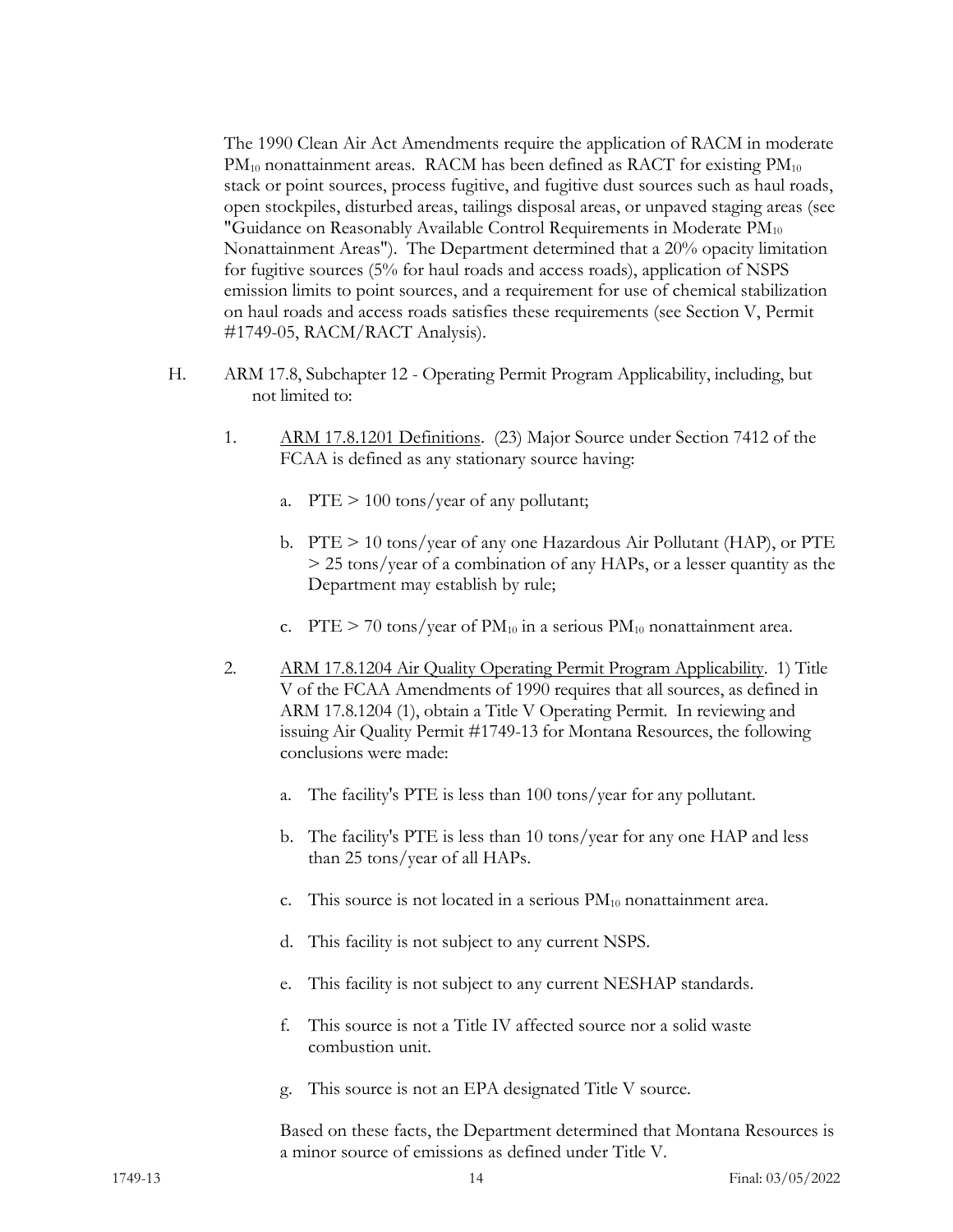#### III. BACT Determination

A BACT determination is required for each new or modified source. Montana Resources shall install on the new or modified source the maximum air pollution control capability, which is technically practicable and economically feasible, except that BACT shall be utilized.

Air quality regulations require that BACT be identified and implemented for equipment that is new or is being modified. The proposed permit modification to allow increased diesel fuel usage in the haul trucks requires neither new nor modified equipment. The updated haul truck fleet meets one of the EPA or CARB Tier ratings for emissions; as such, the truck engines already meet BACT.

Reduced emissions from the newer fleet allows for an increase in fuel usage in the haul trucks without an associated increase in emissions.

The Tier rating system for engines are codified in federal regulations and engines manufactured after a certain date must meet the associated Tier emission limits. Consequently, any new haul trucks added to the fleet mix will meet the appropriate Tier standards. EPA instituted the Tier standard system in order to reduce emissions from large engines over time to allow manufacturers to modify engine designs to meet the increasingly stringent standards. Therefore, the Tier-established engine emission limits represent BACT as the Tier system forces the development of increasingly effective air pollution control for large diesel engines.

Mobile sources, such as haul trucks, are in almost all cases excluded from air permitting requirements intended for stationary air pollution sources by design. Mobile source emissions are regulated at the manufacturer level, whereas stationary/nonmobile air pollution sources are regulated at the point of use by preconstruction air permitting. Montana Resources is in a unique position in that permit limits for mobile equipment were necessary to establish compliance with ambient air quality standards.

Montana Resources is committed to maintaining a fleet of haul trucks that meet the emission standards established by the Tier system. This factor combined with the increasingly strict emission limits of the Tier system and the proposed diesel fuel limit will ensure that haul truck exhaust emissions at Montana Resources will not increase over time. A new permit condition was incorporated to establish a baseline Tier average of 1.75 across the fleet of haul trucks.

The BACT determination for following Tier requirements is consistent with previous determinations on stationary engines.

IV. Air Quality Impacts/Compliance with Air Quality Standards

This permitting action will result in an increase in allowable gallons of diesel fuel, which is off-set by a an equivalent reduction in VMTs. There are no increases in allowable emissions for PM and  $PM_{10}$  with this proposed action. Therefore, the Department determined this permitting action will not cause or contribute to a violation of the ambient standards as no increase in permitted emissions is occurring with this permit action. The overall limits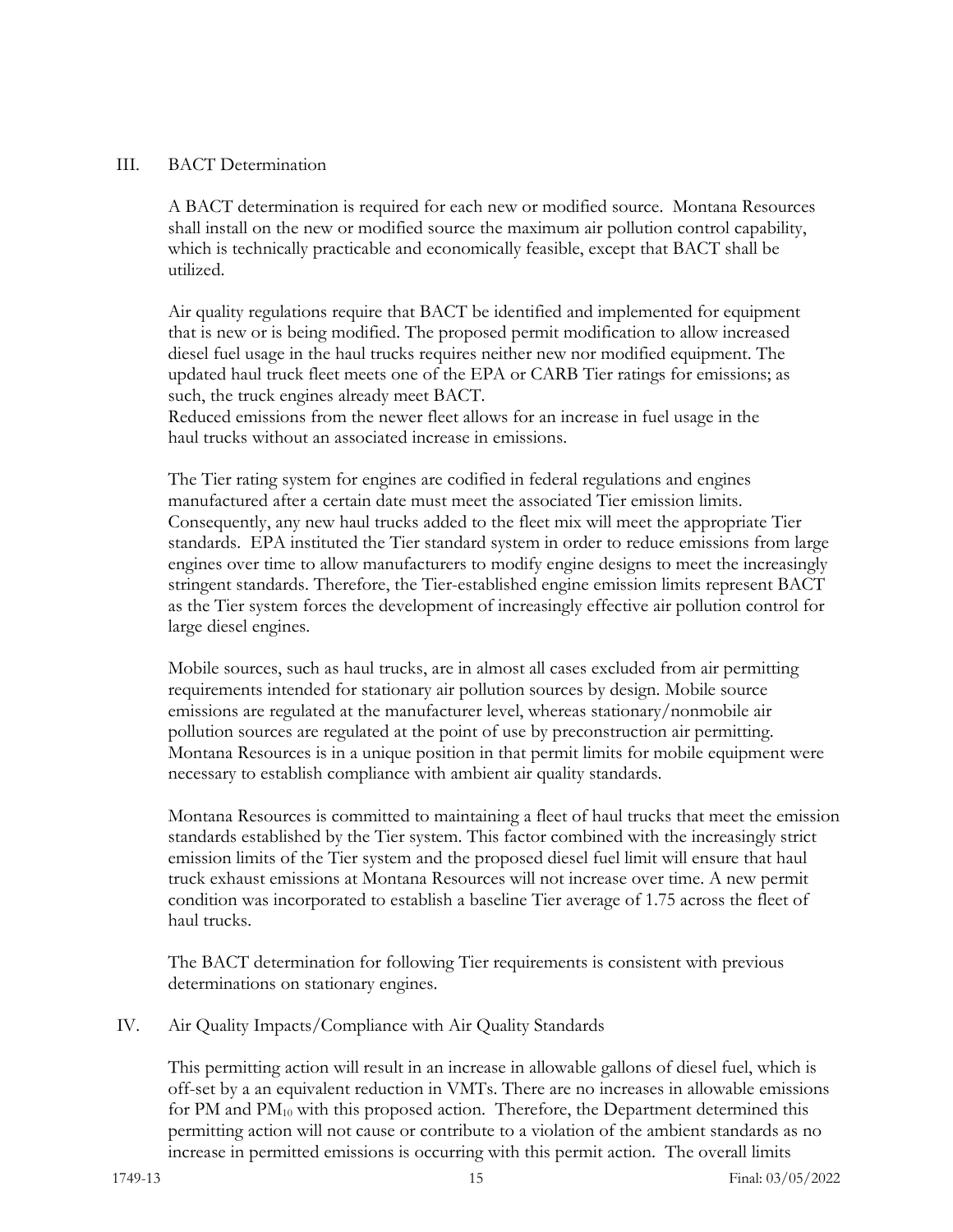established as part of the Chemical Mass Balance remain in place and the Contingency Measures established in the SIP remain unchanged.

V. Existing Air Quality

Butte is a secondary non-attainment area for TSP and was a  $PM_{10}$  Group I nonattainment area. The Department submitted a  $PM_{10}$  redesignation request to EPA in 2019, and EPA approved the area as a limited maintenance plan effective July 26, 2021.

VI. Taking or Damaging Implication Analysis

As required by 2-10-101 through 105, MCA, the Department conducted a private property taking and damaging assessment which is located in the attached Environmental Assessment.

VII. Environmental Assessment

An Environmental Assessment, required by the Montana Environmental Policy Act, was completed for this project. A copy is attached.

Analysis Prepared By: Craig Henrikson Date: January 21, 2022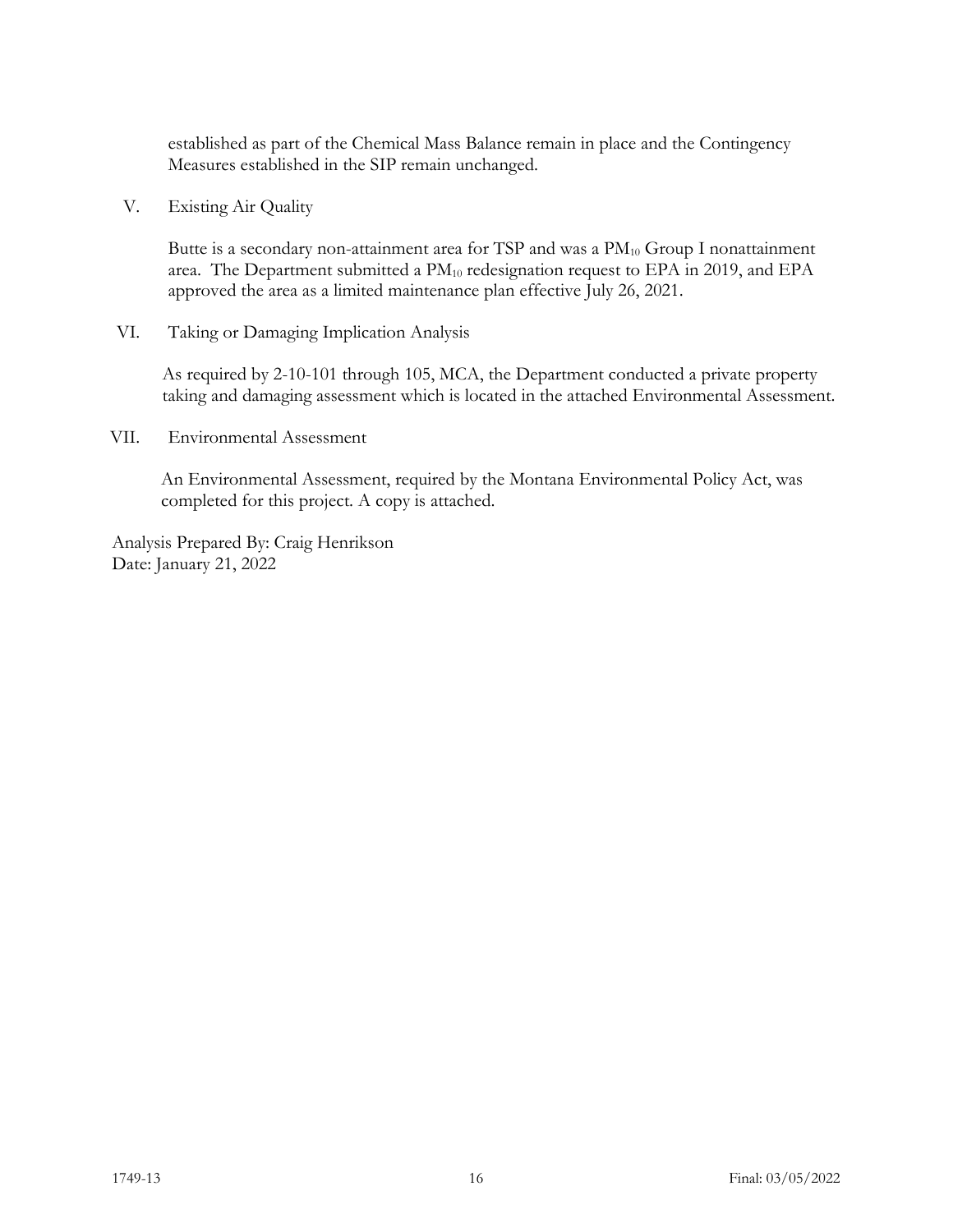

## **Montana Resources**

# **Final Environmental Assessment for**

# **Montana Air Quality Permit #1749-13**

**Air Quality Bureau**

| <b>APPLICANT: Montana Resources, LLP</b>                         |                                                                    |                          |  |  |
|------------------------------------------------------------------|--------------------------------------------------------------------|--------------------------|--|--|
|                                                                  | <b>SITE NAME: Continental Pit</b>                                  |                          |  |  |
|                                                                  | PROPOSED PERMIT NUMBER: Montana Air Quality Permit (MAQP) #1749-13 |                          |  |  |
|                                                                  | APPLICATION RECEIVED: 11/02/2021                                   |                          |  |  |
| APPLICATION DEEMED COMPLETE: 01/21/2022                          |                                                                    |                          |  |  |
| <b>COUNTY: Silver Bow</b><br><b>LOCATION:</b> 600 Shields Avenue |                                                                    |                          |  |  |
| Butte, MT 59701                                                  |                                                                    |                          |  |  |
| <b>PROPERTY</b>                                                  | FEDERAL STATE PRIVATE X                                            |                          |  |  |
| <b>OWNERSHIP:</b>                                                |                                                                    |                          |  |  |
| <b>EA PREPARER:</b>                                              | C. Henrikson                                                       |                          |  |  |
| <b>EA Draft Date</b>                                             | <b>EA Final Date</b>                                               | <b>Permit Final Date</b> |  |  |
| 02/01/2022                                                       | 02/17/2022                                                         | 03/05/2022               |  |  |

### **COMPLIANCE WITH THE MONTANA ENVIRONMENTAL POLICY ACT**

The Montana Department of Environmental Quality (DEQ) prepared this Environmental Assessment (EA) in accordance with requirements of the Montana Environmental Policy Act (MEPA). An EA functions to determine the need to prepare an Environmental Impact Statement (EIS) through an initial evaluation and determination of the significance of impacts associated with the proposed action. However, an agency is required to prepare an EA whenever, as here, statutory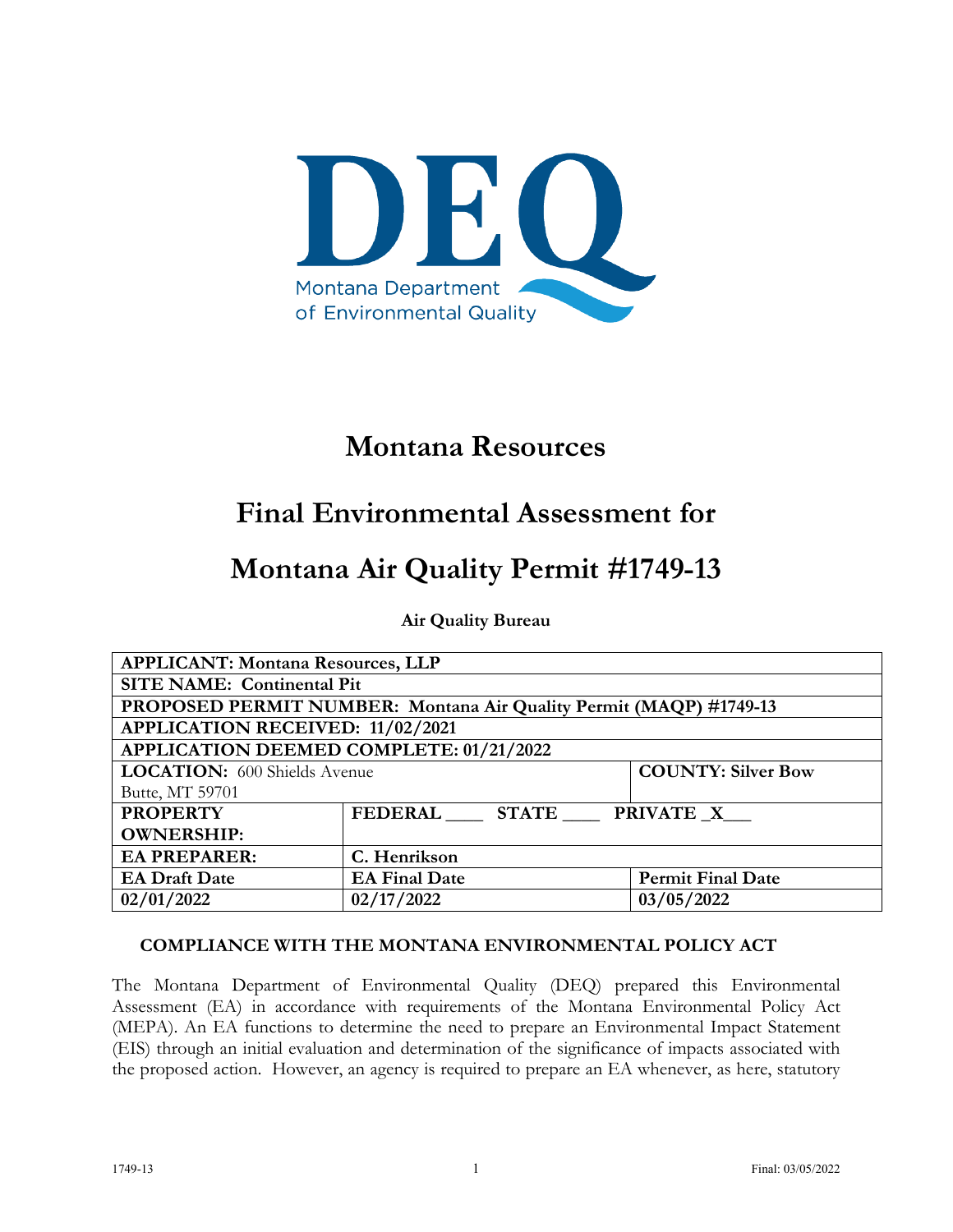requirements do not allow sufficient time for the agency to prepare an EIS (ARM 17.4.607(3)(c)). This document may disclose impacts over which DEQ has no regulatory authority.

### **INCORPORATION BY REFERENCE**

DEQ completed an EIS for the Yankee Doodle Tailings Impoundment (Yankee Doodle) site in 2019. Since the EIS was completed recently, and because the mine operations have not changed relative to ore hauling, the EIS sections discussing emissions from haul roads are still valid. The EIS established the emission inventory for the mine site including contributions from ore haul trucks and also established noise impacts relative to mobile equipment including haul trucks. This proposed action would result in the use of additional diesel fuel for haul trucks and provides reductions in allowable vehicle miles traveled (VMTs). The EIS sections on noise and ore haul road fugitive emissions are pertinent to the current proposed action in the Yankee Doodle EIS beginning on pages 3-107 and 3- 120, respectively. The EIS also provides historical background on the overall operation of the facility. DEQ incorporates by reference pages 3-107 and 3-120 from the Yankee Doodle EIS.

## **COMPLIANCE WITH THE CLEAN AIR ACT OF MONTANA**

The state law that regulates air quality permitting in Montana is the Clean Air Act of Montana (CAA), §§ 75-2-101, *et seq*., Montana Code Annotated (MCA). DEQ may not approve a proposed action contained in an application for an air quality permit unless the project complies with the requirements set forth in the CAA and the administrative rules adopted thereunder, ARMs 17.8.101 *et. seq*. The project is subject to approval by the DEQ Air Quality Bureau (AQB) as the proposed change requires an existing permit condition established through previous permitting actions, to be updated and available for public comment (Administrative Rules of Montana (ARM) 17.8.743). DEQ's approval of an air quality permit application does not relieve Montana Resources from complying with any other applicable federal, state, or county laws, regulations, or ordinances. Montana Resources is responsible for obtaining any other permits, licenses, or approvals (from DEQ or otherwise) that are required for any part of the proposed action. Any action DEQ takes at this time is limited to the pending air quality permit application currently before DEQ's AQB and the authority granted to DEQ under the CAA. This action is not indicative of any other action DEQ may take on any future (unsubmitted) applications made pursuant to any other authority (*e.g.* Montana's Water Protection Act). DEQ will decide whether to issue the pending air quality permit pursuant to the requirements of the CAA alone. DEQ may not withhold, deny, or impose conditions on the permit based on the information contained in this Environmental Assessment. § 75-1-201(4), MCA.

### **SUMMARY OF THE PROPOSED ACTION**

Montana Resources has applied for a Montana Air Quality Permit (MAQP) modification under the CAA to request an increase in the allowable usage of diesel fuel for haul road trucks at the Montana Resources Continental Pit. The increase would allow Montana Resources to increase their maximum daily usage of diesel fuel and the total seasonal usage for the four-month wintertime period. Montana Resources requested this permit modification because under current operations, the limits established in 1999 are no longer adequate when haul trucks must travel deeper into the Continental Pit for transporting ore from excavation locations to the crusher as well as travel to dispose of waste ore.

This Montana Resources permit action has been assigned MAQP #1749-13 and would allow for the continued operation of the Continental Pit with the increase in diesel fuel usage for the four-month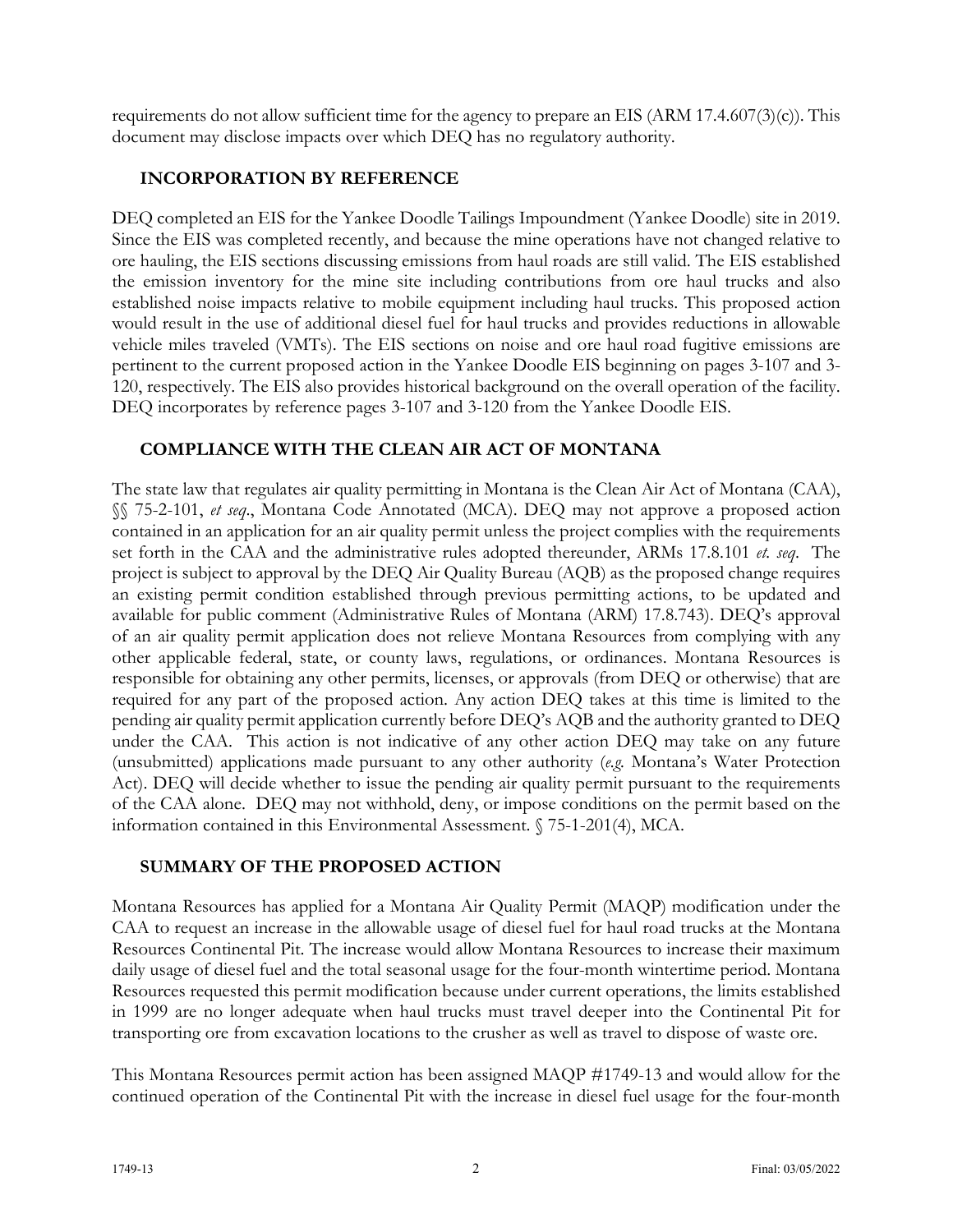wintertime operation. Particulate matter of 10 microns or smaller  $(PM_{10})$  emission from the current fleet of haul trucks has a lower  $PM_{10}$  emission rate per gallon of diesel consumed than previously estimated in the 1999 Chemical Mass Balance (CMB) analysis. Accounting for the lower  $PM_{10}$ emissions from the current fleet of haul trucks, the reduced vehicle miles travelled (VMTs) for haul trucks, and the allowed increased use of diesel, the overall  $PM_{10}$  mass limits for the wintertime season remain unchanged at 834.9 tons per year (tpy). The changes in operation at Montana Resources associated with the diesel fuel increase are detailed below in Table 1.

Montana Resources estimated that by updating the CMB  $PM_{10}$  emission factors to the current inventory of haul trucks which now include Tier 1, Tier 2 and Tier 4 trucks, the proposed diesel fuel increase would increase the  $PM_{10}$  combustion emissions by 0.25 tpy if no adjustments were made to the allowed VMT. The additional gallons of diesel fuel for haul trucks, would provide additional VMTs which would exceed the current season limit of  $503,386.3$  gallons. Off-sets in  $PM_{10}$  are achieved by reducing the allowable VMTs to 503,008.3 miles. With the off-sets from VMTs; the PM and  $PM_{10}$ mass balance limits established in the CMB remain in place.

All information included in the EA is derived from the permit application, the existing permit conditions and permit history, the EIS on the Yankee Doodle Tailings Impoundment, discussions with the applicant, analysis of aerial photography, topographic maps, and other research tools.

| <b>Summary of Proposed Action</b>            |                                                                                                                                                                                                                                                                                                                                                 |  |  |
|----------------------------------------------|-------------------------------------------------------------------------------------------------------------------------------------------------------------------------------------------------------------------------------------------------------------------------------------------------------------------------------------------------|--|--|
| General Overview                             | The proposed action would revise the allowed November thru February<br>daily maximum usage of diesel fuel from 10,065.8 gallons to 16,613 and<br>revise the allowed total diesel usage for the same four-month period from<br>1,220,624.3 gallons to 2,010,176. Allowed annual haul truck VMTs would<br>be dropped from 503,386.3 to 503,008.3. |  |  |
| <b>Proposed Action Estimated Disturbance</b> |                                                                                                                                                                                                                                                                                                                                                 |  |  |
| Disturbance                                  | There is no new ground disturbance associated with the proposed change.<br>Additional haul truck vehicle miles would occur but on the existing haul<br>roads.                                                                                                                                                                                   |  |  |
| <b>Proposed Action</b>                       |                                                                                                                                                                                                                                                                                                                                                 |  |  |
| Duration                                     | <b>Operation Life:</b> Once the proposed change is made, the higher diesel<br>fuel limit would be in effect as long as the Montana Resources permit is<br>active.                                                                                                                                                                               |  |  |
| Construction Equipment                       | There is no construction occurring with the proposed action.                                                                                                                                                                                                                                                                                    |  |  |
| Personnel Onsite                             | <b>Operations:</b> No change in staff is necessary to accommodate the higher<br>diesel fuel limit as haul trucks would just be operated for longer trips.<br>Some resource support would be necessary to accommodate additional<br>diesel fuel deliveries.                                                                                      |  |  |

## **Table 1: Proposed Action Details**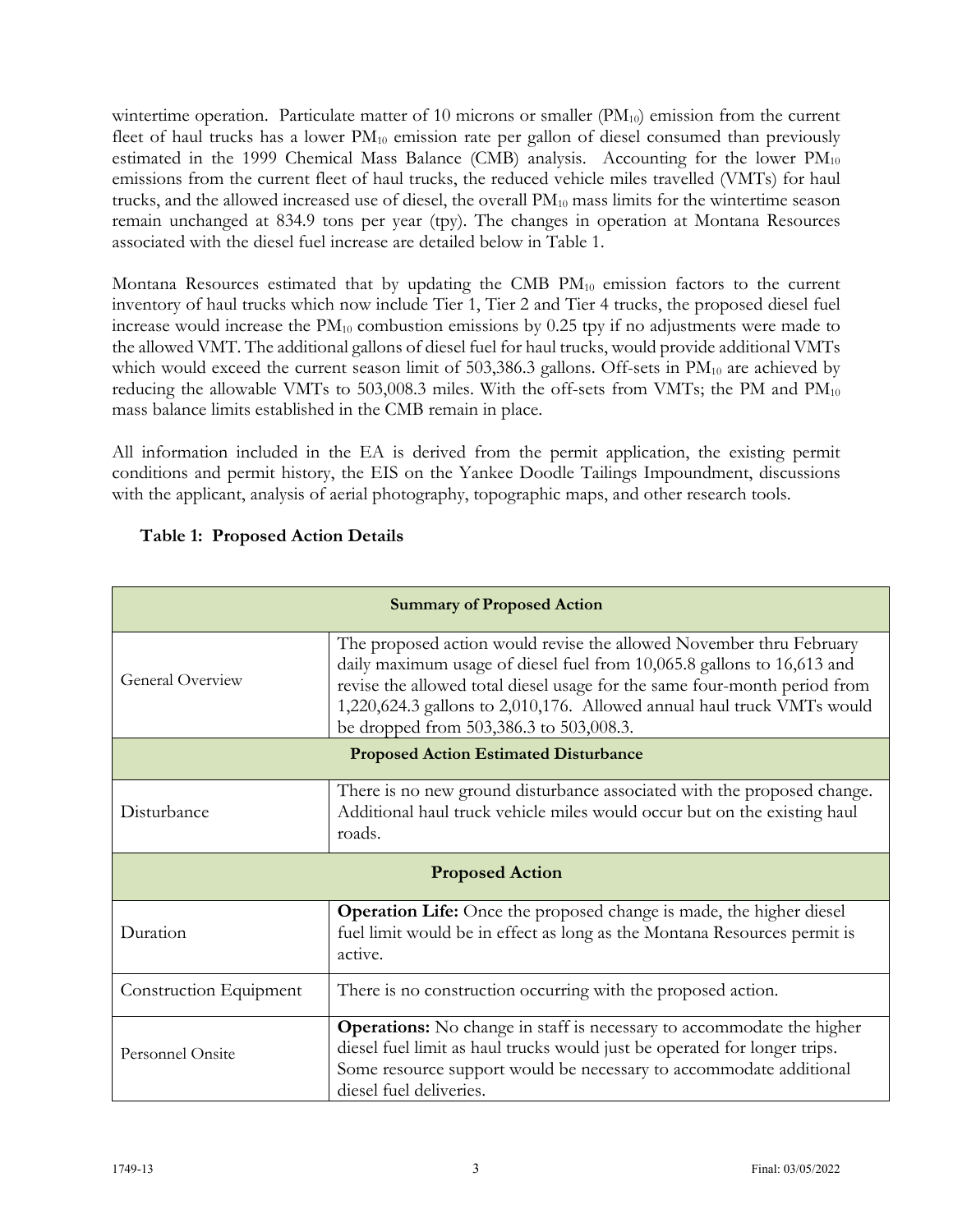| Location and Analysis Area                          | Location: The proposed action is located at the Montana Resources<br>Continental Mine property whose street address is Montana Resources<br>600 Shields Avenue Butte, MT 59701. The additional diesel fuel usage will<br>occur on the existing Montana Resources haul roads. The property<br>boundaries are shown in Figure 1. |  |
|-----------------------------------------------------|--------------------------------------------------------------------------------------------------------------------------------------------------------------------------------------------------------------------------------------------------------------------------------------------------------------------------------|--|
|                                                     | Analysis Area: The area being analyzed as part of this environmental<br>review includes the immediate project area (Figure 1), as well as<br>neighboring lands surrounding the analysis area, as reasonably appropriate<br>for the impacts being considered.                                                                   |  |
| Air Quality                                         | The Draft EA will be attached to the Preliminary Determination Air<br>Quality Permit which would include all enforceable conditions for<br>operation of the emitting units. Any revisions to the EA would be<br>addressed and included in the Final EA attached to the Department's<br>Decision.                               |  |
| Conditions Incorporated<br>into the Proposed Action | The conditions developed in the Decision of the MAQP dated February 17,<br>2022, set forth in Sections II.A-E.                                                                                                                                                                                                                 |  |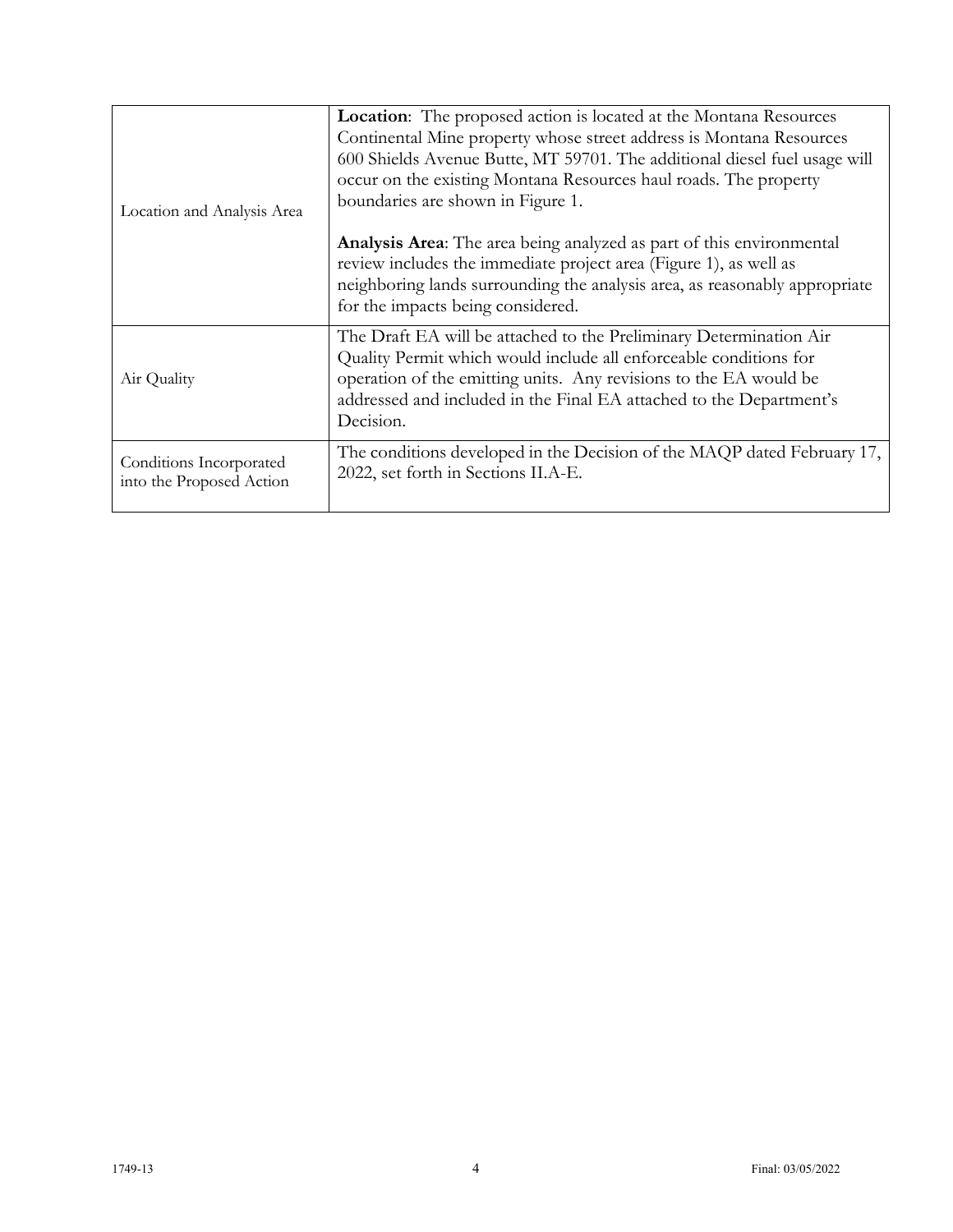

### **Figure 1: Map of Montana Resources Permitted Areas**

### **PURPOSE AND BENEFIT FOR PROPOSED ACTION**

DEQ's purpose in conducting this environmental review is to act upon Montana Resources's air quality permit application No. 1749-13 to consider the proposed increase in the allowable diesel fuel usage for the four-month wintertime period from November thru February.

The benefits of the proposed action, if approved, include: authorizing Montana Resources to continue current operations with an increase in wintertime diesel fuel usage for haul trucks, as specified in MAQP #1749-13.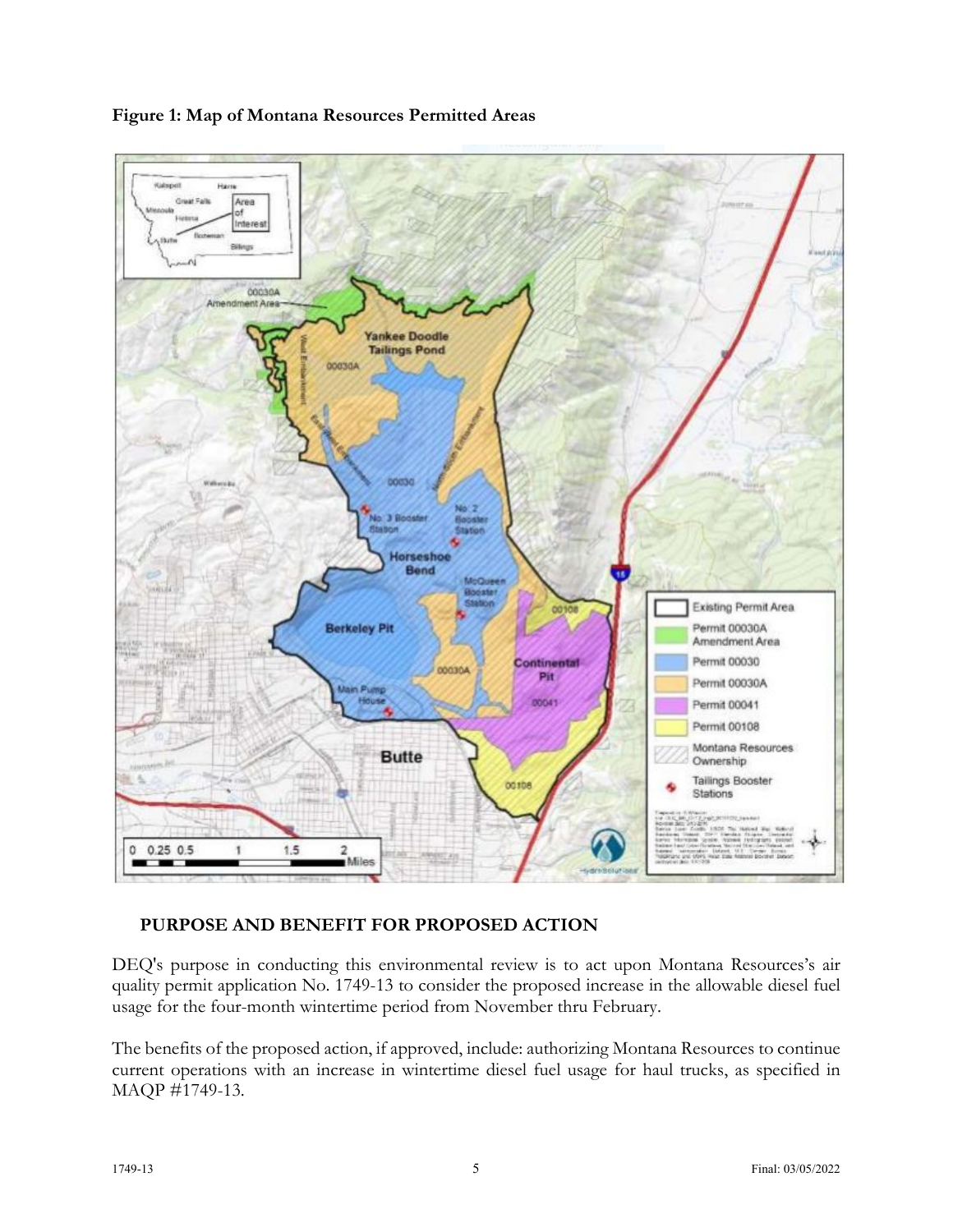Authority to Montana Resources for operation of the Continental Pit would continue until the permit is revoked, either at the request of Montana Resources or by DEQ because of non-compliance with the conditions within the air quality permit.

### **REGULATORY RESPONSIBILITIES**

In accordance with ARM 17.4.609(3)(c), DEQ must list any federal, state, or local, authorities that have concurrent or additional jurisdiction or environmental review responsibility for the proposed action and the permits, licenses, and other authorizations required. Montana Resources must conduct its operations according to the terms of its permit, the CAA, §§ 75-2-101, *et seq*., MCA, and ARMs 17.8.101, *et seq*.

Montana Resources remains a minor source following the increase in the usage of diesel fuel and would continue to not be required to obtain a Title V Operating Permit. In addition, Montana Resources remains a minor source because fugitive emissions are not counted toward major source status for a stationary mining source.

All Montana Resources activities must be in compliance with the current air quality permit (MAQP #1749-13) and ambient air quality standards. The air quality permit outlines requirements for compliance. Specific mitigations are required for permit compliance and include water and chemical suppressants to control fugitive emissions to ensure compliance with opacity standards. Montana Resources must maintain wet tailings and/or other methods for dust control.

The permit also requires annual emission reporting. Production/activity reports based on onsite activities and approved emission factors are submitted by Montana Resources to complete annual emission reporting. This reporting ensures compliance with annual, seasonal, and daily emission limits. As part of the Butte SIP for complying with the CAA, Montana Resources is required to prepare and implement a dust control plan (DCP) to reduced particulate matter emissions. The DCP is included as part of Montana Resources' mine permit. The DCP outlines procedures to control dust by interim dust control measures, interim reclamation, weather monitoring and forecasting to avoid planning activities during dry or windy periods (Montana Resources 2018a). If measures of the DCP are not followed or are inadequate for the site activities, enforcement action would be implemented to correct the response.

Ambient air monitoring at the Greeley School provides ongoing data of particulate matter levels in the area. Should elevated levels of particulate matter be reported, DEQ can identify sources and apply mitigations to achieve ambient air quality. If particulate matter increases, additional air quality monitoring requirements may be required by Montana Resources (DEQ 2004).

#### **EVALUATION AND SUMMARY OF POTENTIAL IMPACTS TO THE PHYSICAL AND HUMAN ENVIRONMENT IN THE AREA AFFECTED BY THE PROPOSED ACTION:**

The impact analysis will identify and evaluate direct and secondary impacts. Direct impacts are those that occur at the same time and place as the action that triggers the effect. Secondary impacts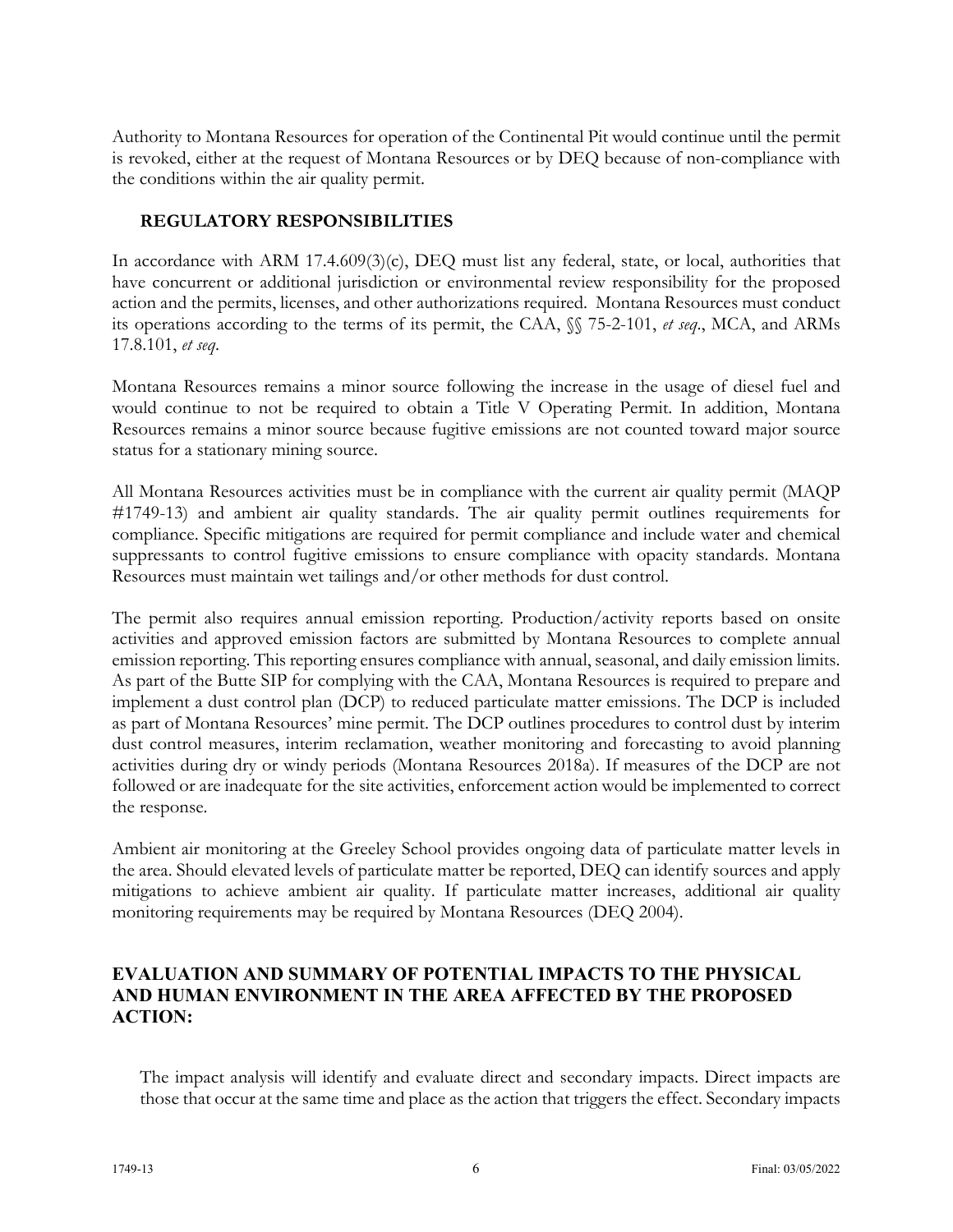mean "a further impact to the human environment that may be stimulated or induced by or otherwise result from a direct impact of the action." ARM 17.4.603(18). Where impacts are expected to occur, the impact analysis estimates the duration and intensity of the impact.

The duration of an impact is quantified as follows:

- **Short-term**: Short-term impacts are defined as those impacts that would not last longer than the proposed operation of the site.
- Long-term: Long-term impacts are defined as impacts that would remain or occur following shutdown of the facility.

The severity of an impact is measured using the following:

- **No Impact:** There would be no change from current conditions.
- **Negligible Impact**: An adverse or beneficial effect would occur but would be at the lowest levels of detection.
- **Minor Impact**: The effect would be noticeable but would be relatively small and would not affect the function or integrity of the resource.
- **Moderate Impact**: The effect would be easily identifiable and would change the function or integrity of the resource.
- **Major Impact**: The effect would alter the resource.

### **1. TOPOGRAPHY, GEOLOGY AND SOIL QUALITY, STABILITY AND MOISTURE:**

The Montana Resources site is located in Butte, Montana, on the east side of the Continental Divide in Silver Bow County.

**Direct Impacts:**. Available information includes the permit application, analysis of aerial photography, topographic maps, Yankee Doodle Tailings Impoundment project, and other research tools. As the proposed project would not provide for additional equipment, new ground disturbance or construction, no direct impacts to topography, geology, soil quality, stability and moisture would occur.

**Secondary Impacts:** No secondary impacts to topography, geology, stability, and moisture would be expected because an increase in diesel fuel usage would not be expected to alter these site characteristics.

### **2. WATER QUALITY, QUANTITY, AND DISTRIBUTION:**

Haul roads require the use of water spray and chemical suppressants to control dust. Longer travel routes by haul trucks could increase the frequency of water and chemical applications used to control road dust.

**Direct Impacts:** The information provided above is based on the information provided by the applicant for the purpose of obtaining the pending air quality permit. Montana Resources has indicated within the application that additional permits are not required for this project. Based on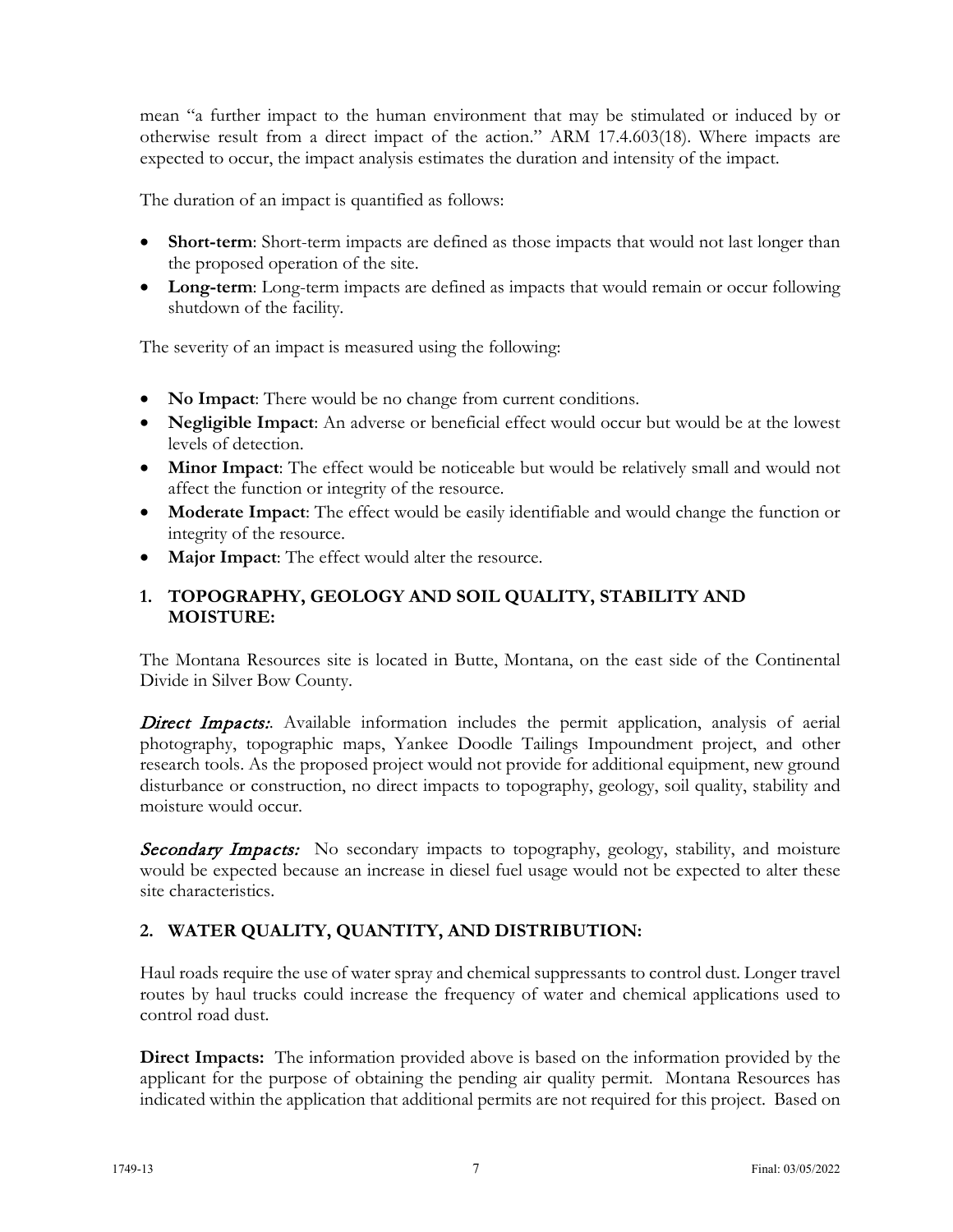the available information, DEQ does not anticipate the need for any additional permits related to the proposed action. Montana Resources would have to continue to monitor for fugitive road dust and adjust their dust suppressant application frequency to comply with their requirements in MAQP #1749-13. No direct impacts are expected to water quality, quantity, and distribution.

No fragile or unique water resources or values are present. Any additional dust emissions would be expected to have a negligible to minor impact to water quality and quantity, which are resources of significant statewide and societal importance.

**Secondary Impacts:** No secondary impacts to water quality, quantity and distribution would be expected. Additional dust deposition at the site could result in additional solids washing out during storm events. Most of the mine site is not yet revegetated and any increase in solids washing out would be considered negligible to minor versus the current operations.

## **3. AIR QUALITY:**

The Butte area was designated as nonattainment for  $PM_{10}$  on March 15, 1991. A State Implementation Plan (SIP) was developed and then fully approved by the United States Environmental Protection Agency (EPA) August 26, 1994. MDEQ proposed a redesignation for the PM<sub>10</sub> nonattainment area and EPA redesignated it to a limited maintenance plan effective July 26, 2021.

| Pollutant                             | Current                                        | Proposed                                                  | Change in                                                       |
|---------------------------------------|------------------------------------------------|-----------------------------------------------------------|-----------------------------------------------------------------|
|                                       | Limit                                          | Limit                                                     | <b>Emissions</b>                                                |
| PM <sub>10</sub> from                 | $4.32$ tpy                                     | $4.57$ tpy                                                | Increase of 0.25 tpy                                            |
| Diesel Fuel                           | (Equivalent to                                 | (Equivalent to                                            |                                                                 |
| Combustion                            | $10,0658$ gallons)                             | $16,613$ gallons)                                         |                                                                 |
| PM10 from Haul<br>Truck Vehicle Miles | 503,386.3 miles<br>(Equivalent to<br>335.7 tpy | 503,008.3 miles<br>(Equivalent to<br>$335.5 \text{ typy}$ | Decrease of 0.25 tpy<br>(Equivalent to decrease of 387<br>miles |

### **Table 2: Project Emissions**

**Direct Impacts:** Additional diesel fuel would be available to use in the haul trucks and a negligible amount of fugitive emissions would be produced by the additional diesel volumes. Off-sets would be provided to maintain the existing emission limits for PM and  $PM_{10}$ , therefore no increases would occur over current permitted levels, and no direct impacts would be expected.

**Secondary Impacts:** Impacts from the increased use of diesel fuel would also require the increase in frequency of diesel fuel deliveries to the site. The additional vehicle travel for the fuel deliveries would be considered negligible. Additional loading of diesel fuel would result in negligible increases in fugitive VOCs.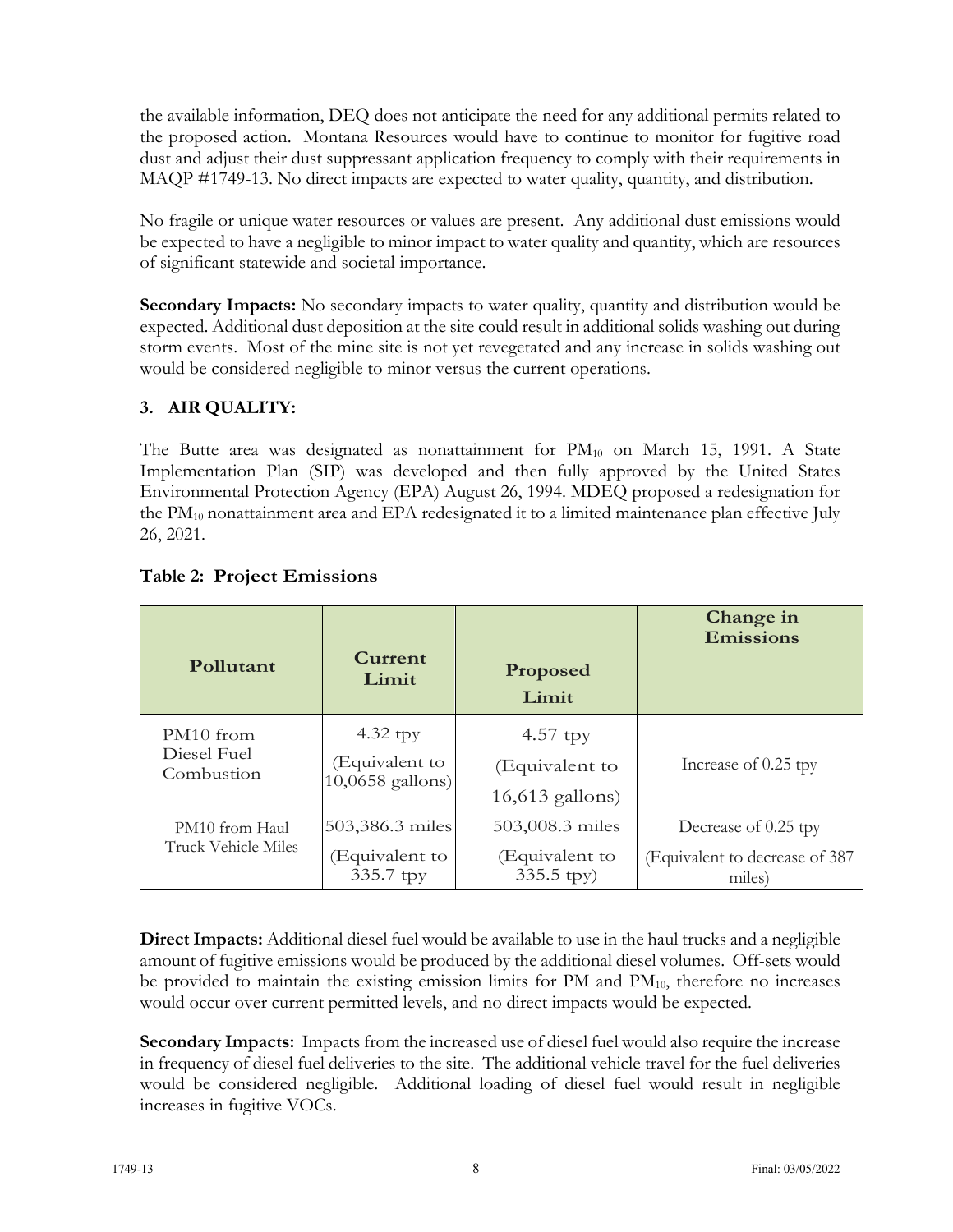## **4. VEGETATION COVER, QUANTITY AND QUALITY:**

There are no known rare or sensitive plants or cover types present in the site area. No fragile or unique resources or values, or resources of statewide or societal importance, are present. The area surrounding Butte has been actively mined for generations. Gold placer mining was conducted in the Upper Clark Fork area in the 1860s and 1870s and included the development of mining camps along Silver Bow Creek. Hard rock mining for silver ore began in the 1870s, resulting in a more permanent settlement of the area. As areas which have previously been mined, are reclaimed, replacement top-soil is brought in and replanted with appropriate vegetation.

**Direct Impacts:** The information provided above is based on the information that DEQ had available to it at the time of completing this EA and provided by the applicant. Available information includes the permit application, analysis of aerial photography, topographic maps, geologic maps, soil maps, and other research tools. As the proposed action would occur on existing haul roads within the mine site, the vegetation is very limited at the site with the exception of revegetated areas which have been reclaimed. No impacts to vegetation cover, quantity and quality are expected, as the only change is an increase in diesel fuel usage on existing haul roads.

**Secondary Impacts:** No secondary impacts are expected since no land disturbance at the Continental Pit would occur with the proposed action.

#### **5. TERRESTRIAL, AVIAN AND AQUATIC LIFE AND HABITATS:**

As described earlier in Section 4. Vegetation Cover, the area is represented by active mining and revegetated ground. DEQ conducted research using the Montana Natural Heritage Program (MTNHP) website and ran the query titled "Environmental Summary Report" dated November 11, 2021, which produced the following species of concern (SOC): Great Blue Heron, Bat Roost (non-cave), Grizzly Bear, Golden Eagle, Peregrine Falcon, Evening Grosbeak, Cassin's Finch, Clark's Nutcracker, Northern Goshawk, Westslope Cutthroat Trout, and Varied Thrush. The selected area for the report was a custom polygon capturing a length of haul roadway between the ore extraction area and the primary crusher – a portion of the primary haul road used year-round for ore transfer. The selected roadway section then expanded to a single one square mile area. The area is as shown in the Figure 2 below. Although the MTNHP website did not report the presence of any migratory birds, migrating geese have been known to try and land in the water at the Berkeley Pit which resulted in many of their deaths.

Figure 2. MTNHP Polygon of a Montana Resources Haul Road Area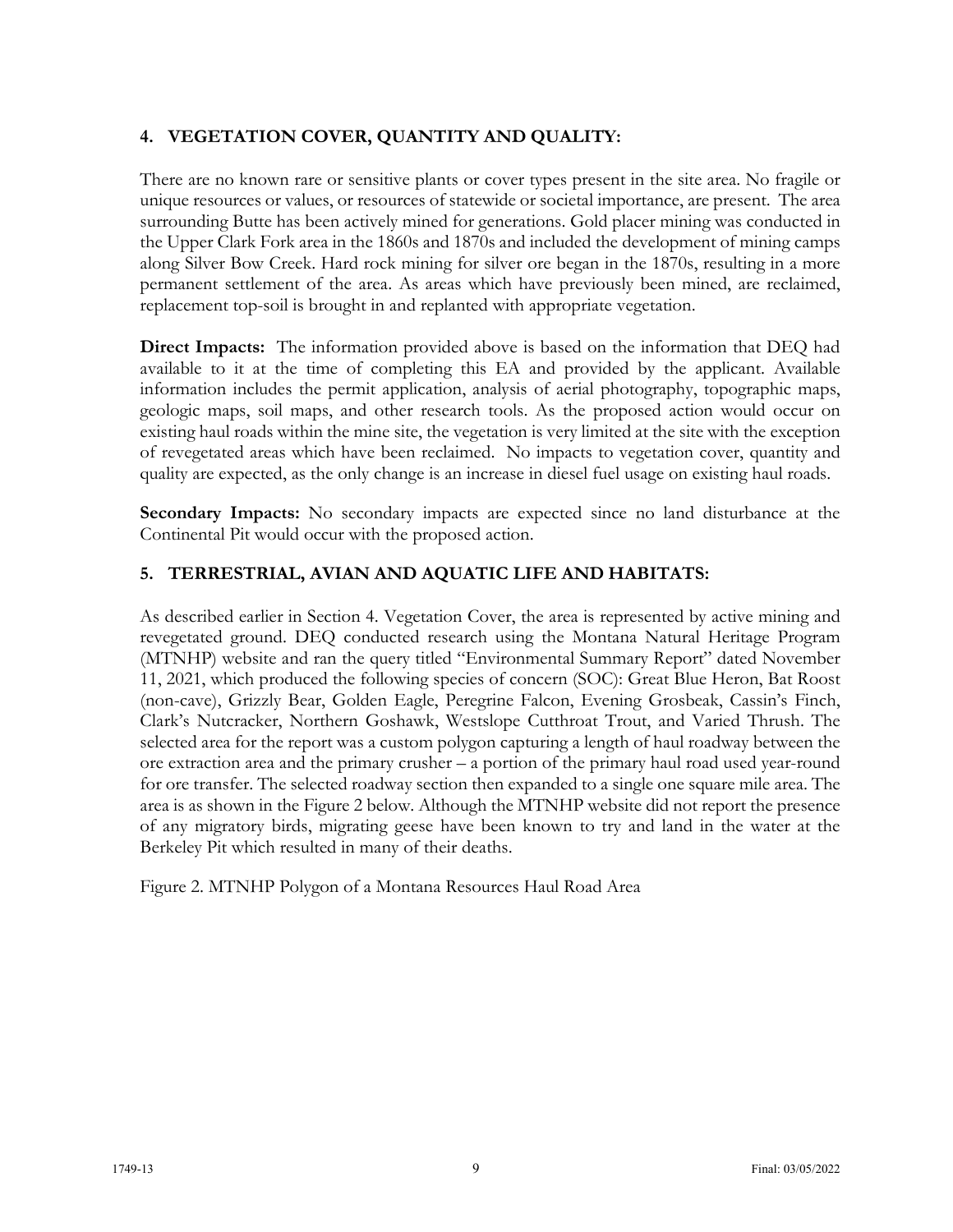

**Direct Impacts:** The potential impact (including cumulative impacts) to terrestrial, avian and aquatic life and habitats would be negligible, due to the long-term mining nature of the site.

Secondary Impacts: No secondary impacts to terrestrial, avian and aquatic life and habitats stimulated or induced by the direct impacts analyzed above or from the increase in diesel fuel usage.

### **6. UNIQUE, ENDANGERED, FRAGILE OR LIMITED ENVIRONMENTAL RESOURCES:**

As described in Section 5 above, DEQ conducted a search using the MTNHP webpage. The search used a polygon that contained a portion of the primary haul road.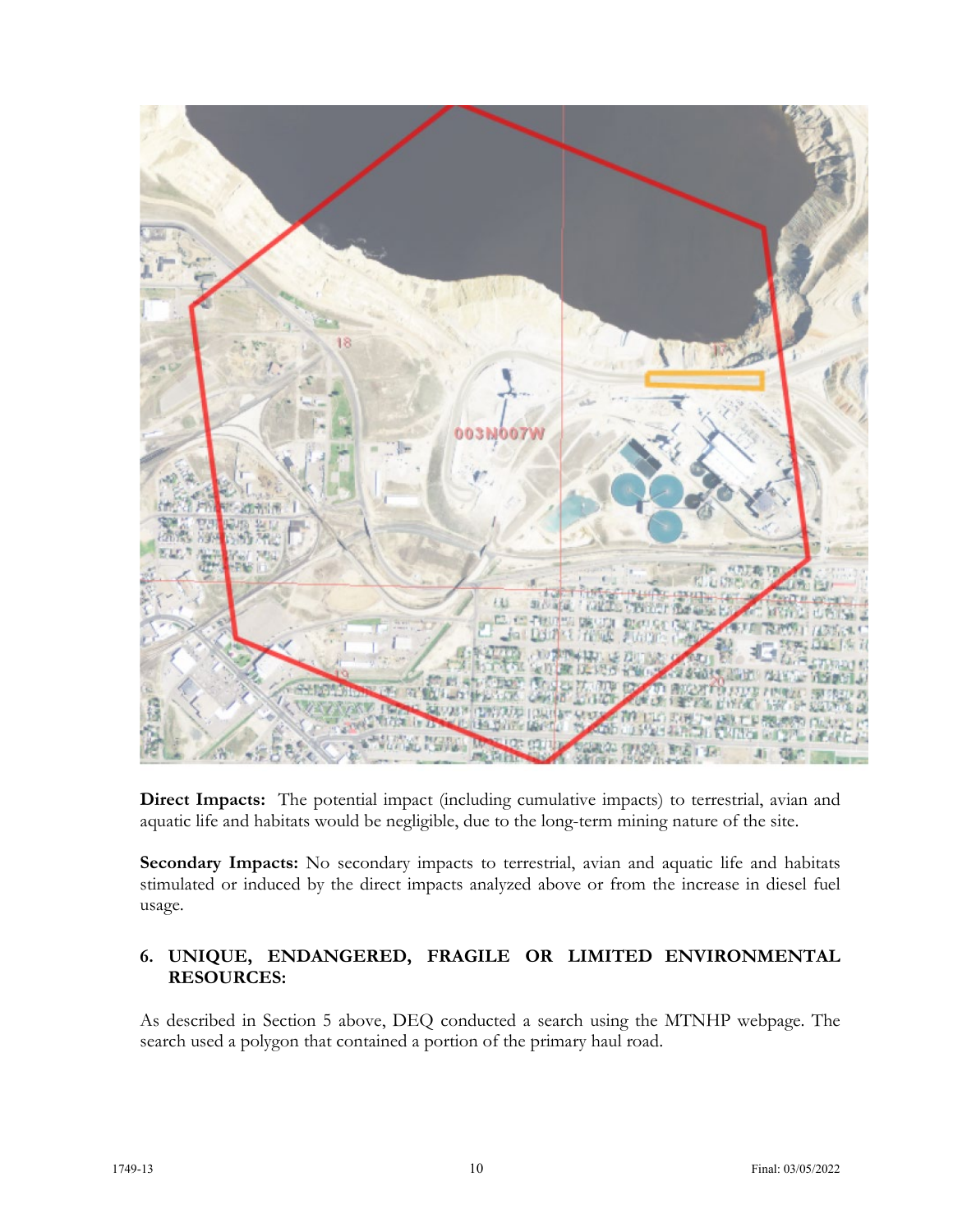**Direct Impacts:** No direct impacts to unique, endangered, fragile or other environmental resources are expected due to the unique largely barren topography.

**Secondary Impacts:** The proposed action would have no secondary impacts to endangered species because of the nature of the mining site.

### **7. HISTORICAL AND ARCHAEOLOGICAL SITES:**

The Montana State Historic Preservation Office (SHPO) was contacted to conduct a file search for historical and archaeological sites within Section 18, Township 3N, Range 7 West. SHPO provided a letter dated November 10, 2021, that indicated there have been numerous sites within the designated search location. Twenty five sites show up on the report with the majority of sites showing up as "undetermined" and are listed as historical residences. Three of the sites show up as National Historic Landmark (NHL) Listed or National Register (NR) Listed, and these are listed as Historic Political/Government, Historic District and Historic Industrial Development. It is SHPO's position that any structure over fifty years of age is considered historic and is potentially eligible for listing on the National Register of Historic Places. If any structures are within the Area of Potential Effect, and are over fifty years old, SHPO recommends that they be recorded, and a determination of their eligibility be made prior to any disturbance taking place.

However, should structures need to be altered, or if cultural materials are inadvertently discovered during this proposed action, SHPO requests their office be contacted for further investigation.

**Direct Impacts:** Although the search by SHPO has identified some historical and archaeological sites, the proposed action does not directly disturb any surface area but instead increases the amount of diesel fuel used by the haul trucks on existing disturbed land. No direct impacts are expected.

**Secondary Impacts:** No secondary impacts to historical and archaeological sites are anticipated since the proposed action does not provide new surface disturbance.

### **8. SAGE GROUSE EXECUTIVE ORDER:**

Montana Resources Continental Pit is not in core, general or connectivity sage grouse habitat, as designated by the Sage Grouse Habitat Conservation Program (Program) at: [http://sagegrouse.mt.gov.](about:blank)

**Direct Impacts:** The proposed action is not located within Sage Grouse habitat, so no direct impacts would occur.

**Secondary Impacts**: No secondary impacts to sage grouse or sage grouse habitat would be expected since the proposed action is not located within Sage Grouse habitat.

### **9. AESTHETICS:**

The haul roads are located throughout the Montana Resources property, but the primary route is from an eastern portion of the site, heading due west toward the primary crusher. A secondary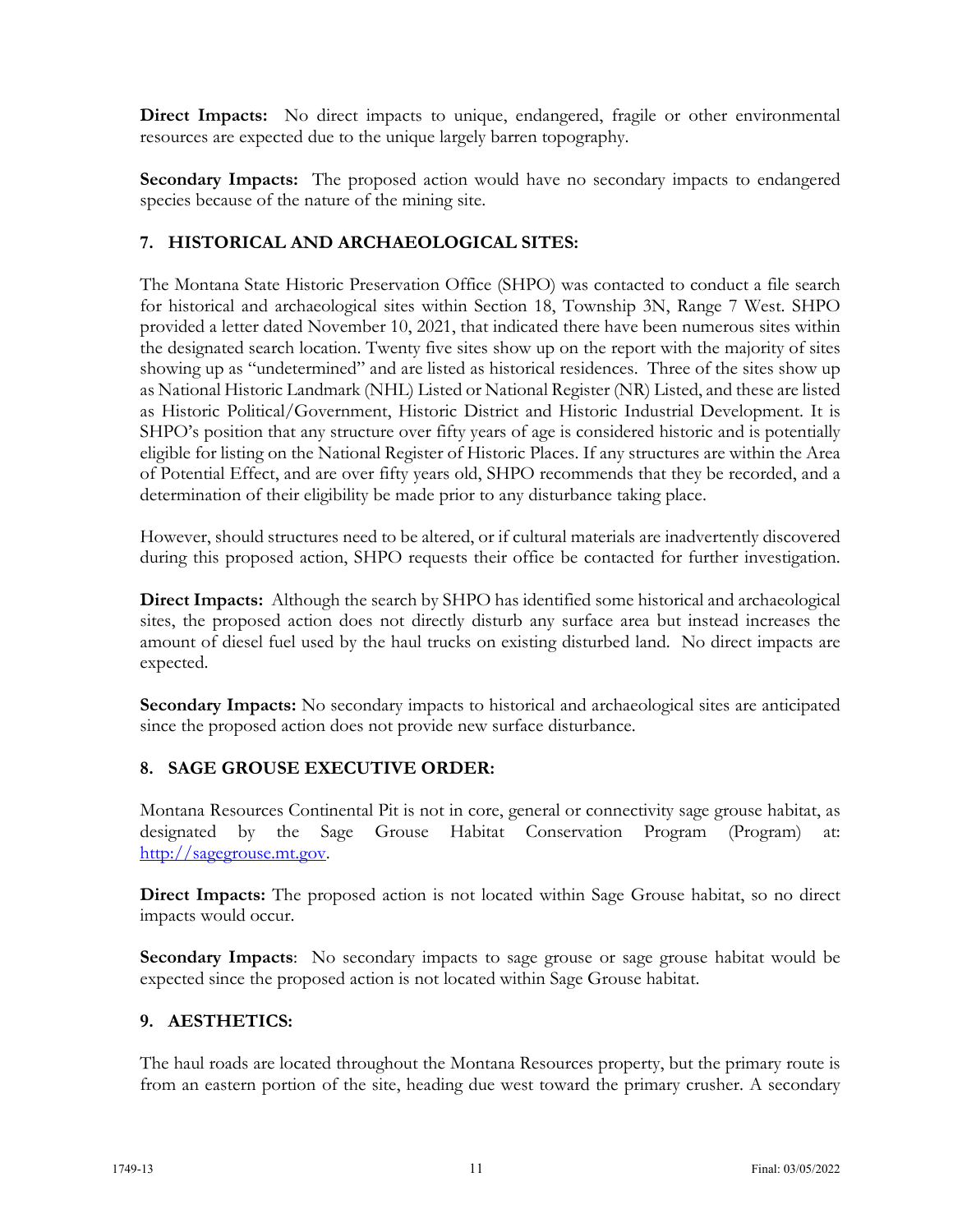route also carries waste ore from the eastern portion of the site, northwest to the Yankee Doodle Tailings Impoundment site.

**Direct Impacts:** With the increase in allowed diesel fuel usage, an increase in vehicle miles traveled would be expected assuming ore continues to be available. Diesel fuel usage also increases as mining continues deeper into the Continental Pit. The public would not be able to see the impact of additional diesel fuel usage. There is no direct "line of sight" from the greater surrounding public property to observe routine haul truck traffic. Any additional haul miles traveled would also provide for noise levels for longer trips but it would not be expected to result in any measurable noise increase. Aesthetic impacts would be considered negligible.

Secondary Impacts: The increase in the allowable diesel fuel usage would increase fuel truck delivery to the site. The site already receives fuel truck deliveries, and the additional deliveries would be expected to have negligible secondary impacts.

#### **10. DEMANDS ON ENVIRONMENTAL RESOURCES OF LAND, WATER, AIR OR ENERGY:**

The increase in diesel fuel usage would require more frequent delivery of diesel shipments to the site.

**Direct Impacts:** Delivery of additional diesel quantities would be required during this four month wintertime operation. This would require an increase in the availability of diesel fuel in order to accommodate the proposed action. The resource demand impact from the increased use of diesel is considered negligible.

**Secondary Impacts:** No secondary impacts would be expected.

### **11. IMPACTS ON OTHER ENVIRONMENTAL RESOURCES:**

The primary haul road and waste ore haul road are contained within the Montana Resources property.

**Direct Impacts:** No other environmental resources are known have been identified in the area beyond those discussed above. Hence, there is no impact to other environmental resources.

**Secondary Impacts:** No secondary impacts to other environmental resources are anticipated as a result of the proposed action.

### **12. HUMAN HEALTH AND SAFETY:**

The applicant would be required to adhere to all applicable state and federal safety laws. The access to the public would continue to be restricted to this property.

**Direct Impacts:** Negligible changes in impacts to human health and safety are anticipated as a result of this project action. There would be some additional diesel fuel deliveries made to the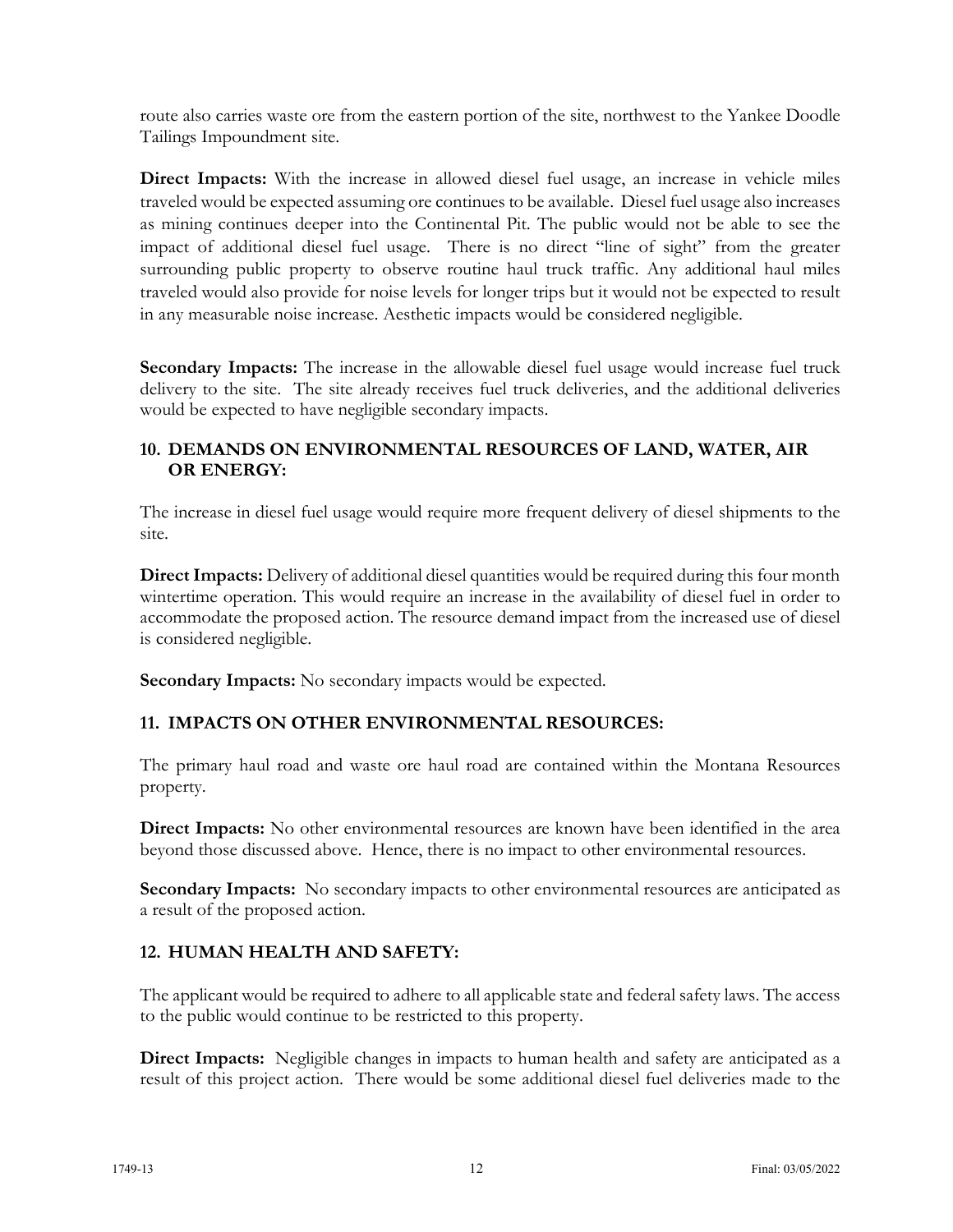site. This would result in increased tanker traffic on the route to and from the site. These activities, however, are regulated by other state and federal laws to ensure they are operated safely.

**Secondary Impacts:** No secondary impacts to human health and safety are anticipated as a result of the proposed action.

### **13. INDUSTRIAL, COMMERCIAL AND AGRICULTURAL ACTIVITIES AND PRODUCTION:**

The site is currently identified as "non-zoned or exempt". It is not clear why the site is non-zone or exempt but is likely related to the historical use of the site for mining. There is no agricultural activity at the site**.**

**Direct Impacts:** The proposed action would allow for additional diesel fuel to be used in the haul trucks which would require more deliveries of diesel fuel during the wintertime operation which would come from off-site suppliers. As long as there is adequate ore available on-site, the increased use in diesel fuel would be expected to provide at least the current level of ore production. As the distance in ore transfer increases, the additional diesel fuel usage does not directly predict an actual increase in ore production. The impact from the proposed action on ore production would be negligible.

**Secondary Impacts:** No secondary impacts to industrial, commercial, and agricultural activities and production are anticipated as a result of the proposed action.

## **14. QUANTITY AND DISTRIBUTION OF EMPLOYMENT:**

There currently are approximately 380 employees at Montana Resources.

**Direct Impacts:** The proposed action would be expected to have negligible to minor impacts on the overall distribution of employment. No new employees are anticipated by Montana Resources related to the proposed action.

**Secondary Impacts:** Although an increase in tanker truck deliveries of diesel fuel would be required, the increase may not be enough to generate additional employment beyond the current level. Impacts are considered negligible.

### **15. LOCAL AND STATE TAX BASE AND TAX REVENUES:**

The proposed action would be expected to have negligible to minor impacts on the local and state tax base and tax revenue.

**Direct Impacts:** The increased volume of diesel fuel usage would create a negligible increase in revenue generated from the sale of the diesel fuel and provide a small increase in revenue to the suppliers of the diesel fuel.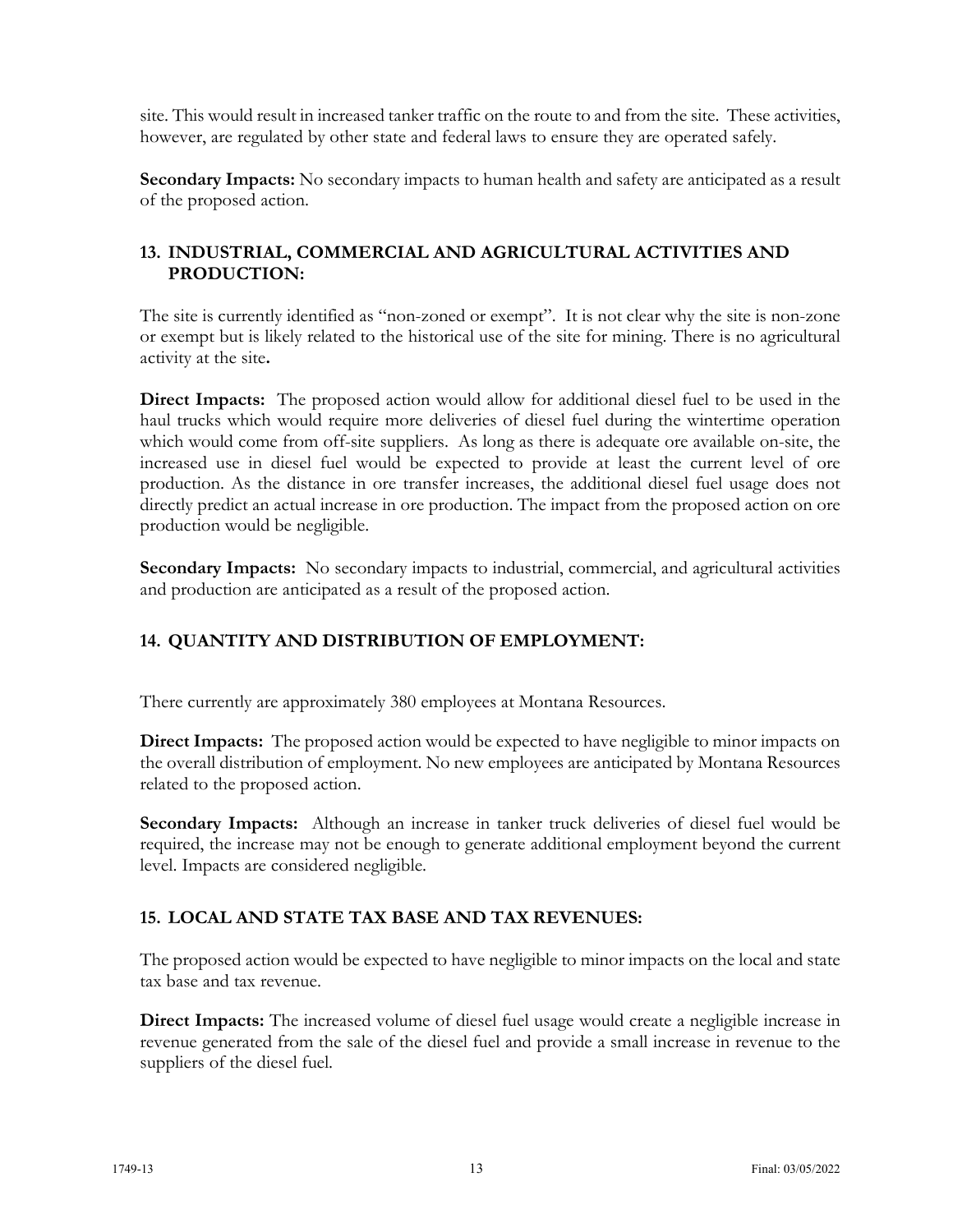**Secondary Impacts:** No secondary impacts to local and state tax base and tax revenues are anticipated as a result of the proposed action.

#### **16. DEMAND FOR GOVERNMENT SERVICES:**

The proposed action is in an area identified as non-zoned or exempt. A review of the definitions from the Butte Silver Bow website do not provide any information as to the reason for this designation.

**Direct Impacts:** Compliance review and assistance oversight by DEQ AQB would be conducted in concert with other area activity. The proposed action would have negligible impacts on demand for government services. The same reporting required by Montana Resources would remain in place following the proposed action.

**Secondary Impacts:** No secondary impacts are anticipated on government services with the proposed action and a minimal increase in impact would occur from the permitting and compliance needs associated with the proposed action.

## **17. LOCALLY ADOPTED ENVIRONMENTAL PLANS AND GOALS:**

A review was conducted of the Butte Silver Bow website on November 11, 2021. A Growth Policy link and document was available and last updated in 2008. The Growth Policy identified Montana Resources as being a major employer in the area.

**Direct Impacts:** Montana Resources' proposed action is on property which is identified as nonzoned or exempt. No impacts from the proposed action would be expected relative to any locally adopted community planning goals.

**Secondary Impacts:** No secondary impacts to the locally-adopted environmental plans and goals are anticipated as a result of the proposed action.

#### **18. ACCESS TO AND QUALITY OF RECREATIONAL AND WILDERNESS ACTIVITIES:**

The current site of the proposed action is in an area of heavy mining use. Recreational opportunities are not available to the public as the area is an active mining site.

**Direct Impacts:** There would be no impacts to the access to wilderness activities as none are within the mine boundary.

**Secondary Impacts:** No secondary impacts to access and quality of recreational and wilderness activities are anticipated as a result of the proposed action.

### **19. DENSITY AND DISTRIBUTION OF POPULATION AND HOUSING:**

No new permanent jobs would be expected with the proposed action.

Direct Impacts: The project would not add to the population or require additional housing,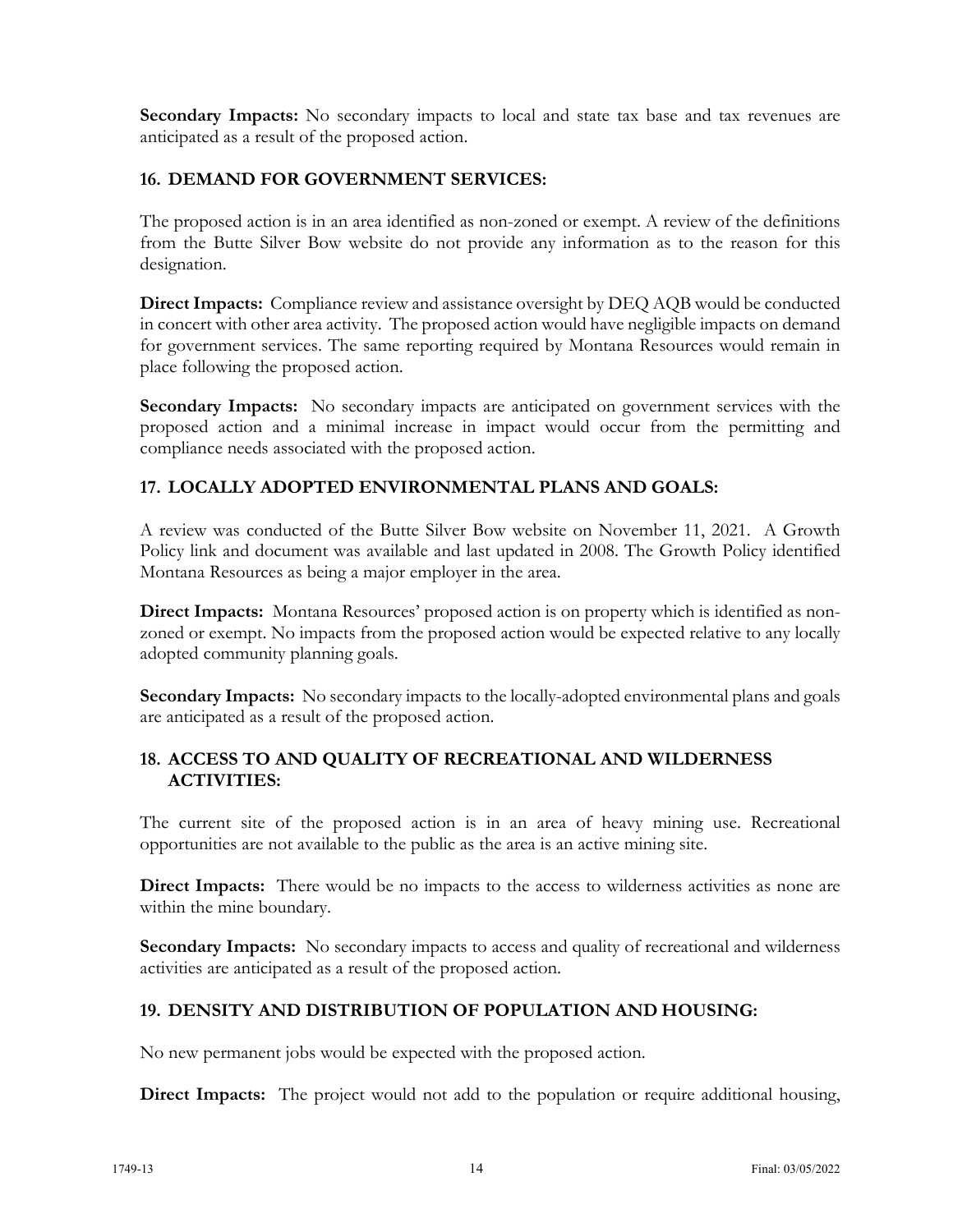therefore, no impacts to density and distribution of population and housing are anticipated.

**Secondary Impacts:** No secondary impacts to density and distribution of population and housing are anticipated as a result of the proposed action.

## **20. SOCIAL STRUCTURES AND MORES:**

Based on the required information provided by Montana Resources, DEQ is not aware of any native cultural concerns that would be affected by the proposed action.

**Direct Impacts:** The proposed action is located on an existing mining area and no disruption of native or traditional lifestyles would be expected, therefore, no impacts to social structure and mores are anticipated.

**Secondary Impacts:** No secondary impacts to social structures and mores are anticipated as a result of the proposed project.

## **21. CULTURAL UNIQUENESS AND DIVERSITY:**

Based on the required information provided by Montana Resources, DEQ is not aware of any unique qualities of the area that would be affected by the proposed action

**Direct Impacts:** No impacts to cultural uniqueness and diversity are anticipated from this project.

**Secondary Impacts:** No secondary impacts to cultural uniqueness and diversity are anticipated as a result of the proposed action or from an increase in diesel fuel usage.

### **22. PRIVATE PROPERTY IMPACTS:**

The proposed action would take place on privately-owned land. The analysis below in response to the Private Property Assessment Act indicates no impact. DEQ does not plan to deny the application or impose conditions that would restrict the regulated person's use of private property so as to constitute a taking. Further, if the application is complete, DEQ must take action on the permit pursuant to § 75-2-218(2), MCA. Therefore, DEQ does not have discretion to take the action in another way that would have less impact on private property—its action is bound by a statute.

There are private residences which surround the Montana Resources property. The closest residences to the primary haul road, are likely those located due South of the primary crusher. These houses lie along Farrell Street and Continental Drive and would be approximately 1400 feet from the primary crusher.

| <b>YES</b> | NO. |                                                                                              |  |  |  |  |
|------------|-----|----------------------------------------------------------------------------------------------|--|--|--|--|
|            |     | 1. Does the action pertain to land or water management or environmental regulation           |  |  |  |  |
|            |     | affecting private real property or water rights?                                             |  |  |  |  |
|            | Χ   | 2. Does the action result in either a permanent or indefinite physical occupation of private |  |  |  |  |
|            |     | property?                                                                                    |  |  |  |  |
|            | X   | 3. Does the action deny a fundamental attribute of ownership? (ex.: right to exclude         |  |  |  |  |
|            |     | others, disposal of property)                                                                |  |  |  |  |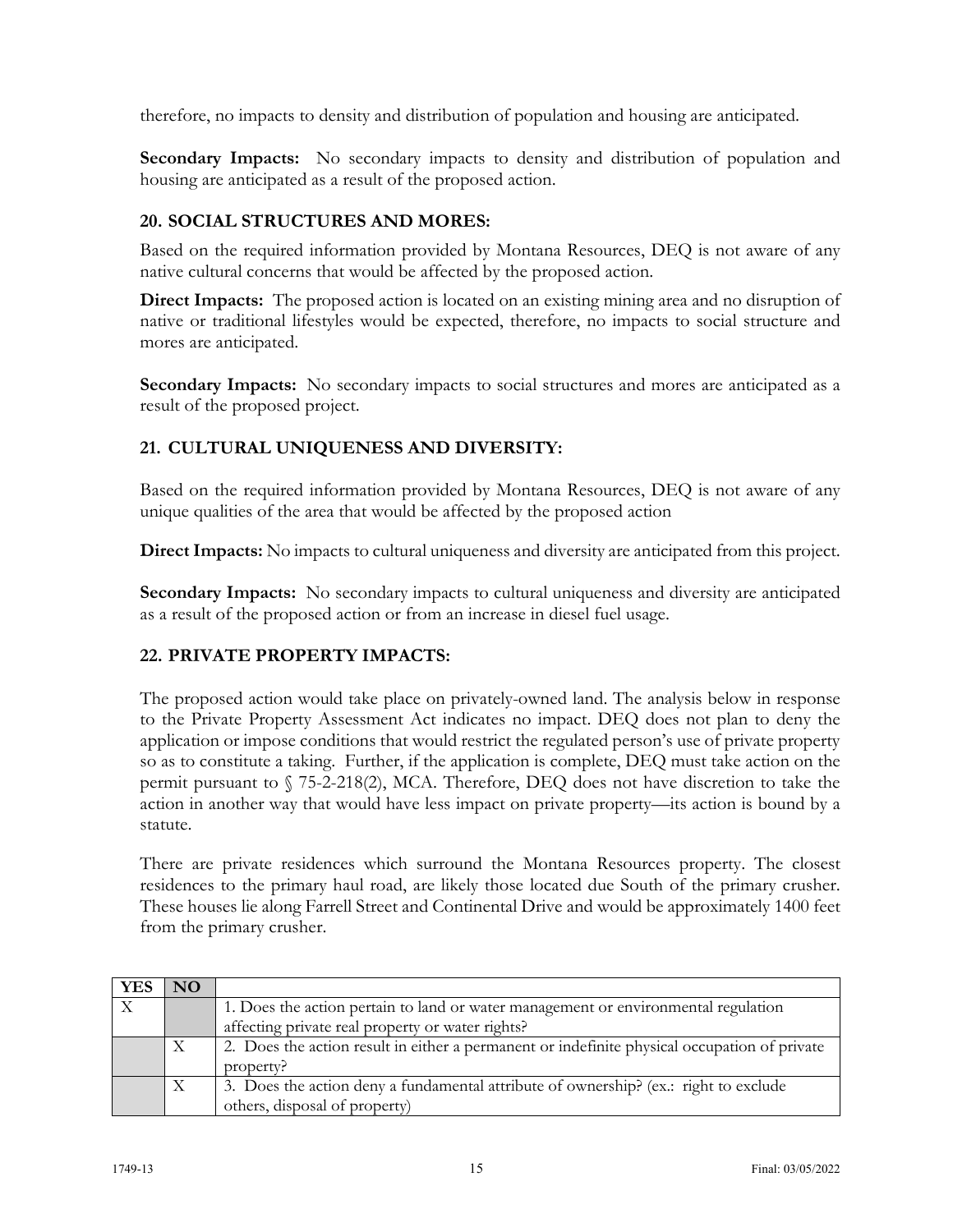| <b>YES</b> | <b>NO</b>   |                                                                                           |  |  |  |  |  |
|------------|-------------|-------------------------------------------------------------------------------------------|--|--|--|--|--|
|            | X           | 4. Does the action deprive the owner of all economically viable uses of the property?     |  |  |  |  |  |
|            | X           | 5. Does the action require a property owner to dedicate a portion of property or to grant |  |  |  |  |  |
|            |             | an easement? $[If no, go to (6)].$                                                        |  |  |  |  |  |
|            |             | 5a. Is there a reasonable, specific connection between the government requirement and     |  |  |  |  |  |
|            |             | legitimate state interests?                                                               |  |  |  |  |  |
|            |             | 5b. Is the government requirement roughly proportional to the impact of the proposed use  |  |  |  |  |  |
|            |             | of the property?                                                                          |  |  |  |  |  |
|            | $\mathbf X$ | 6. Does the action have a severe impact on the value of the property? (consider economic  |  |  |  |  |  |
|            |             | impact, investment-backed expectations, character of government action)                   |  |  |  |  |  |
|            | $\mathbf X$ | 7. Does the action damage the property by causing some physical disturbance with respect  |  |  |  |  |  |
|            |             | to the property in excess of that sustained by the public generally?                      |  |  |  |  |  |
|            | $\mathbf X$ | 7a. Is the impact of government action direct, peculiar, and significant?                 |  |  |  |  |  |
|            | X           | 7b. Has government action resulted in the property becoming practically inaccessible,     |  |  |  |  |  |
|            |             | waterlogged or flooded?                                                                   |  |  |  |  |  |
|            | $\mathbf X$ | 7c. Has government action lowered property values by more than 30% and necessitated the   |  |  |  |  |  |
|            |             | physical taking of adjacent property or property across a public way from the property in |  |  |  |  |  |
|            |             | question?                                                                                 |  |  |  |  |  |
|            | $\mathbf X$ | Takings or damaging implications? (Taking or damaging implications exist if YES is        |  |  |  |  |  |
|            |             | checked in response to question 1 and also to any one or more of the following questions: |  |  |  |  |  |
|            |             | 2, 3, 4, 6, 7a, 7b, 7c; or if NO is checked in response to questions 5a or 5b; the shaded |  |  |  |  |  |
|            |             | areas)                                                                                    |  |  |  |  |  |

Based on this analysis, the Department determined there are no taking or damaging implications associated with this permit action.

## **23. OTHER APPROPRIATE SOCIAL AND ECONOMIC CIRCUMSTANCES:**

Due to the nature of the proposed action, no further direct or secondary impacts are anticipated from this project.

### **ADDITIONAL ALTERNATIVES CONSIDERED:**

**No Action Alternative**: In addition to the analysis above for the proposed action, DEQ is considering a "no action" alternative. The "no action" alternative would deny the approval of the proposed action. The applicant would lack the authority to conduct the proposed activity. Any potential impacts that would result from the proposed action would not occur. The no action alternative forms the baseline from which the impacts of the proposed action can be measured.

**Other Ways to Accomplish the Action:** In order to meet the project objective to increase the allowable haul truck diesel fuel usage; Montana Resources would need to find an alternate means of transporting ore at the site rather than through the use of haul trucks. The most likely available option for consideration would be to construct conveyors capable of transferring coarse ore, which would likely create technical challenges, as the current conveyors on-site currently transfer ore once it has been initially crushed.

If the applicant demonstrates compliance with all applicable rules and regulations as required for approval, the "no action" alternative would not be appropriate. Pursuant to,  $\sqrt{75-1-201(4)(a)}$ , (MCA)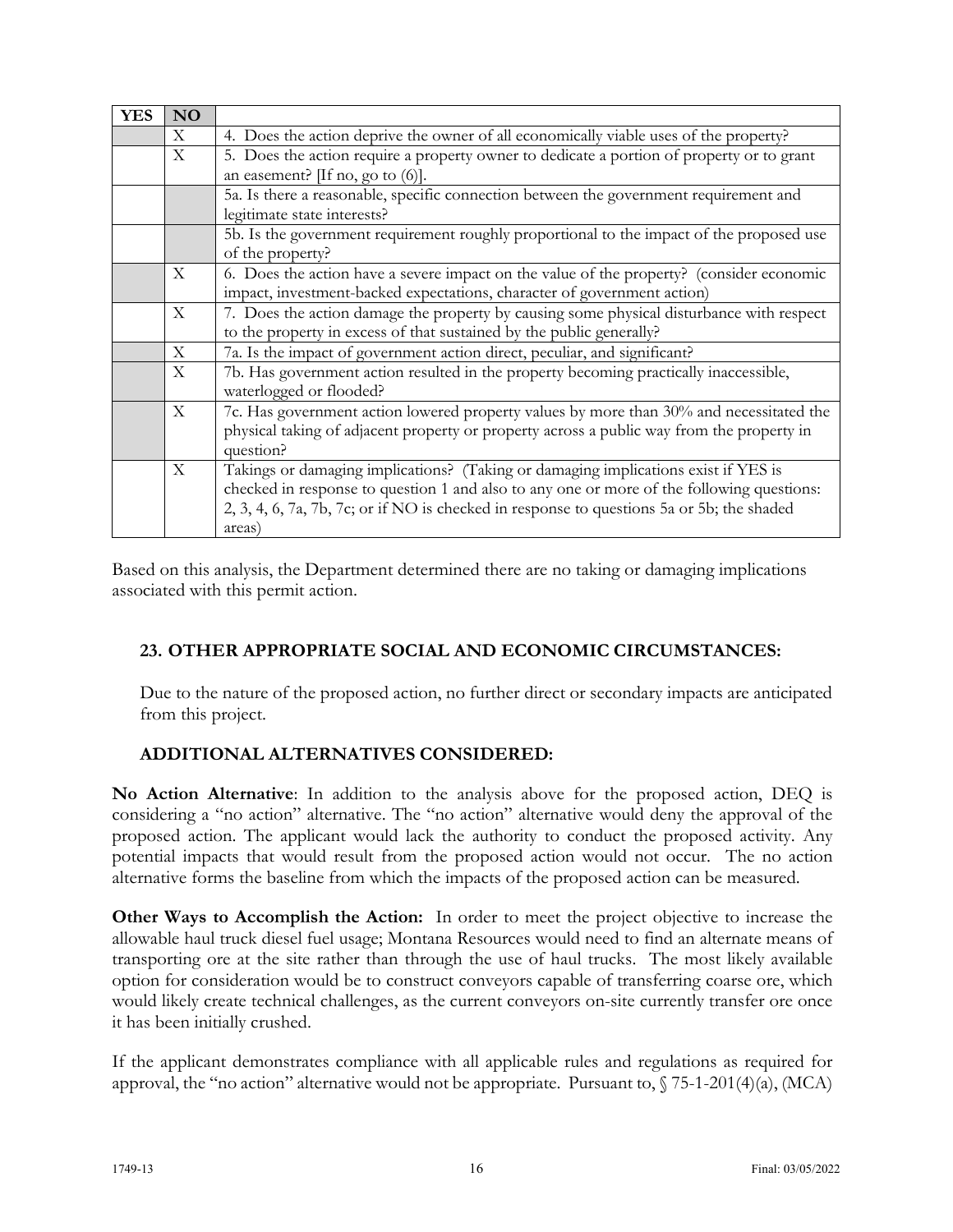DEQ "may not withhold, deny, or impose conditions on any permit or other authority to act based on" an environmental assessment.

## **CUMULATIVE IMPACTS:**

Cumulative impacts are the collective impacts on the human environment within the borders of the proposed action when considered in conjunction with other past and present actions related to the proposed action by location and generic type. Related future actions must also be considered when these actions are under concurrent consideration by any state agency through preimpact statement studies, separate impact statement evaluation, or permit processing procedures.

Currently, there are no other pending permit applications being reviewed by DEQ at this time.

There are other sources of industrial emissions in the vicinity which are limited thru enforceable conditions within their respective air quality permits including the Wayrynen-Richards Funeral Home. A Gilman Excavation asphalt plant and a Gilman crusher/screen may be located to the south of Montana Resources at certain times. Under the new DEQ Registration program, crushers/screens, and portable asphalt plants as well as concrete plants, can move into an area and operate with restrictions as required under DEQ's Portable Registration Program.

A review was also conducted of the City of Butte Growth Policy which appears to have been updated in 2008. A search of Montana Resources was conducted to see how that facility may have been incorporated into the Growth Policy. It was noted that Montana Resources is considered a major employer in the area.

DEQ considered potential impacts related to this project and potential secondary impacts. Due to the limited activities in the analysis area, cumulative impacts related to this proposed action would be negligible to minor. The cumulative table for any direct and secondary impacts is located at the very end of this EA. See Table II.

### **PUBLIC INVOLVEMENT:**

Scoping for this proposed action consisted of internal efforts to identify substantive issues and/or concerns related to the proposed action. Internal scoping consisted of internal review of the EA document by DEQ Air Permitting staff.

Internal efforts also included queries to the following websites/ databases/ personnel:

- Montana State Historic Preservation Office
- Montana DEQ
- Silver Bow County Website

Zoning Map

Growth Policy 2008 Update

• Montana Natural Heritage Program

• Montana Cadastral Mapping Program

A fifteen day public comment period occurs along with the Preliminary Determination on MAQP #1749-13 is posted to the DEQ website.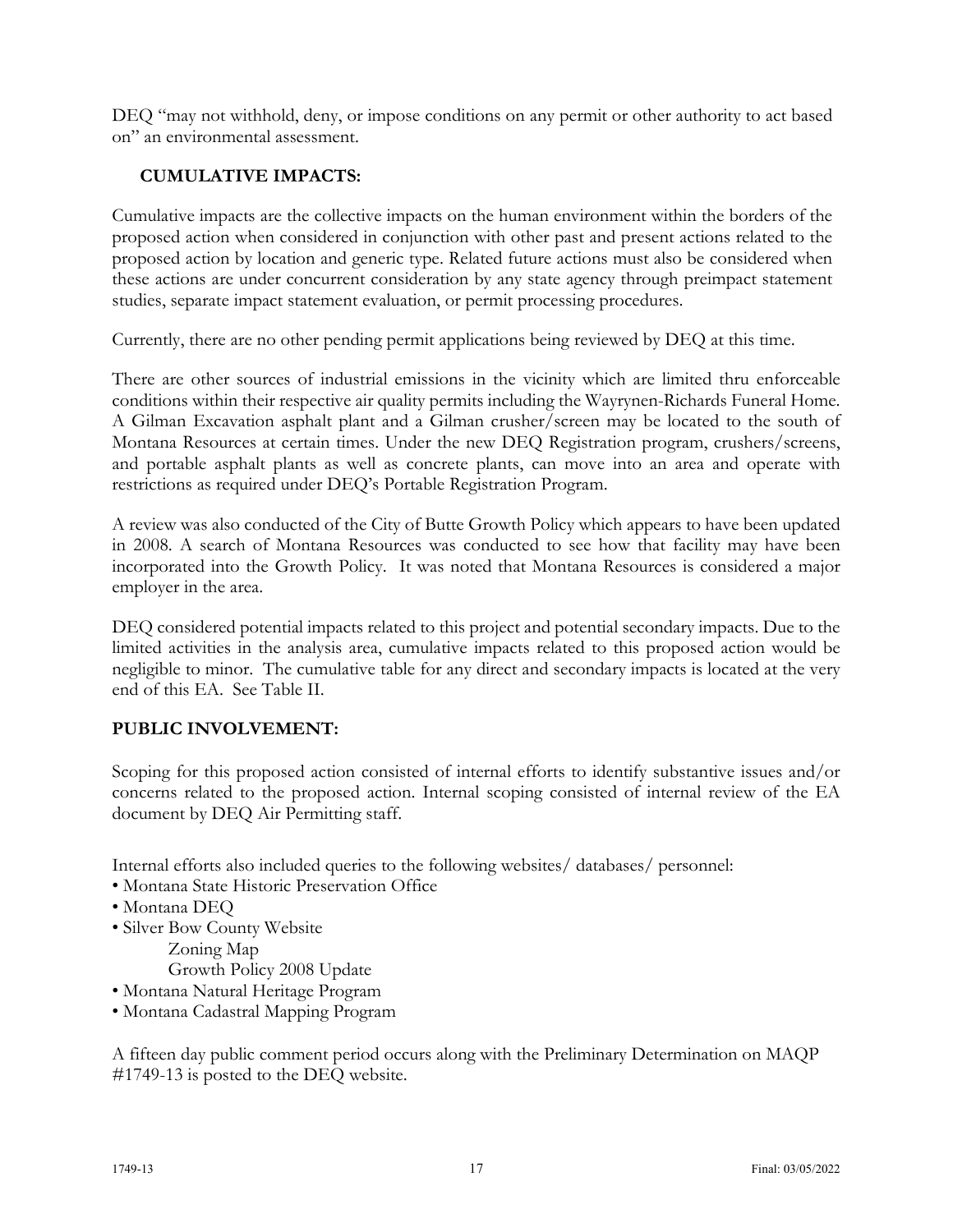### **OTHER GOVERNMENTAL AGENCIES WITH JURSIDICTION:**

The proposed action would be fully located on privately-owned land. All applicable local, state, and federal rules must be adhered to, which, at some level, may also include other local, state, federal, or tribal agency jurisdiction. Other Governmental Agencies which may have overlapping or sole jurisdiction include but may not be limited to: City of Butte, Silver Bow County Commission or County Planning Department (zoning), Silver Bow County Weed Control Board, Occupational Safety and Health Administration (worker safety), Mine Safety and Health Administration (MSHA), DEQ AQB (air quality) and Water Protection Bureau (groundwater and surface water discharge; stormwater), DNRC (water rights), and MDT and Silver Bow County (road access).

#### **NEED FOR FURTHER ANALYSIS AND SIGNIFICANCE OF POTENTIAL IMPACTS**

Under ARM 17.4.608, DEQ is required to determine the significance of impacts associated with the proposed action. This determination is the basis for the agency's decision concerning the need to prepare an environmental impact statement and also refers to DEQ's evaluation of individual and cumulative impacts. DEQ is required to consider the following criteria in determining the significance of each impact on the quality of the human environment:

1. The severity, duration, geographic extent, and frequency of the occurrence of the impact.

"Severity" is analyzed as the density of the potential impact while "extent" is described as the area where the impact is likely to occur. An example could be that a project may propagate ten noxious weeds on a surface area of 1 square foot. In this case, the impact may be a high severity over a low extent. If those ten noxious weeds were located over ten acres there may be a low severity over a larger extent.

"Duration" is analyzed as the time period in which the impact may occur while "frequency" is analyzed as how often the impact may occur. For example, an operation that occurs throughout the night may have impacts associated with lighting that occur every night (frequency) over the course of the one season project (duration).

- 2. The probability that the impact will occur if the proposed action occurs; or conversely, reasonable assurance in keeping with the potential severity of an impact that the impact will not occur.
- 3. Growth-inducing or growth-inhibiting aspects of the impact, including the relationship or contribution of the impact to cumulative impacts.
- 4. The quantity and quality of each environmental resource or value that would be affected, including the uniqueness and fragility of those resources and values.
- 5. The importance to the state and to society of each environmental resource or value that would be affected.
- 6. Any precedent that would be set as a result of an impact of the proposed action that would commit the DEQ to future actions with significant impacts or a decision in principle about such future actions.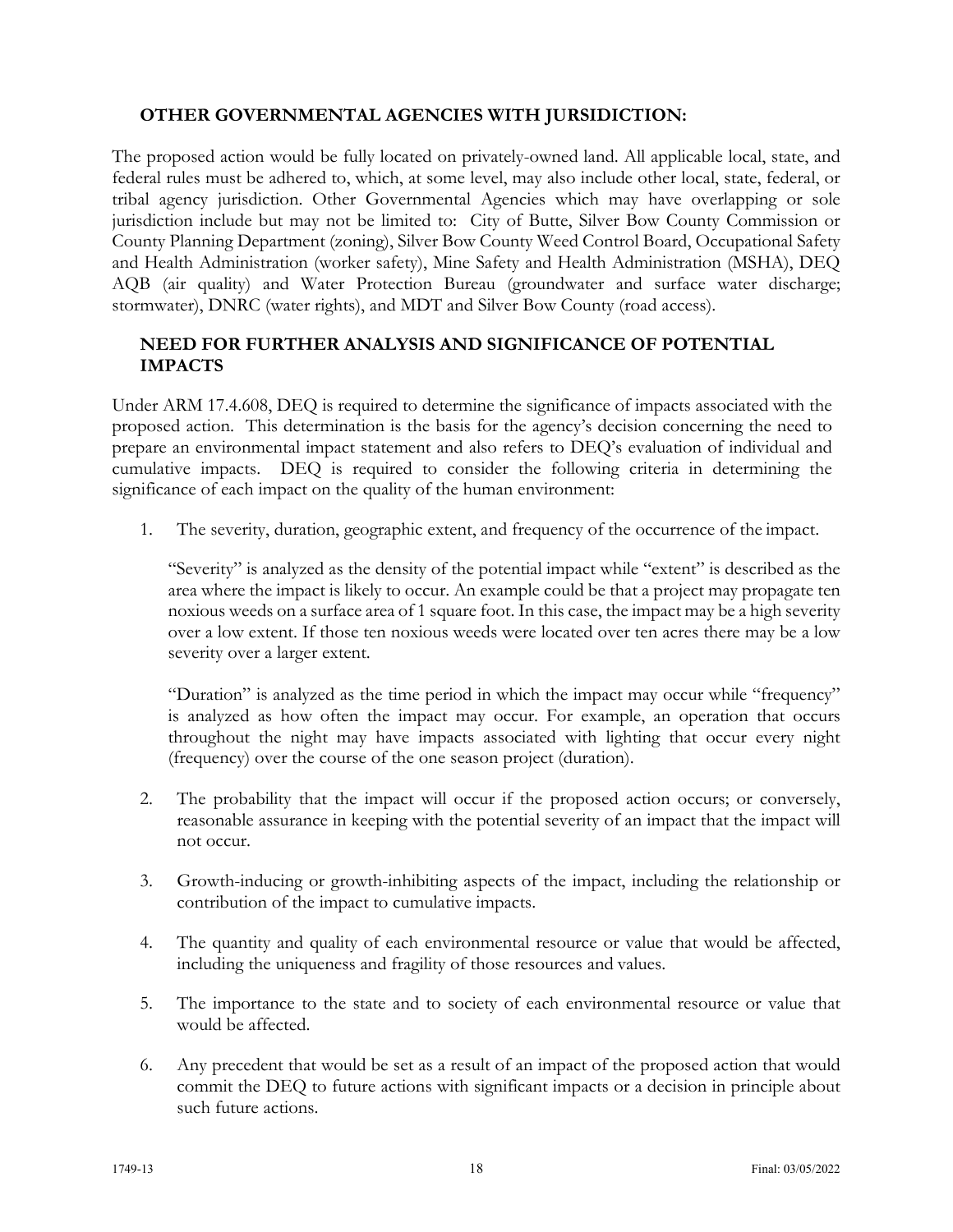7. Potential conflict with local, state, or federal laws, requirements, or formal plans.

The significance determination is made by giving weight to these criteria in their totality. For example, impacts with moderate or major severity may be determined to be not significant if the duration of the impacts is considered to be short-term. As another example, however, moderate or major impacts of short-term duration may be considered to be significant if the quantity and quality of the resource is limited and/or the resource is considered to be unique or fragile. As a final example, moderate or major impacts to a resource may be determined to be not significant if the quantity of that resource is high or the quality of the resource is not unique or fragile.

Preparation of an EA is the appropriate level of environmental review under MEPA if statutory requirements do not allow sufficient time for an agency to prepare an environmental impact statement, pursuant to ARM 17.4.607. An agency determines whether sufficient time is available to prepare an environmental impact statement by comparing statutory requirements that establish when the agency must make its decision on the proposed action with the time required to obtain public review of an environmental impact statement plus a reasonable period to prepare a draft environmental review and, if required, a final environmental impact statement.

### **SIGNIFICANCE DETERMINATION**

The severity, duration, geographic extent, and frequency of the occurrence of the primary, secondary, and cumulative impacts associated with the proposed action would be limited. Montana Resources proposes to increase their allowable use of diesel fuel during the four-month wintertime operation. The modification will occur completely on the Montana Resources haul roads and will support the continued production of ore. The project would occur solely on Montana Resources private property.

DEQ has not identified any significant impacts associated with the proposed action for any environmental resource. Approving Montana Resources's air quality permit application would not set precedent that commits DEQ to future actions with significant impacts or a decision in principle about such future actions. If Montana Resources submits another permit application, DEQ is not committed to approve those applications. DEQ would conduct a new environmental assessment for any subsequent air quality permit applications sought by Montana Resources. DEQ would make a decision on Montana Resources's subsequent application based on the criteria set forth in the CAA.

DEQ's issuance of a modified MAQP to Montana Resources for this proposed operation also does not set a precedent for DEQ's review of other applications, including the level of environmental review. A decision of on the appropriate level of environmental review is made based on case-specific considerations of the criteria set forth in ARM 17.4.608.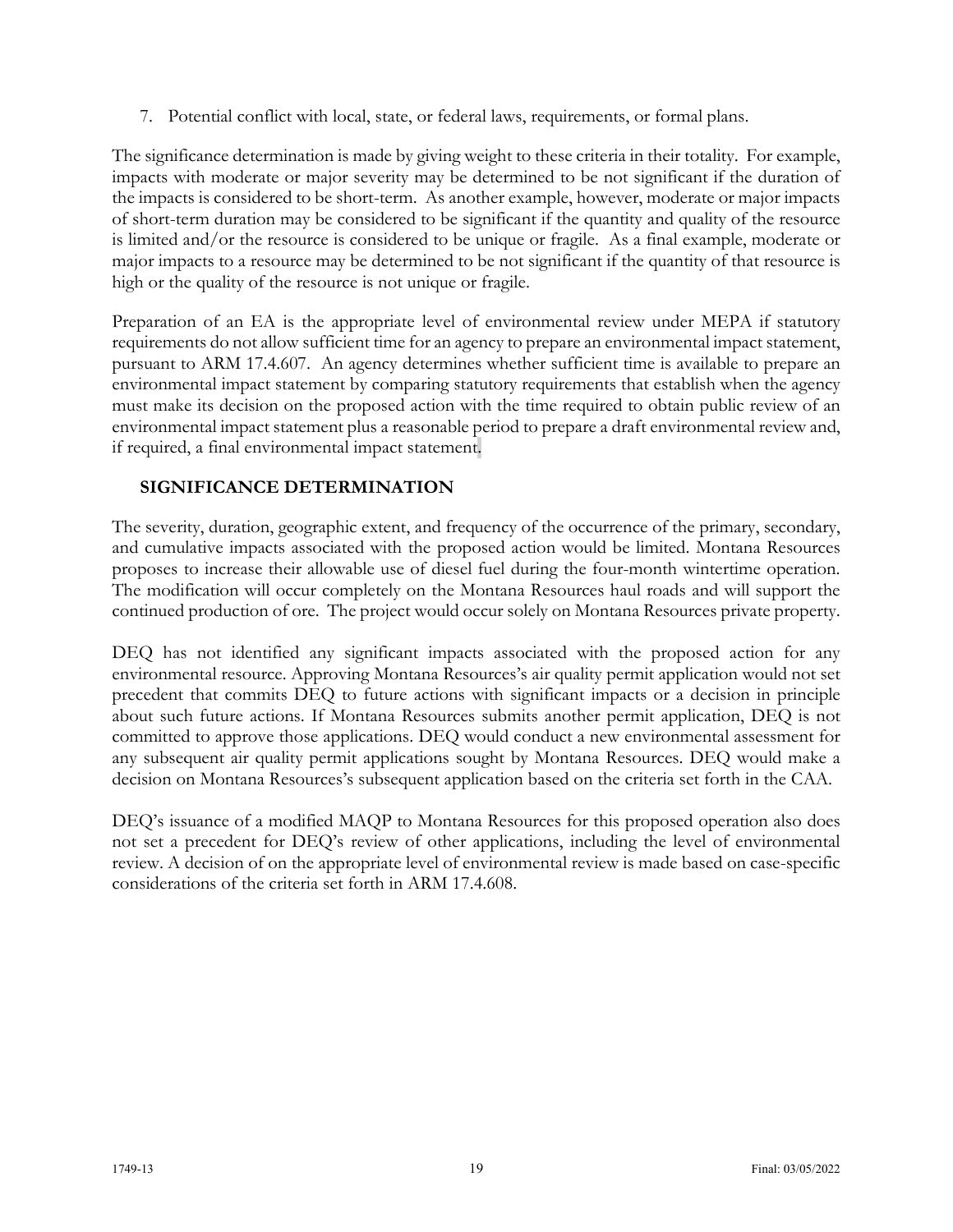DEQ does not believe that the proposed action has any growth-inducing or growth-inhibiting aspects or that it conflicts with any local, state, or federal laws, requirements, or formal plans. Based on a consideration of the criteria set forth in ARM 17.4.608, the proposed state action is not predicted to significantly impact the quality of the human environment. Therefore, at this time, preparation of an EA is determined to be the appropriate level of environmental review under MEPA.

### **Environmental Assessment and Significance Determination Prepared By:**

|                        | C. Henrikson | <b>Environmental Engineer, P.E.</b>           |
|------------------------|--------------|-----------------------------------------------|
|                        | <b>Name</b>  | Title                                         |
| <b>EA Reviewed By:</b> |              |                                               |
|                        |              |                                               |
|                        | J. Merkel    | <b>Permitting Services Section Supervisor</b> |
|                        | Name         | Title                                         |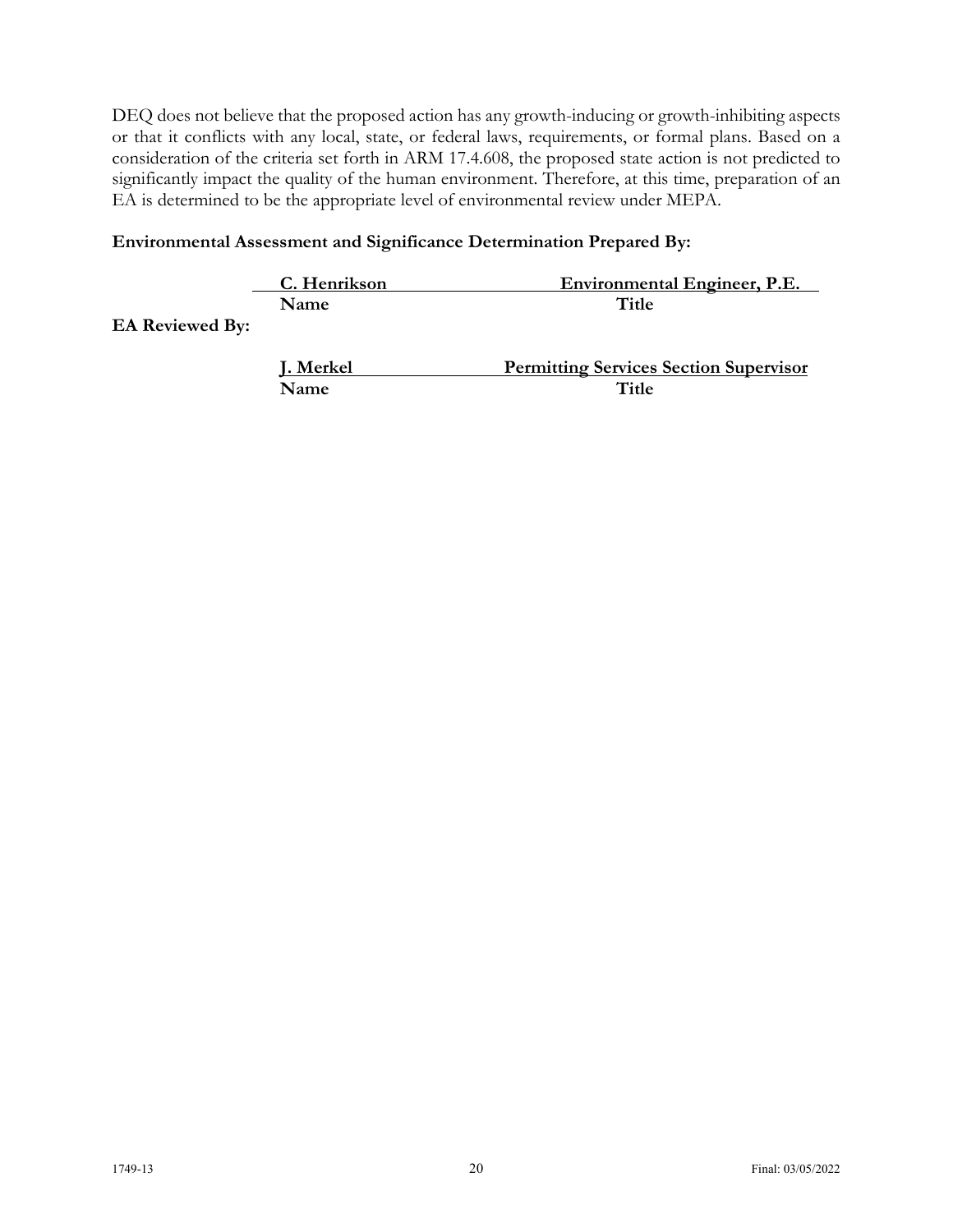#### **ABBREVIATIONS and ACRONYMS**

AQB – Air Quality Bureau ARM - Administrative Rules of Montana BACT – Best Available Control Technology BMP - Best Management Practices CAA – Clean Air Act of Montana CFR - Code of Federal Regulations CO - carbon monoxide DEQ – Department of Environmental Quality DNRC – Department of Natural Recourses and Conservation EA – Environmental Assessment EIS – Environmental Impact Statement EPA - U.S. Environmental Protection Agency FCAA Federal Clean Air Act MAQP – Montana Air Quality Permit MCA – Montana Code Annotated MEPA – Montana Environmental Policy Act MPDES - Montana Pollutant Discharge Elimination System MTNHP - Montana Natural Heritage Program  $NO<sub>X</sub>$  - oxides of nitrogen PM - particulate matter PM<sub>10</sub> - particulate matter with an aerodynamic diameter of 10 microns and less PM<sub>2.5</sub> - particulate matter with an aerodynamic diameter of 2.5 microns and less PPAA - Private Property Assessment Act Program - Sage Grouse Habitat Conservation Program PSD - Prevention of Significant Deterioration SHPO - Montana State Historic Preservation Office SOC - Species of Concern  $SO<sub>2</sub>$  - sulfur dioxide tpy – tons per year U.S.C. - United States Code VOC - volatile organic compound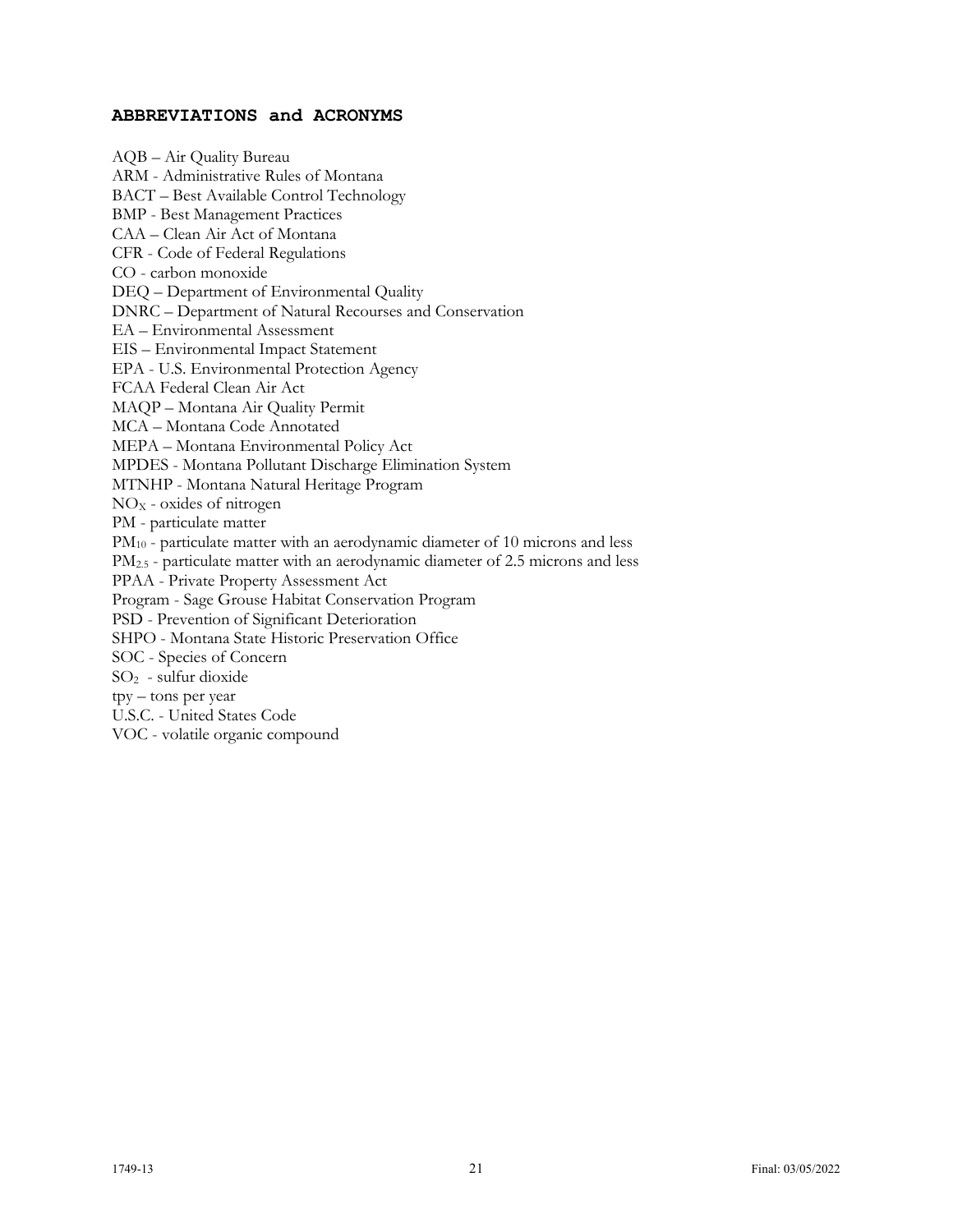| Table II.                                   | <b>Cumulative Impacts</b>                                   |                                                                                                                                                                                                                                                                                                                                                              |                                                             |                                                                                                                                                                                                                                                                                                                                             |                                                                                                                                                                  |                                   |
|---------------------------------------------|-------------------------------------------------------------|--------------------------------------------------------------------------------------------------------------------------------------------------------------------------------------------------------------------------------------------------------------------------------------------------------------------------------------------------------------|-------------------------------------------------------------|---------------------------------------------------------------------------------------------------------------------------------------------------------------------------------------------------------------------------------------------------------------------------------------------------------------------------------------------|------------------------------------------------------------------------------------------------------------------------------------------------------------------|-----------------------------------|
| <b>Potential</b><br>Impact                  | <b>Affected Resource and</b><br><b>EA Section Reference</b> | Severity <sup>1</sup> , Extent <sup>2</sup> , Duration <sup>3</sup> ,<br>Frequency <sup>4</sup> , Uniqueness and<br>Fragility (U/F)                                                                                                                                                                                                                          | <b>Probability</b><br><sup>5</sup> Impact<br>Would<br>Occur | <b>Cumulative Impacts</b>                                                                                                                                                                                                                                                                                                                   | <b>Proposed Measures</b><br>to Reduce Impact<br>(by applicant)                                                                                                   | <b>Significan</b><br>$t$ (yes/no) |
| VOC, PM10                                   | <b>III. AIR QUALITY</b>                                     | S-Negligible: MR provided estimates<br>for additional diesel fuel combustion<br>which would be stored on site<br>E-small: Diesel storage will continue<br>in the existing infrastructure<br>D/F- Impacts from the proposed<br>action will continue throughout the<br>duration of the mine operation.<br>U/F-Not unique or particularly<br>fragile.           | Possible                                                    | There would be limited<br>change to the impact<br>on this site from the<br>proposed action as<br>VOC releases from<br>diesel storage tanks are<br>minor. An increase in<br>truck fuel deliveries<br>would bring a minor<br>increase in traffic to<br>and from the site.<br>PM10 permit limits<br>remain unchanged for<br>the winter season. | Best practices for<br>diesel storage. PM10<br>offsets are provided<br>with a reduction in<br>VMTs and haul road<br>reasonable<br>precautions remain in<br>place. | N <sub>o</sub>                    |
| Noise<br>Increases<br>and Visual<br>Changes | IX. AESHETICS                                               | S-Negligible: Noise would not be<br>expected to increase above current<br>baseline. Visual changes would just<br>include longer haul truck routes<br>E-small: Haul trucks are currently<br>common.<br>D/F- Impacts from the proposed<br>action will continue throughout the<br>duration of the mine operation.<br>U/F-Not unique or particularly<br>fragile. | Unlikely                                                    | No discernable<br>changes in noise would<br>likely occur. No<br>discernable changes in<br>visual characteristics<br>would be expected.                                                                                                                                                                                                      | Continued use of<br>reasonable<br>precautions.                                                                                                                   | No                                |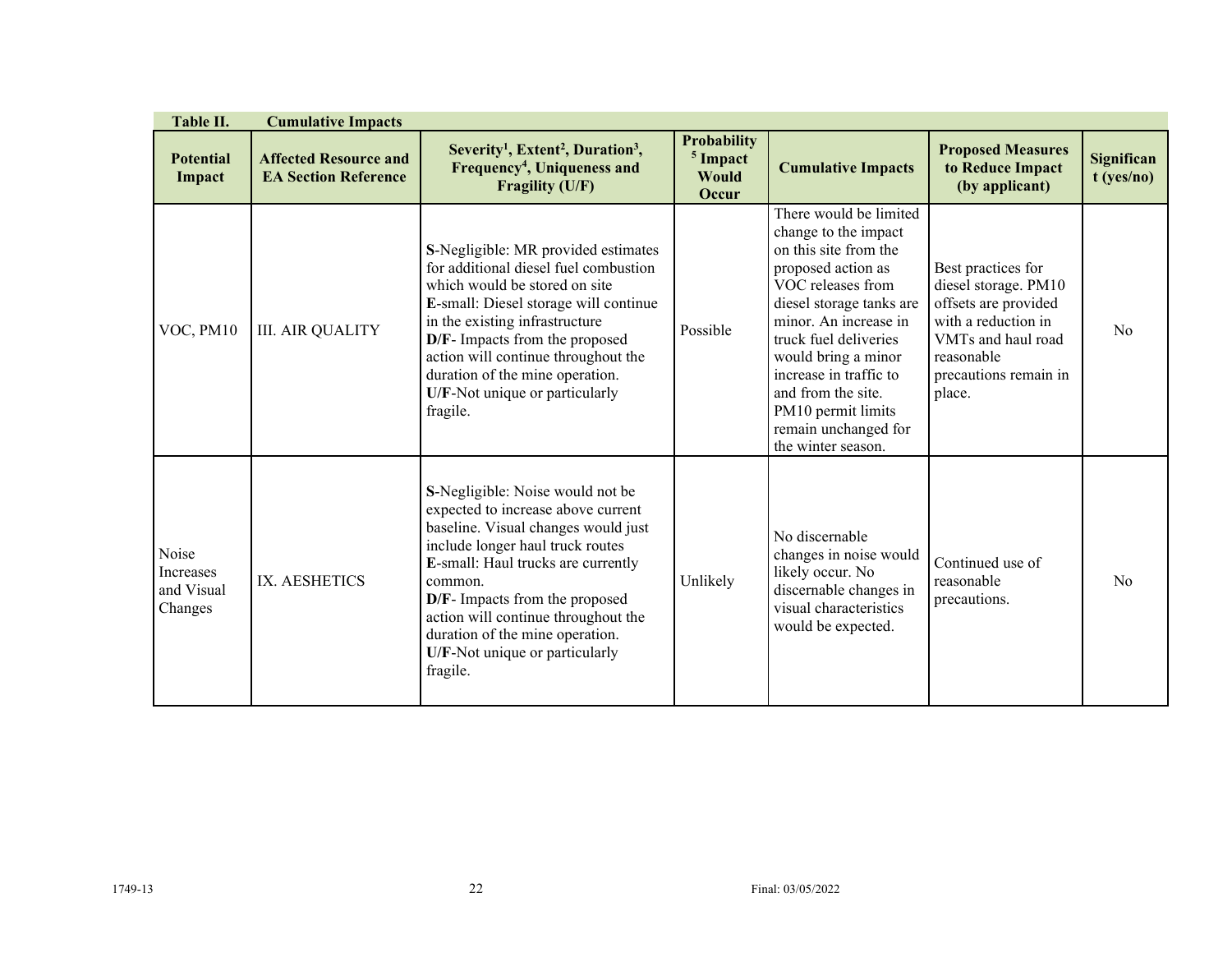| Table II.                                                                                    | <b>Cumulative Impacts</b>                                                                                       |                                                                                                                                                                                                                                                            |                                                                    |                                                                                                                                                                                    |                                                                |                            |
|----------------------------------------------------------------------------------------------|-----------------------------------------------------------------------------------------------------------------|------------------------------------------------------------------------------------------------------------------------------------------------------------------------------------------------------------------------------------------------------------|--------------------------------------------------------------------|------------------------------------------------------------------------------------------------------------------------------------------------------------------------------------|----------------------------------------------------------------|----------------------------|
| <b>Potential</b><br>Impact                                                                   | <b>Affected Resource and</b><br><b>EA Section Reference</b>                                                     | Severity <sup>1</sup> , Extent <sup>2</sup> , Duration <sup>3</sup> ,<br>Frequency <sup>4</sup> , Uniqueness and<br><b>Fragility (U/F)</b>                                                                                                                 | <b>Probability</b><br><sup>5</sup> Impact<br><b>Would</b><br>Occur | <b>Cumulative Impacts</b>                                                                                                                                                          | <b>Proposed Measures</b><br>to Reduce Impact<br>(by applicant) | Significan<br>$t$ (yes/no) |
| <b>Energy Use</b><br>Increase<br>Onsite and<br>Transportati<br>on Energy<br>Use<br>Increases | X. DEMANDS ON<br><b>ENVIRONMENTAL</b><br><b>RESOURCES OF</b><br>LAND, WATER, AIR<br><b>OR ENERGY</b>            | S-Negligible: More diesel fuel would<br>need to be shipped to the mine for<br>use.<br>E-small: Minimal change is expected.<br>D/F- Additional fuel usage would be<br>allowed for the duration of the permit.<br>U/F-Not unique or particularly<br>fragile. | Unlikely                                                           | Minimal change of<br>cumulative impacts is<br>expected from the<br>proposed action<br>because the mine<br>already uses diesel fuel<br>and deliveries already<br>occur to the mine. | None proposed                                                  | N <sub>o</sub>             |
| Property's<br>Continued<br>Use for<br>Industrial<br>Activities                               | XIII. INDUSTRIAL,<br><b>COMMERCIAL AND</b><br><b>AGRICULTURAL</b><br><b>ACTIVITIES AND</b><br><b>PRODUCTION</b> | S-Negligible: No new ground<br>disturbance would occur<br>$E$ – small: The diesel fuel increase<br>would occur on the existing haul<br>roads.<br>$D/F$ – Duration of the life of the mine.<br>U/F-Not unique or particularly<br>fragile.                   | Probable                                                           | On-going mine<br>operations would<br>continue as long as it<br>remains economical to<br>do so. Additional<br>diesel fuel deliveries<br>would continue to<br>occur.                 | None proposed.                                                 | N <sub>0</sub>             |